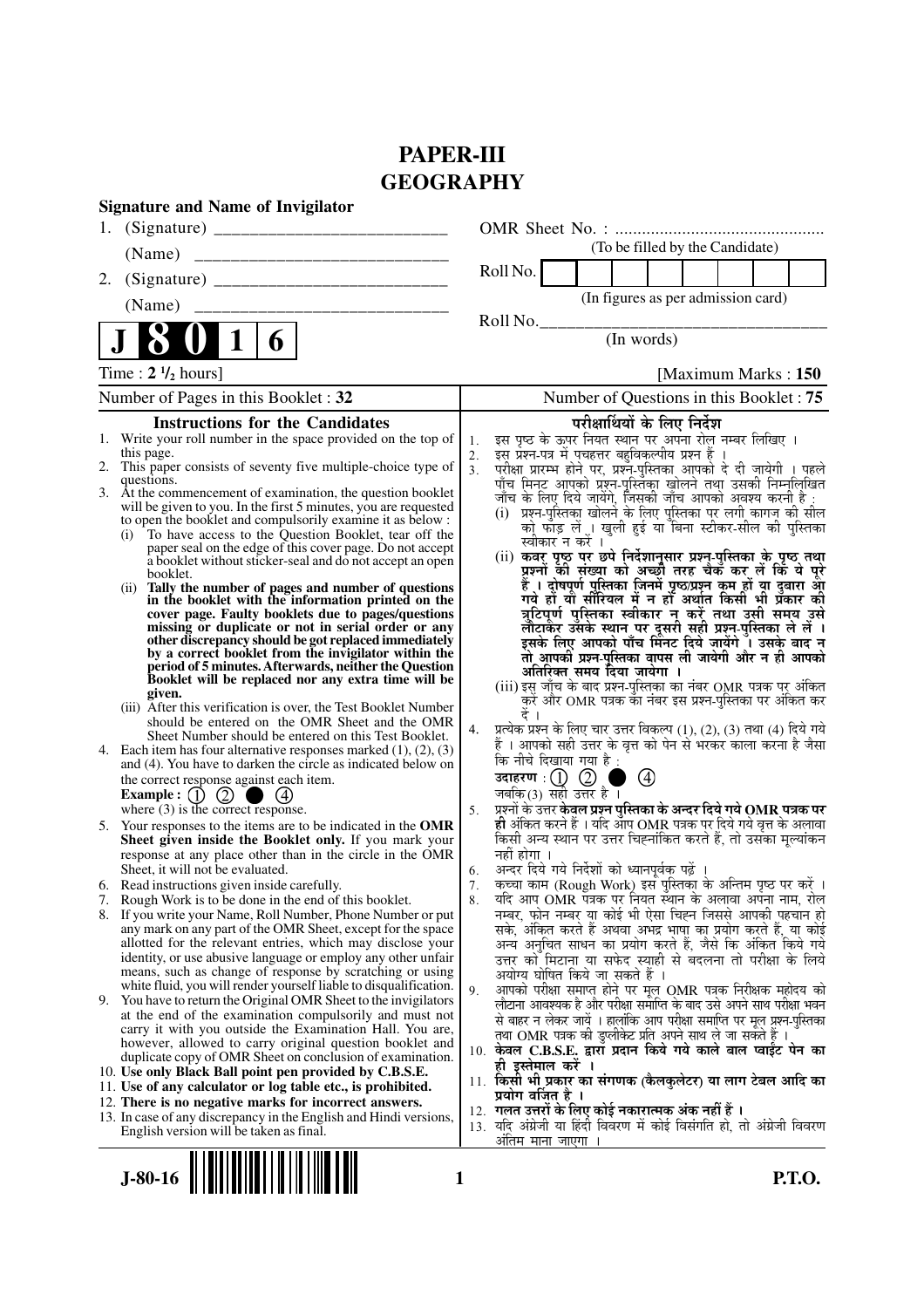# **GEOGRAPHY PAPER – III**

- **Note :** This paper contains **seventy five (75)** objective type questions of **two (2)** marks each. **All** questions are compulsory.
- **1.** Lateral planation theory of Pediment formation was proposed by
	- (1) Lawson (2) Gilbert
	- (3) Mc Gee (4) Davis
- **2.** Most of the details of the World's topography belongs to
	- (1) Paleozoic Era (2) Mesozoic Era
	- (3) Cenozoic Era (4) Protozoic Era
- **3.** The concept of Base level of Erosion was proposed by
- (1) Malolt (2) Powell
	- (3) Davis (4) Johnson
- **4.** Given below are two statements, one is labeled as Assertion (A) and other labelled as Reason (R).

Select your answer from the codes given below.

**Assertion (A) :** The velocity of moving ice increases with steepness of slope of the area and thickness of glacial ice.

**Reason (R) :** The velocity decreases to the sides owing to lesser depth of ice and friction against the valley walls and the bottom floor.

#### **Codes :**

- (1) Both (A) and (R) are true, (R) is the correct explanation of (A).
- (2) Both (A) and (R) are true, (R) is not the correct explanation of (A).
- $(3)$  (A) is true, but  $(R)$  is false.
- (4) (A) is false, but  $(R)$  is true.
- **5.** Given below are two statements, one is labelled as Assertion (A) and other labelled as Reason (R).

Select your answer from the codes given below.

Assertion (A) : In the Pacific Islands Volcanic eruptions are effusive type.

**Reason (R) :** Less viscous lava erupts quietly.

 **Codes :** 

- (1) Both (A) and (R) are true,  $(R)$  is the correct explanation of (A).
- (2) Both (A) and (R) are true, (R) is not the correct explanation of (A).
- (3) (A) is true, but  $(R)$  is false.
- (4) (A) is false, but  $(R)$  is true.
- **6.** Guttenberg discontinuity is found between the
	- (1) Mantle and Core (2) Crust and Mantle
	- (3) Upper mantle and lower mantle (4) Upper core and lower core

## Paper-III 3-80-16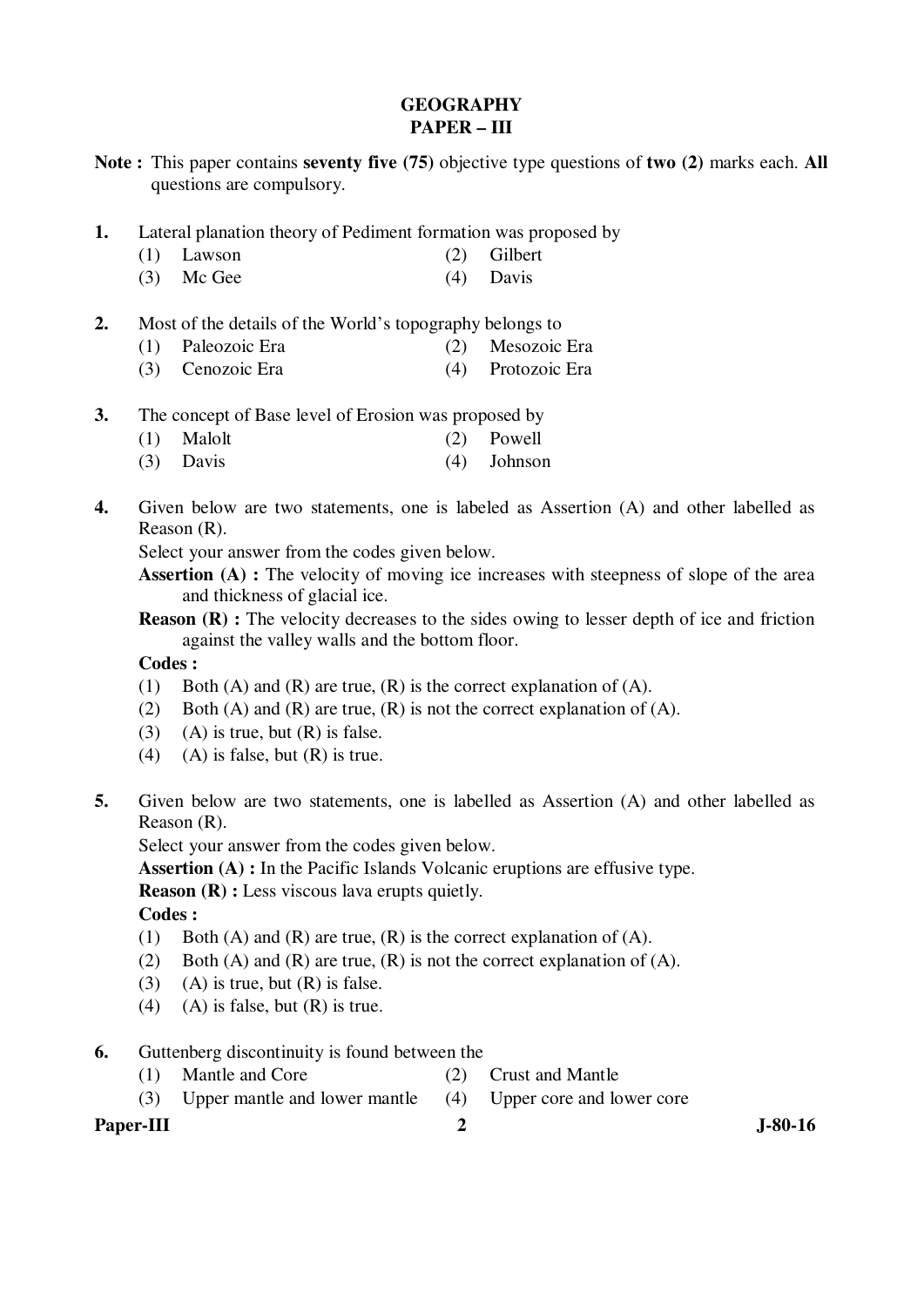#### भूगोल

#### ¯ÖÏ¿®Ö¯Ö¡Ö **– III**

**निर्देश :** इस प्रश्नपत्र में **पचहत्तर (75)** बह-विकल्पीय प्रश्न हैं । प्रत्येक प्रश्न के **दो (2)** अंक हैं । सभी प्रश्न अनिवार्य हैं ।

- 1. \_\_\_\_\_\_\_\_ ने पेडिमेंट निर्माण के पार्श्विक समतलन सिद्धांत का प्रतिपादन किया था ।
- (1) लॉसन (2) गिलबर्ट
- (3) ´ÖêÛú ÝÖß (4) ›êü×¾ÖÃÖ
- **2.** विश्व की स्थलाकृति का अधिकांश ब्यौरा से जुड़ा है ।
	- (1) ¯Öã¸üÖ•Öß¾Öß ´ÖÆüÖÛú»¯Ö (2) ´Ö¬µÖ•Öß¾Öß ´ÖÆüÖÛú»¯Ö
	- (3) सीनोजोइक महाकल्प (4) आदिजीवी महाकल्प
- **3.** निम्नतम तल अपरदन की अवधारणा का प्रतिपादन किसने किया था ?
- (1) मेलॉट (2) पॉवेल
- (3) डेविस (4) जॉनसन
- 4. नीचे दो कथन दिए गए है, एक-को अभिकथन (A) और दुसरे को कारण (R) के रूप में दिया गया है । नीचे दिए गए कुटों में से सही उत्तर चुनिए :

**अभिकथन (A) :** बर्फ का संचलन वेग क्षेत्र की ढाल प्रवणता और हिमनदीय बर्फ की मोटाई के साथ बढता जाता है । **तर्क (R) :** बर्फ की कमतर गहराई और घाटी की दीवारों और नीचे तल के साथ घर्षण के कारण किनारों पर वेग कम होता है ।

Ûæú™ü **:** 

- (1) (A) और (R) दोनों सही हैं और (R), (A) की सही व्याख्या है ।
- (2) (A) और (R) दोनों सही है लेकिन (R), (A) की सही व्याख्या नहीं है ।
- (3)  $(A)$  सही है, लेकिन (R) गलत है।
- (4) (A) गलत है, लेकिन (R) सही है।
- **5.** नीचे दो कथन दिए गए है, एक-को अभिकथन (A) और दुसरे को कारण (R) के रूप में दिया गया है । नीचे दिए गए कटों में से सही उत्तर चनिए :

**अभिकथन (A) :** प्रशान्त महासागरीय अन्त:स्थल में ज्वालामुखी उद्गार नि:सृत प्रकार के होते है । **तर्क (R) :** कम चिपचिपा लावा का शांत रूप से उदगार होता है ।

कूट :

- (1) (A) और (R) दोनों सही हैं और (R), (A) की सही व्याख्या है ।
- (2) (A) और (R) दोनों सही है लेकिन (R), (A) की सही व्याख्या नहीं है ।
- (3) (A) सही है, लेकिन (R) गलत है।
- (4) (A) गलत है, लेकिन (R) सही है ।
- **6.** निम्न में से किसके बीच गुटेनबर्ग अंतराल पाया जाता है ?
	- $(1)$  मैंटल और कोर चंटिला कर को चंटिला है। या परत और मैंटल
	- $(3)$  ऊपरी मैंटल और निम्न मैंटल  $(4)$  ऊपरी परत और निम्न परत

**J-80-16 3 Paper-III**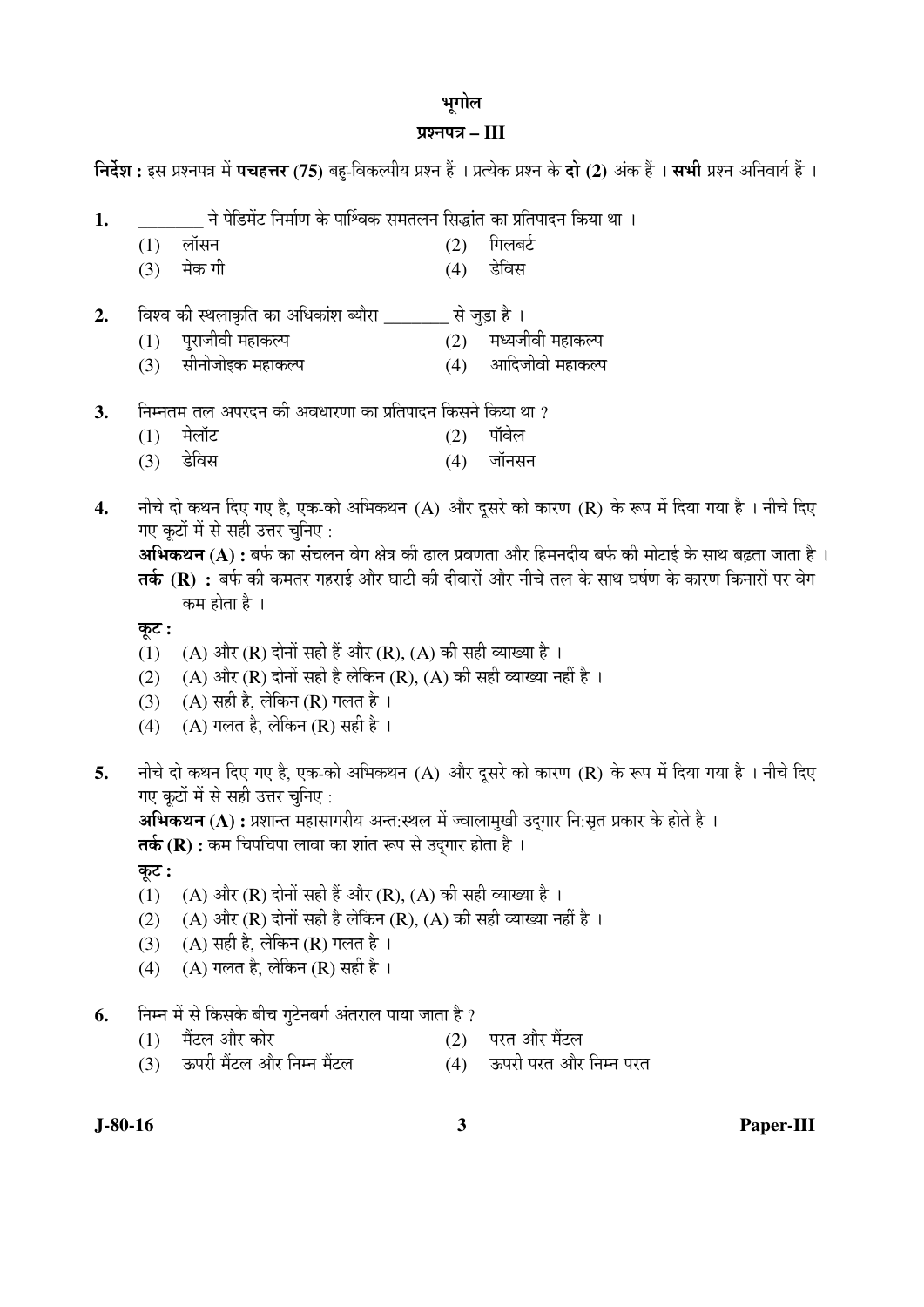- **7.** Which of the following groups of scholars stressed the role of lateral planation by stream in the formation of pediments ?
	- (1) Paige, Blackwelder, Mc Gee (2) Blackwelder, Johnson, Paige
	- (3) Mc Gee, Paige, Johnson (4) Paige, Johnson, Lawson
- -
- **8.** Match List-I with List-II and select the correct answer using codes given below.

|        |                              |                     | $List - II$                     |    |             |            |
|--------|------------------------------|---------------------|---------------------------------|----|-------------|------------|
|        | (Theory of Cavern formation) |                     | (Scholars)                      |    |             |            |
| Ι.     |                              | Two Cycle Theory    |                                 |    | A.          | Davis      |
| П.     |                              | Water Table Theory  |                                 |    | В.          | Gardner    |
| Ш.     |                              |                     | <b>Static Water Zone Theory</b> |    | C.          | Malot      |
|        |                              | IV. Invasion Theory |                                 |    | $D_{\rm c}$ | Swinnerton |
| Codes: |                              |                     |                                 |    |             |            |
|        | I                            | $\mathbf{I}$        | HН                              | IV |             |            |
| (1)    | C                            | B                   | D                               | A  |             |            |
| (2)    | A                            | D                   | B                               | C  |             |            |
| (3)    | D                            | B                   | $\mathcal{C}_{\mathcal{C}}$     | A  |             |            |
| (4)    | B                            | $\mathsf{\Gamma}$   | А                               | Ð  |             |            |
|        |                              |                     |                                 |    |             |            |

**9.** The cold and dense downwind flowing from mountain slopes during night is known as

- (1) Anabatic wind (2) Khamain (3) Harmattan (4) Katabatic
- **10.** The zeropoint of the \_\_\_\_\_ temperature scales represents the temperature at which the molecular motion is presumed to cease.
	- (1) Celsius (2) Kelvin
	- (3) Fahrenheit (4) Both Kelvin and Celsius
- **11.** An air temperature of 50 °F with actual vapour pressure of 4.6 hPa and saturation vapour pressure of 12.3 hPa would have a relative humidity of
- (1)  $7.9\%$  (2)  $3.7\%$ (3)  $37\%$  (4)  $30\%$
- **12.** What is the correct sequence of the cloud types in warm front away from its trailing edge ?
	- (1) Nimbostratus, Altostratus, Cirrostratus, Cirrus
	- (2) Altostratus, Nimbostratus, Cirrus, Cirrostratus
	- (3) Cirrostratus, Nimbostratus, Altostratus, Cirrus
	- (4) Cirrus, Nimbostratus, Altostratus, Cirrostratus

### **Paper-III 4** J-80-16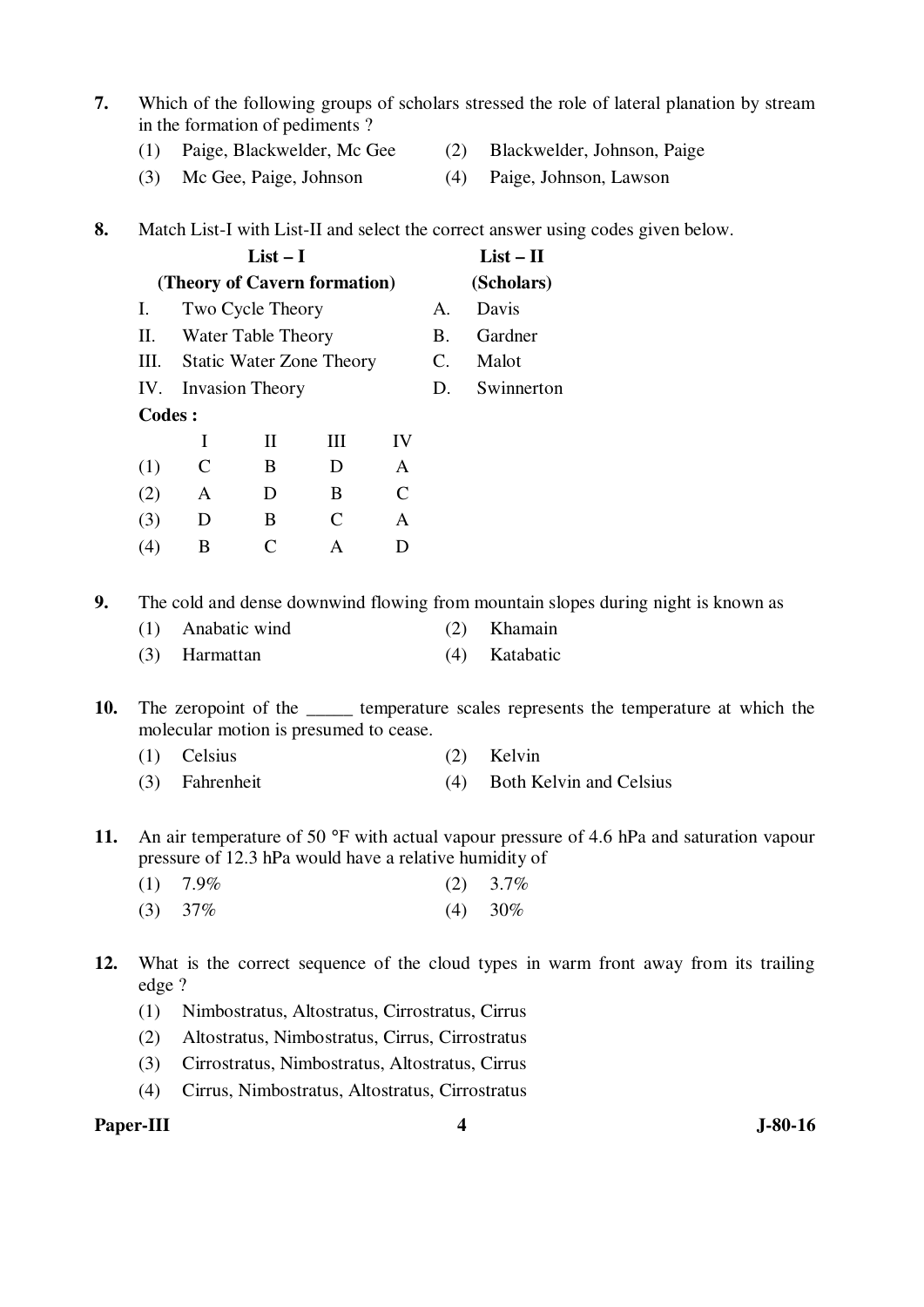- $\,$ 7.  $\,$  निम्नलिखित में से किस विद्वान-समूह ने पेडिमेंट के निर्माण में सरिता द्वारा पार्श्व समतलन की भूमिका पर बल दिया है ?
	- $(1)$  पेज, ब्लैकवेल्डर, मेक गी  $(2)$  ब्लैकवेल्डर, जॉनसन, पेज
	- $(3)$  मेक गी, पेज, जॉनसन  $(4)$  पेज, जॉनसन, लॉसन

8. सृची-I को सृची-II के साथ सुमेलित करें और नीचे दिए गए कृटों में से सही उत्तर का चयन करें:

|     |       |                                     | सूची - I                    |                                          |              |             | सूची - II                                                                                                |
|-----|-------|-------------------------------------|-----------------------------|------------------------------------------|--------------|-------------|----------------------------------------------------------------------------------------------------------|
|     |       |                                     | (कंदरा निर्माण के सिद्धांत) |                                          |              |             | (विद्वान)                                                                                                |
|     | I.    | द्वि चक्रीय सिद्धांत                |                             |                                          |              | A.          | डेविस                                                                                                    |
|     |       | II. भौम जलस्तर सिद्धांत             |                             |                                          |              | <b>B.</b>   | गार्डनर                                                                                                  |
|     | III.  | स्थिर जलक्षेत्र सिद्धांत            |                             |                                          |              | $C_{\cdot}$ | मेलॉट                                                                                                    |
|     |       | IV. इन्वेजन थ्योरी                  |                             |                                          |              | D.          | स्विनरटन                                                                                                 |
|     | कूट : |                                     |                             |                                          |              |             |                                                                                                          |
|     |       | $\bf{I}$                            | $\rm II$                    | III                                      | IV           |             |                                                                                                          |
|     | (1)   | $\mathcal{C}$                       | B                           | D                                        | $\mathbf{A}$ |             |                                                                                                          |
|     | (2)   | A D                                 |                             | B C                                      |              |             |                                                                                                          |
|     | (3)   | D B                                 |                             | $\mathsf{C}$                             | $\mathbf{A}$ |             |                                                                                                          |
|     | (4)   | $\bf{B}$                            | $\mathbf C$                 | $\mathbf{A}$                             | D            |             |                                                                                                          |
|     |       |                                     |                             |                                          |              |             |                                                                                                          |
| 9.  |       |                                     |                             |                                          |              |             | रात के दौरान पर्वतीय ढलानों से बहने वाला ठंडा एवं घना अधोमुखी पवन           के रूप में जाना जाता है ।    |
|     | (1)   |                                     | आरोही पवन (एनाबेटिक विंड)   |                                          |              | (2)         | खामेन                                                                                                    |
|     | (3)   | शुष्क पवन (हारमैटन)                 |                             |                                          |              |             | (4) अवरोही पर्वत पवन (काटाबेटिक)                                                                         |
| 10. |       |                                     |                             |                                          |              |             | ्र के तापक्रम माप का शून्य बिंदु उस तापक्रम को दर्शाता है जिस पर यह माना जाता है कि आण्विक गति           |
|     |       | रूक गयी है ।                        |                             |                                          |              |             |                                                                                                          |
|     | (1)   | सेल्सियस                            |                             |                                          |              | (2)         | केल्विन                                                                                                  |
|     | (3)   | फारेनहाइट                           |                             |                                          |              | (4)         | केल्विन तथा सेल्सियस दोनों                                                                               |
|     |       |                                     |                             |                                          |              |             |                                                                                                          |
| 11. |       |                                     |                             |                                          |              |             | 50° फारेनहाइट तापक्रम वायु दाब 4.6 हेक्टा पास्कल के वास्तविक वाष्प दबाव और 12.3 हेक्टा पास्कल के संतृप्त |
|     |       | वाष्प दबाव की सापेक्ष आर्द्रता होगी |                             |                                          |              |             |                                                                                                          |
|     | (1)   | 7.9%                                |                             |                                          |              | (2)         | 3.7%                                                                                                     |
|     | (3)   | 37%                                 |                             |                                          |              | (4)         | 30%                                                                                                      |
|     |       |                                     |                             |                                          |              |             |                                                                                                          |
| 12. |       |                                     |                             |                                          |              |             | मेघ के पथ कोर से उष्ण वाताग्र की दूरी के आधार पर मेघों के प्रकार का सही क्रम कौन सा है ?                 |
|     | (1)   |                                     |                             | वर्षास्तरी, मध्यस्तरी, पक्षाभस्तरी, सिरस |              |             |                                                                                                          |
|     | (2)   |                                     |                             | मध्यस्तरी, वर्षास्तरी, सिरस, पक्षाभस्तरी |              |             |                                                                                                          |
|     | (3)   |                                     |                             | पक्षाभस्तरी, वर्षास्तरी, मध्यस्तरी, सिरस |              |             |                                                                                                          |

(4) सिरस, वर्षास्तरी, मध्यस्तरी, पक्षाभस्तरी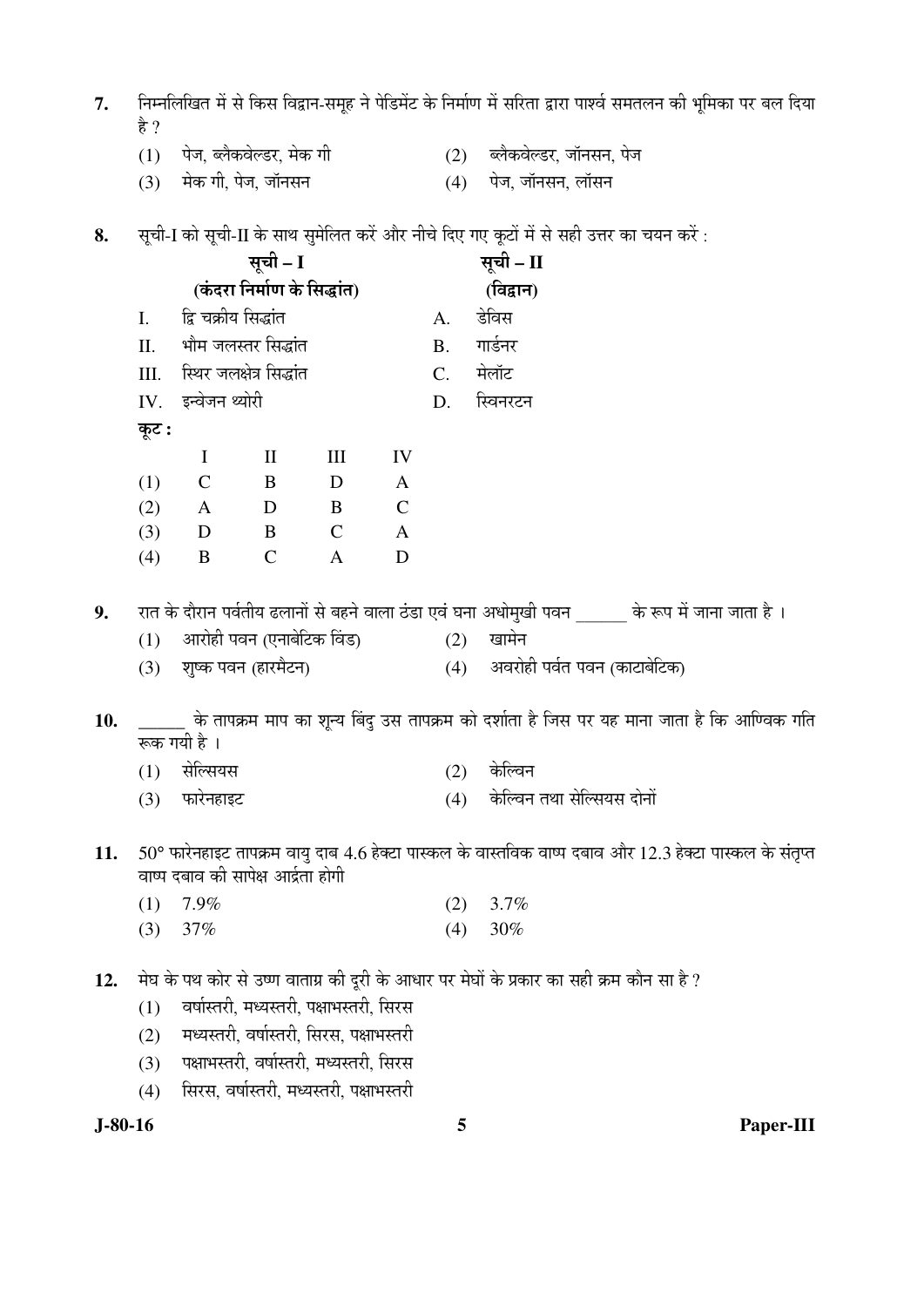**13.** Given below are two statements, one is labelled as Assertion (A) and other labelled as Reason (R).

Select your answer from the codes given below.

**Assertion (A) :** When the air is very dry heat loss by evaporation is increased.

**Reason (R) :** A hot and dry air feels warmer and more uncomfortable than a hot and humid air.

 **Codes :** 

- (1) Both (A) and (R) are true, (R) is the correct explanation of (A).
- (2) Both (A) and (R) are true, (R) is not the correct explanation of (A).
- (3) (A) is true, but  $(R)$  is false.
- (4) (A) is false, but  $(R)$  is true.
- **14.** The thermosphere
	- (1) has the highest air pressure of any layer of the atmosphere.
	- (2) is the hottest layer of the atmosphere because it has the larger amount of carbon dioxide.
	- (3) is the coldest layer in the atmosphere.
	- (4) is hot because molecules in it absorb high energy short wavelengths of radiation from sun.
- **15.** Which one of the following statements concerning horizontal variation in air pressure is incorrect ?
	- (1) A cold air mass will produce highest surface pressure than a warm humid air mass.
	- (2) A warm dry air mass will exhibit higher pressure than a warm humid air mass.
	- (3) A cold humid air mass will have higher air pressure than an equally cold dry air mass.
	- (4) A warm humid air mass will have a lower air pressure than an equally warm dry air mass.

**16.** Match List-I with List-II and select the correct answer from the given below.

|         | $List-I$       |           |                |                                                                                                                                                  | $List - II$                                                                                                                      |  |  |  |  |  |
|---------|----------------|-----------|----------------|--------------------------------------------------------------------------------------------------------------------------------------------------|----------------------------------------------------------------------------------------------------------------------------------|--|--|--|--|--|
| Ι.      | Graupel        |           | A.             |                                                                                                                                                  | transparent grains of ice formed when condensation takes                                                                         |  |  |  |  |  |
| П.      | Ice pallets    |           | <b>B.</b>      |                                                                                                                                                  | place below freezing point.<br>precipitation in solid form is comprised of ice grains of<br>white color and is opaque for light. |  |  |  |  |  |
| Ш.      | Rime           |           | $\mathbf{C}$ . |                                                                                                                                                  | form when air temperature is greater than $-5$ °C but less<br>than $0^{\circ}$ C.                                                |  |  |  |  |  |
| IV.     | Snow flacks D. |           |                | is an opaque coating at tiny white granular ice particles<br>caused by rapid freezind of supercooled water droplets on<br>impact with an object. |                                                                                                                                  |  |  |  |  |  |
| Codes : |                |           |                |                                                                                                                                                  |                                                                                                                                  |  |  |  |  |  |
|         |                | $\rm II$  |                | Ш                                                                                                                                                | IV                                                                                                                               |  |  |  |  |  |
| (1)     | A              | B         |                | D                                                                                                                                                | C                                                                                                                                |  |  |  |  |  |
| (2)     | B              | A         |                | D                                                                                                                                                | C                                                                                                                                |  |  |  |  |  |
| (3)     | D              | $\subset$ |                | B                                                                                                                                                | A                                                                                                                                |  |  |  |  |  |

#### **Paper-III** 6 J-80-16

(4) C B A D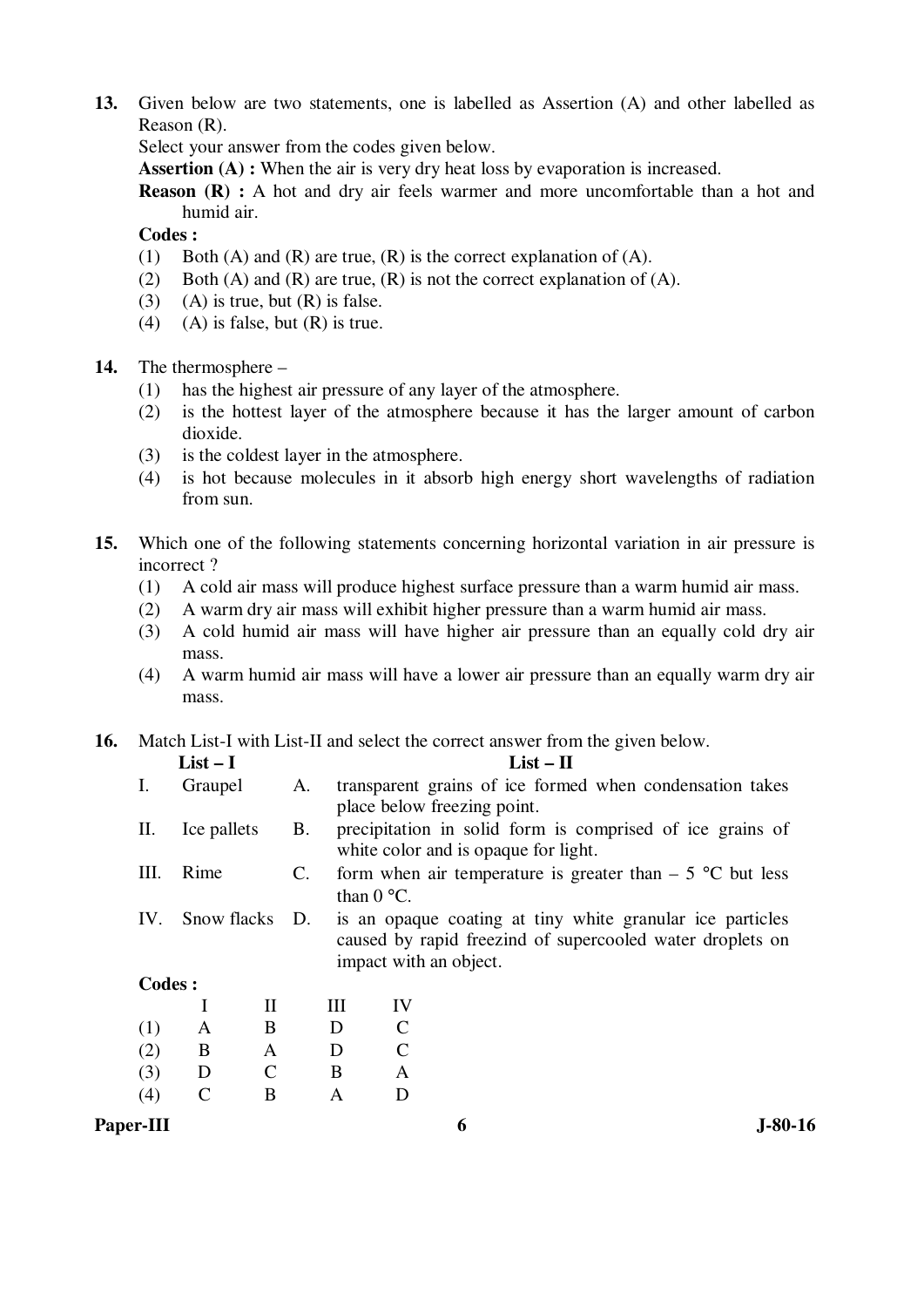13. नीचे दो कथन दिए गए है, एक-को अभिकथन (A) और दूसरे को कारण (R) के रूप में दिया गया है । नीचे दिए गए कटों में से सही उत्तर चनिए:

**अभिकथन (A) :** जब हवा बहत शृष्क रहती है, वाष्पीकरण द्वारा ताप ह्रास में वृद्धि होती है ।

**तर्क (R) :** गर्म और शुष्क हवा किसी गर्म और आर्द्र हवा की अपेक्षा अधिक उष्ण और अधिक कष्टदायक महसुस होती है ।

कूट :

- (1) (A) और (R) दोनों सही हैं और (R), (A) की सही व्याख्या है ।
- (2) (A) और (R) दोनों सही है लेकिन (R), (A) की सही व्याख्या नहीं है ।
- (3)  $(A)$  सही है, लेकिन (R) गलत है ।
- (4) (A) गलत है, लेकिन (R) सही है।
- 14. बाह्य वायुमंडल (थर्मोस्फेयर)
	- $(1)$  में वायुमंडल के किसी स्तर का उच्चतम वायु का दबाव होता है।
	- (2) वायुमंडल का सर्वाधिक गर्म स्तर होता है क्योंकि इसमें सर्वाधिक कार्बन डायऑक्साइड होती है ।
	- (3) वायुमंडल का सबसे ठंडा स्तर है।
	- (4) गर्म होता है क्योंकि इसमें उपस्थित अणु सूर्य से विकरण होने वाली उच्च ऊर्जा लघु तरंग दैर्ध्यों को अवशोषित कर लेते हैं ।
- 15. Fiम्नलिखित में से कौन-सा कथन वायु दबाव में क्षैतिज विचरण के बारे में गलत है ?
	- $(1)$  शीत वायु संहति शीतोष्प आर्द्र वायु संहति की तुलना में सर्वाधिक पृष्ठीय दबाव उत्पन्न करेगी ।
	- (2) शीतोष्ण शुष्क वायु संहति शीतोष्ण आर्द्र वायु संहति की तुलना में उच्चतर दबाव प्रदर्शित करेगी ।
	- (3) शीत आर्द्र वायु संहति का समान शीत शुष्क वायु संहति की तुलना में उच्चतर वायु दबाव होगा ।
	- (4) शीतोष्ण आर्द्र वायु संहति का समान शीतोष्ण शुष्क वायु संहति की तुलना में कम वायु दबाव होगा ।

 ${\bf 16.} \quad$  सूची-I को सूची-II के साथ सुमेलित कीजिए और नीचे दिए गए कूटों में से सही उत्तर का चयन कीजिये :

|           | सूची – I      |               |   |                                                                              | सूची – II                                                                                                                           |  |  |  |  |  |
|-----------|---------------|---------------|---|------------------------------------------------------------------------------|-------------------------------------------------------------------------------------------------------------------------------------|--|--|--|--|--|
| Ι.        | मृदु वार्षिला | A.            |   |                                                                              | जब हिमांक से नीचे संघनन होता है तो हिम के पारदर्शी कण निर्मित होते है ।                                                             |  |  |  |  |  |
| II.       | हिम पर्ट्टिका | <b>B.</b>     |   |                                                                              | ठोस रूप में अवक्षेपण के रूप में सफेद रंग के हिम कण होते हैं तथा यह<br>प्रकाश के लिये अपारदर्शी है ।                                 |  |  |  |  |  |
| III.      | तुहिन         | $C_{\cdot}$   |   | इसका निर्माण तब होता है जब तापक्रम – 5 °C से अधिक पर 0 °C से कम<br>होता है । |                                                                                                                                     |  |  |  |  |  |
| IV.       | हिम तुल       | D.            |   |                                                                              | यह किसी वस्तु के साथ संहत पर अति शीतित जल की बूंदों के क्षिप्र<br>हिमीकरण द्वारा लघु श्वेत दानेदार हिमकणों का अपारदर्शी विलेपन है । |  |  |  |  |  |
| कूट :     |               |               |   |                                                                              |                                                                                                                                     |  |  |  |  |  |
|           | I             | $\mathbf{I}$  | Ш | IV                                                                           |                                                                                                                                     |  |  |  |  |  |
| (1)       | A             | B             | D | $\mathcal{C}$                                                                |                                                                                                                                     |  |  |  |  |  |
| (2)       | B             | $\mathbf{A}$  | D | $\mathcal{C}$                                                                |                                                                                                                                     |  |  |  |  |  |
| (3)       | D             | $\mathcal{C}$ | B | $\mathbf{A}$                                                                 |                                                                                                                                     |  |  |  |  |  |
| (4)       | C             | B             | A | D                                                                            |                                                                                                                                     |  |  |  |  |  |
| $J-80-16$ |               |               |   |                                                                              | Paper-III                                                                                                                           |  |  |  |  |  |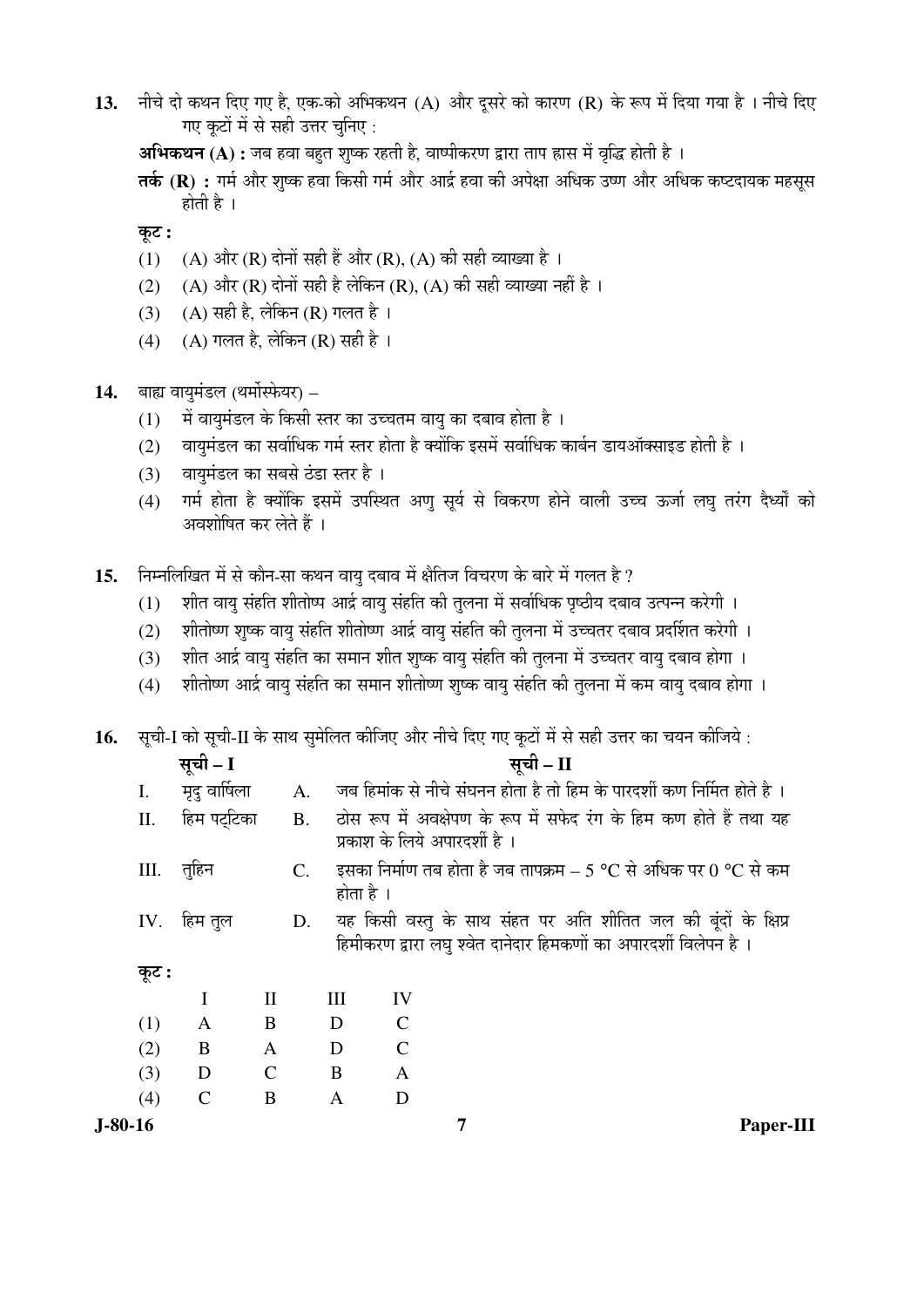| 17. The clean water act in India was introduced in the year |  |  |
|-------------------------------------------------------------|--|--|
|-------------------------------------------------------------|--|--|

| $(1)$ 1976 | $(2)$ 1977 |
|------------|------------|
| $(3)$ 1978 | $(4)$ 1979 |

**18.** After Rodgers and Panwar (1988) India is divided into how many bio-geographical zones ?

(1)  $5$  (2)  $10$ (3)  $15$  (4)  $20$ 

**19.** Which one of the following counties has more than one hotspots in biodiversity ?

- (1) Philippines (2) India
- (3) New Caledonia (4) Madagascar

**20.** Match List-I with List-II and select the correct answer using codes given below.

|                   |              |         |                                   | (Number of species threatened) |      |                   |  |                                     |  |
|-------------------|--------------|---------|-----------------------------------|--------------------------------|------|-------------------|--|-------------------------------------|--|
| Ι.                | <b>Birds</b> |         |                                   | A.                             | 169  |                   |  |                                     |  |
| П.                |              |         |                                   | <b>B.</b>                      | 713  |                   |  |                                     |  |
| Ш.                |              |         |                                   | C.                             | 1029 |                   |  |                                     |  |
| IV.               | Fish         |         |                                   | D.                             | 154  |                   |  |                                     |  |
|                   |              |         |                                   |                                |      |                   |  |                                     |  |
|                   |              | H       | Ш                                 |                                |      |                   |  |                                     |  |
| (1)               | C            | D       | A                                 |                                |      |                   |  |                                     |  |
| (2)               | C            | D       | B                                 |                                |      |                   |  |                                     |  |
| (3)               | D            |         | B                                 |                                |      |                   |  |                                     |  |
| $\left( 4\right)$ |              | B       | А                                 |                                |      |                   |  |                                     |  |
|                   |              | Codes : | $List - I$<br>(Taxon)<br>Reptiles | Corals and sponges             |      | IV<br>B<br>A<br>A |  | $List - II$<br>at the global scale) |  |

**21.** The widest continental shelves are associated with which part of the world ?

- (1) Indian Peninsula (Eastern Coast)
- (2) Siberia
- (3) North America (Western Coast)
- (4) South America (Eastern Coast)

#### **22.** The tidal-generating force of the Sun is

- (1) Only about half that of the Moon
- (2) Only about one-third that of the Moon
- (3) Only about three-fourth that of the Moon
- (4) Only about one-fifth that of the Moon
- **23.** The ratio between Biological Oxygen Demand (BOD) and Chemical Oxygen Demand (COD) should always be
	- (1) Equal to one (2) Less than one
		-
	- (3) More than one (4) Both  $(2)$  and  $(3)$

## Paper-III 8 **3** J-80-16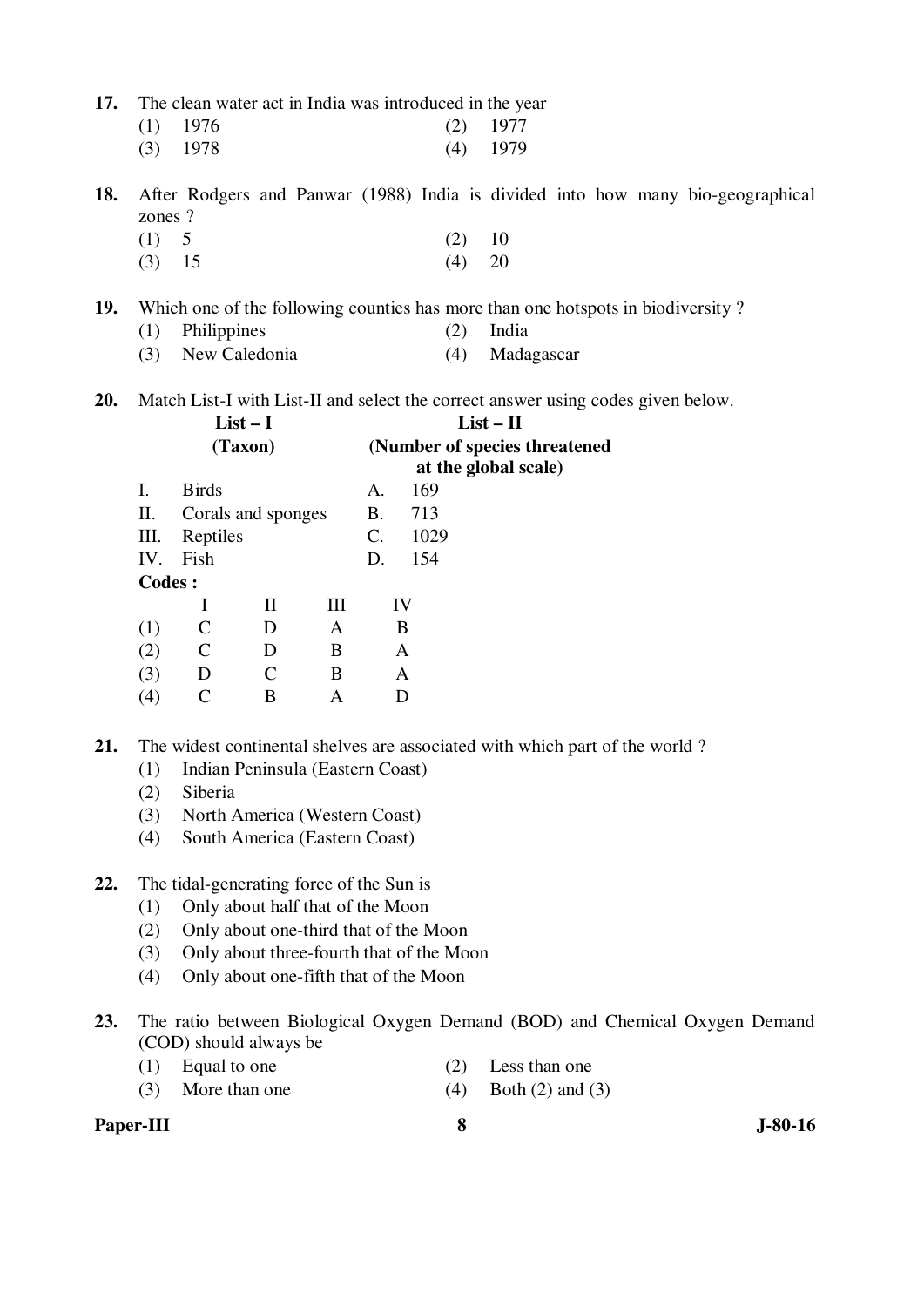|     |       |                              |                                      |              |           |              |     | 17. भारत में 'क्लीन वाटर एक्ट' वर्ष संपुर:स्थापित किया गया था ।                              |
|-----|-------|------------------------------|--------------------------------------|--------------|-----------|--------------|-----|----------------------------------------------------------------------------------------------|
|     | (1)   | 1976                         |                                      |              |           |              | (2) | 1977                                                                                         |
|     | (3)   | 1978                         |                                      |              |           | (4)          |     | 1979                                                                                         |
|     |       |                              |                                      |              |           |              |     |                                                                                              |
| 18. |       |                              |                                      |              |           |              |     | रोजर्स और पन्वार (1988) के अनुसार भारत कितने जैव भौगोलिक क्षेत्रों में बंटा है ?             |
|     | (1)   | 5                            |                                      |              |           | (2)          |     | 10                                                                                           |
|     | (3)   | 15                           |                                      |              |           | (4)          |     | 20                                                                                           |
| 19. |       |                              |                                      |              |           |              |     | निम्नलिखित में से किस देश के पास जैव-विविधता में एक से अधिक हॉटस्पॉट है ?                    |
|     | (1)   | फिलीपीन्स                    |                                      |              |           |              | (2) | भारत                                                                                         |
|     |       | (3) न्यू कलिडोनिया           |                                      |              |           |              | (4) | मेडागास्कर                                                                                   |
|     |       |                              |                                      |              |           |              |     |                                                                                              |
| 20. |       |                              |                                      |              |           |              |     | सूची-I को सूची-II के साथ सुमेलित कीजिए और नीचे दिए गए कूटों में से सही उत्तर का चयन कीजिये : |
|     |       |                              | सूची – I                             |              |           |              |     | सूची – II                                                                                    |
|     |       |                              | (वर्ग)                               |              |           |              |     | (विश्व स्तर पर उन प्रजातियों की संख्या                                                       |
|     |       |                              |                                      |              |           |              |     | जो खतरे में हैं ।)                                                                           |
|     | I.    | पक्षी                        |                                      |              | A.        | 169          |     |                                                                                              |
|     | II.   | मूंगा और स्पंज               |                                      |              | <b>B.</b> | 713          |     |                                                                                              |
|     | III.  | सरीसृप                       |                                      |              | C.        | 1029         |     |                                                                                              |
|     | IV.   | मत्स्य                       |                                      |              | D.        | 154          |     |                                                                                              |
|     | कूट : |                              |                                      |              |           |              |     |                                                                                              |
|     |       | $\bf{I}$                     | $\rm II$                             | III          |           | IV           |     |                                                                                              |
|     | (1)   | $\mathbf C$                  | D                                    | $\mathbf{A}$ |           | B            |     |                                                                                              |
|     | (2)   | $\mathbf C$                  | $\overline{D}$                       | B            |           | $\mathbf{A}$ |     |                                                                                              |
|     | (3)   | D C                          |                                      | B            |           | $\mathbf{A}$ |     |                                                                                              |
|     | (4)   | $\mathcal{C}$                | B                                    | $\mathbf{A}$ |           | D            |     |                                                                                              |
| 21. |       |                              |                                      |              |           |              |     | सबसे चौड़े महाद्वीपीय अपतट (शेल्व्स) विश्व के किस भाग से सम्बद्ध है ?                        |
|     | (1)   |                              | भारतीय प्रायद्वीप (पूर्वी घाट)       |              |           |              |     |                                                                                              |
|     |       | साइबेरिया                    |                                      |              |           |              |     |                                                                                              |
|     | (2)   |                              | उत्तरी अमेरिका (पश्चिमी घाट)         |              |           |              |     |                                                                                              |
|     | (3)   |                              |                                      |              |           |              |     |                                                                                              |
|     | (4)   |                              | दक्षिणी अमेरिका (पूर्वी घाट)         |              |           |              |     |                                                                                              |
| 22. |       | सूर्य का ज्वार उत्पादन बल है |                                      |              |           |              |     |                                                                                              |
|     | (1)   |                              | चन्द्रमा की तुलना में लगभग आधा मात्र |              |           |              |     |                                                                                              |

- (2) चन्द्रमा की तुलना में लगभग एक तिहाई मात्र
	- $(3)$  घन्द्रमा की तुलना में लगभग तीन चौथाई मात्र
	- $\widetilde{a}(4)$  वन्द्रमा की तुलना में लगभग पांचवां भाग मात्र
- **23.** •Öî¾Ö †ÖŒÃÖß•Ö®Ö ´ÖÖÑÝÖ ‹¾ÖÓ ¸üÖÃÖÖµÖ×®ÖÛú †ÖŒÃÖß•Ö®Ö ´ÖÖÑÝÖ Ûêú ´Ö¬µÖ Æü´Öê¿ÖÖ †®Öã¯ÖÖŸÖ ÆüÖê®ÖÖ "ÖÖׯü‹
	-
	- $(1)$  एक के बराबर  $(2)$ <br> $(3)$  एक से अधिक  $(4)$  $(3)$  एक से अधिक (4)  $(2)$  और  $(3)$  दोनों

**J-80-16 9 Paper-III**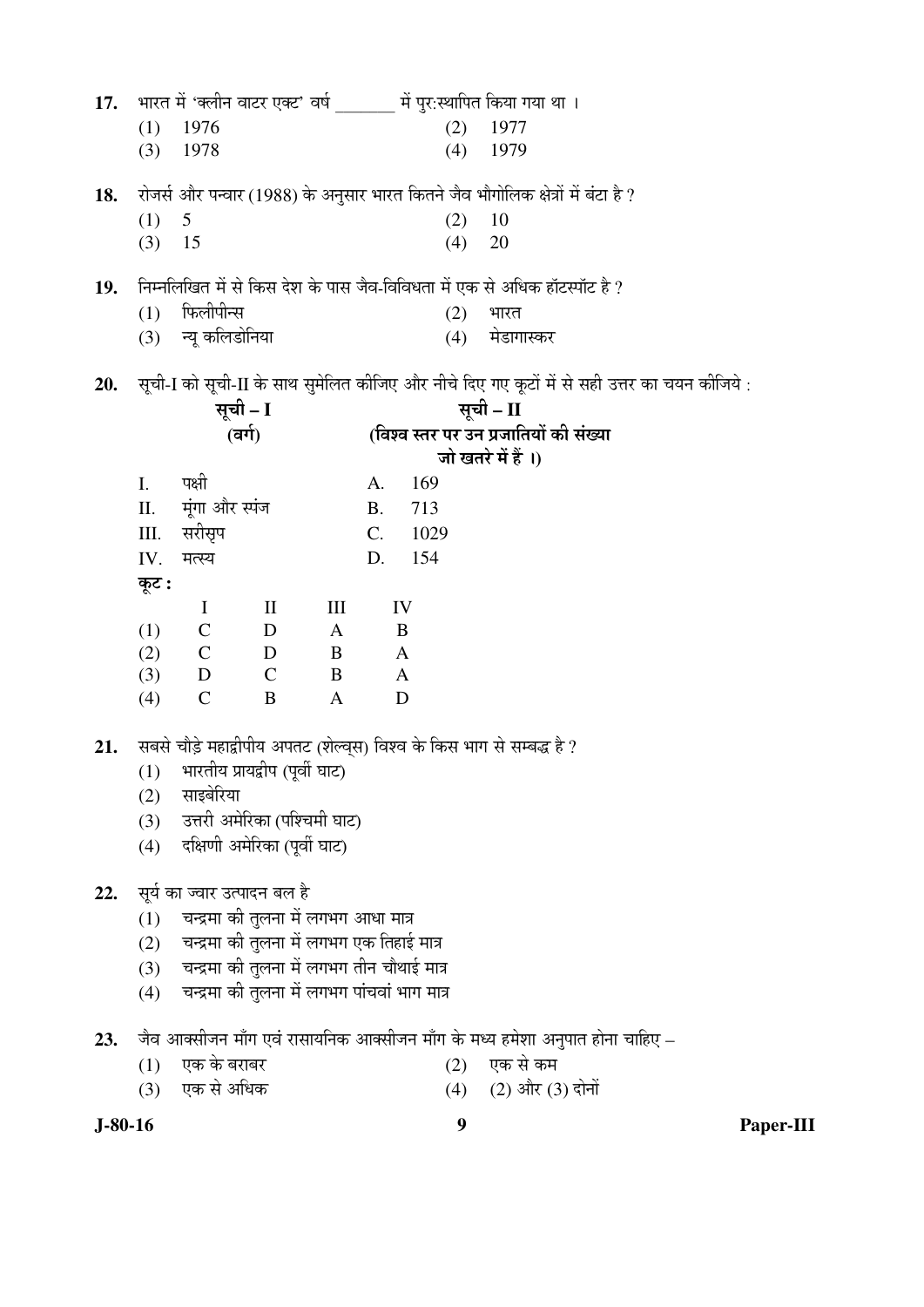| 24. |                                                                                            |                                                                    |                  |                    |                               |                       | Given below are two statements, one is labelled as Assertion (A) and other labelled as   |  |  |  |  |
|-----|--------------------------------------------------------------------------------------------|--------------------------------------------------------------------|------------------|--------------------|-------------------------------|-----------------------|------------------------------------------------------------------------------------------|--|--|--|--|
|     | Reason $(R)$ .                                                                             |                                                                    |                  |                    |                               |                       |                                                                                          |  |  |  |  |
|     | Select your answer from the codes given below.                                             |                                                                    |                  |                    |                               |                       |                                                                                          |  |  |  |  |
|     | Assertion (A): The process of photosynthesis is limited within 200 m depth of sea water.   |                                                                    |                  |                    |                               |                       |                                                                                          |  |  |  |  |
|     | <b>Reason (R)</b> : No carbon (C) is available beyond the depth of 200 m.<br><b>Codes:</b> |                                                                    |                  |                    |                               |                       |                                                                                          |  |  |  |  |
|     | Both (A) and (R) are true and (R) is correct explanation of (A).<br>(1)                    |                                                                    |                  |                    |                               |                       |                                                                                          |  |  |  |  |
|     | Both (A) and (R) are true, but (R) is not the correct explanation of (A).<br>(2)           |                                                                    |                  |                    |                               |                       |                                                                                          |  |  |  |  |
|     | (3)                                                                                        | $(A)$ is true, but $(R)$ is false.                                 |                  |                    |                               |                       |                                                                                          |  |  |  |  |
|     | (4)                                                                                        | $(A)$ is false, but $(R)$ is true.                                 |                  |                    |                               |                       |                                                                                          |  |  |  |  |
|     |                                                                                            |                                                                    |                  |                    |                               |                       |                                                                                          |  |  |  |  |
| 25. |                                                                                            | statement is attributed to                                         |                  |                    |                               |                       | "The dominant idea in all geographical progress is that of terrestrial unity". The above |  |  |  |  |
|     | (1)                                                                                        | Jean Brunhes                                                       |                  |                    |                               | (2)                   | <b>Friedrich Ratzel</b>                                                                  |  |  |  |  |
|     | (3)                                                                                        | Vidal dela Blache                                                  |                  |                    |                               | (4)                   | <b>Richard Hartshrone</b>                                                                |  |  |  |  |
|     |                                                                                            |                                                                    |                  |                    |                               |                       |                                                                                          |  |  |  |  |
| 26. |                                                                                            |                                                                    |                  |                    |                               |                       | Which one of the following is the correct sequence in the development of German          |  |  |  |  |
|     |                                                                                            | Geographical thought?                                              |                  |                    |                               |                       |                                                                                          |  |  |  |  |
|     | (1)<br>(3)                                                                                 | Troll, Peschel, Hettner, Ratzel<br>Peschel, Troll, Hettner, Ratzel |                  |                    |                               | (2)<br>(4)            | Peschel, Ratzel, Hettner, Troll<br>Ratzel, Peschel, Troll, Hettner                       |  |  |  |  |
|     |                                                                                            |                                                                    |                  |                    |                               |                       |                                                                                          |  |  |  |  |
| 27. |                                                                                            |                                                                    |                  |                    |                               |                       | Match List-I with List-II and select the correct answer from the codes given below.      |  |  |  |  |
|     |                                                                                            |                                                                    | $List-I$         |                    |                               |                       | $List - II$                                                                              |  |  |  |  |
|     |                                                                                            |                                                                    |                  |                    |                               |                       | (Authors)                                                                                |  |  |  |  |
|     | Ι.                                                                                         | Cycle of Erosion                                                   |                  |                    |                               | A.                    | <b>Freidrich Ratzel</b>                                                                  |  |  |  |  |
|     | II.<br>Ш.                                                                                  | The Origin of Species                                              |                  |                    | Originator of Dualism between | <b>B.</b><br>C.       | <b>Oscar Peschel</b><br>Davis                                                            |  |  |  |  |
|     |                                                                                            | Physical & Human Geography                                         |                  |                    |                               |                       |                                                                                          |  |  |  |  |
|     | IV.                                                                                        | Theory of Social Darwinism                                         |                  |                    |                               | D.                    | <b>Charles Darwin</b>                                                                    |  |  |  |  |
|     | Codes:                                                                                     |                                                                    |                  |                    |                               |                       |                                                                                          |  |  |  |  |
|     |                                                                                            | I                                                                  | $\rm II$         | $\mathop{\rm III}$ | IV                            |                       |                                                                                          |  |  |  |  |
|     | (1)                                                                                        | B                                                                  | $\mathsf{C}$     | A                  | D                             |                       |                                                                                          |  |  |  |  |
|     | (2)                                                                                        | $\mathcal{C}$                                                      | D                | B                  | A                             |                       |                                                                                          |  |  |  |  |
|     | (3)                                                                                        | D                                                                  | A                | $\mathsf{C}$       | B                             |                       |                                                                                          |  |  |  |  |
|     | (4)                                                                                        | A                                                                  | B                | D                  | $\mathsf{C}$                  |                       |                                                                                          |  |  |  |  |
| 28. |                                                                                            |                                                                    |                  |                    |                               |                       | Match List-I with List-II and select the correct answer using codes given below.         |  |  |  |  |
|     |                                                                                            |                                                                    | $List-I$         |                    |                               | $List - II$           |                                                                                          |  |  |  |  |
|     |                                                                                            | (Philosophic Approach)                                             |                  |                    |                               | (Advocates)           |                                                                                          |  |  |  |  |
|     | I.                                                                                         | Idealistic                                                         |                  |                    | A.                            | Ralph                 |                                                                                          |  |  |  |  |
|     | Π.                                                                                         | Phenomenological                                                   |                  |                    | <b>B.</b>                     |                       | Haris and Guelke                                                                         |  |  |  |  |
|     | III.<br>IV.                                                                                | Radical<br>Welfare                                                 |                  |                    | C.<br>D.                      | Smith<br><b>Bunge</b> |                                                                                          |  |  |  |  |
|     | <b>Codes:</b>                                                                              |                                                                    |                  |                    |                               |                       |                                                                                          |  |  |  |  |
|     |                                                                                            | $\bf{l}$                                                           | $\rm II$         | Ш                  | IV                            |                       |                                                                                          |  |  |  |  |
|     | (1)                                                                                        | $\mathcal{C}$                                                      | $\boldsymbol{B}$ | A                  | D                             |                       |                                                                                          |  |  |  |  |
|     | (2)                                                                                        | B                                                                  | A                | D                  | $\mathcal{C}$                 |                       |                                                                                          |  |  |  |  |

**Paper-III** 10 J-80-16

 (3) D B A C (4) A C B D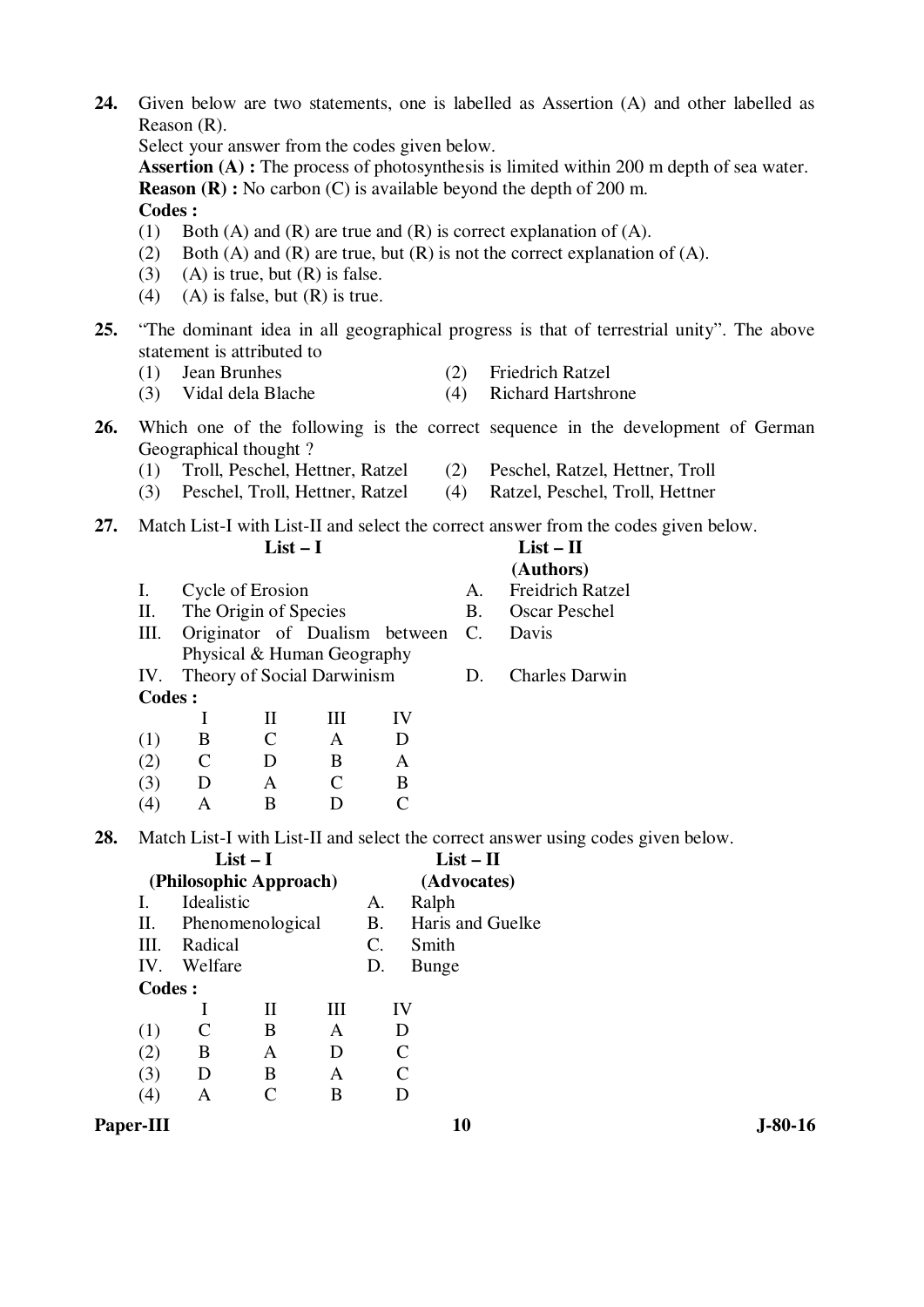नीचे दो कथन दिए गए है, एक-को अभिकथन (A) और दुसरे को कारण (R) के रूप में दिया गया है । नीचे दिए 24. गए कटों में से सही उत्तर चनिए : अभिकथन (A) : फोटो संश्लेषण की प्रक्रिया महासागरीय जल में 200 मी. के अंदर तक सीमित होती है । तर्क (R) : 200 मी. से अधिक गहराई में कोई कार्बन (C) उपलब्ध नहीं होता है । कुट: (1) (A) और (R) दोनों सही हैं और (R), (A) की सही व्याख्या है । (2) (A) और (R) दोनों सही है लेकिन (R), (A) की सही व्याख्या नहीं है । (3) (A) सही है, लेकिन (R) गलत है। (4) (A) गलत है, लेकिन (R) सही है । ''सभी भौगोलिक प्रगति में प्रभावशाली धारणा भौमिक एकता है ।'' उपर्युक्त कथन किसका है ? 25. जीन्स ब्रुनेस (2) फ्रेडरीच रैटजल  $(1)$ (4) रिचर्ड हार्टश्रोन विडाल डेला ब्लाश  $(3)$ 'जर्मन ज्योग्राफिकल थॉट' के विकास में निम्नलिखित में से कौन-सा सही क्रम है ? 26. टॉल, पेश्चल, हेटनर, रैटजल पेश्चल, रैटजल, हेटनर, टॉल  $(1)$  $(2)$ पेश्चल, ट्रॉल, हेटनर, रैटजल (4) रैटजल, पेश्चल, ट्रॉल, हेटनर  $(3)$ सूची-I को सूची-II के साथ सुमेलित कीजिए और नीचे दिए गए कुटों में से सही उत्तर का चयन कीजिये : 27. सची - I सूची – II (लेखक) साइकल ऑफ इरोजन  $\overline{I}$ .  $\mathbf{A}$ फ्रेडरिच रैटजल  $\Pi$ . द ओरिजिन ऑफ स्पेसीज ऑस्कर पेश्चल  $B<sub>1</sub>$ डेविस  $III.$ ओरिजिनेटर ऑफ डुएलिज्म बिटवीन C. फिजिकल एंड ह्यूमन ज्योग्राफी थ्योरी ऑफ सोशल डार्विनिज्म चार्ल्स डार्विन IV. D. कट:  $\mathbf I$  $\mathbf{I}$  $\rm III$ IV B  $\mathcal{C}$ D  $(1)$  $\mathbf{A}$ D  $(2)$  $\mathsf{C}$  $\mathbf{B}$  $\overline{A}$  $(3)$  $\mathbf D$  $\mathbf C$  $\mathbf{A}$  $\bf{B}$  $\overline{B}$  $\overline{D}$  $\mathcal{C}$  $(4)$  $\mathbf{A}$ सूची-I को सूची-II के साथ सुमेलित करें और नीचे दिए गए कूटों में से सही उत्तर का चयन करें : 28. सूची - I सची – II (दार्शनिक दृष्टिकोण) (समर्थक) आदर्शवादी  $\mathbf{I}$ . राल्फ A. हेरिस एंड गल्के  $\Pi$ . परिघटनात्मक  $B<sub>1</sub>$ स्मिथ III. मलजाभासी  $C_{\cdot}$ बुंगे कल्याणकारी IV. D. कुट:  $\mathbf I$  $\mathbf{I}$  $III$ IV  $\mathbf C$  $\mathbf{B}$  $\mathbf{A}$ D  $(1)$  $\mathbf D$  $\mathcal{C}$  $(2)$ B  $\mathbf{A}$  $(3)$ D  $\mathbf{B}$  $\mathbf{A}$  $\mathcal{C}$  $\mathcal{C}$  $\overline{A}$  $\mathbf{B}$ D  $(4)$  $J-80-16$ 11 Paper-III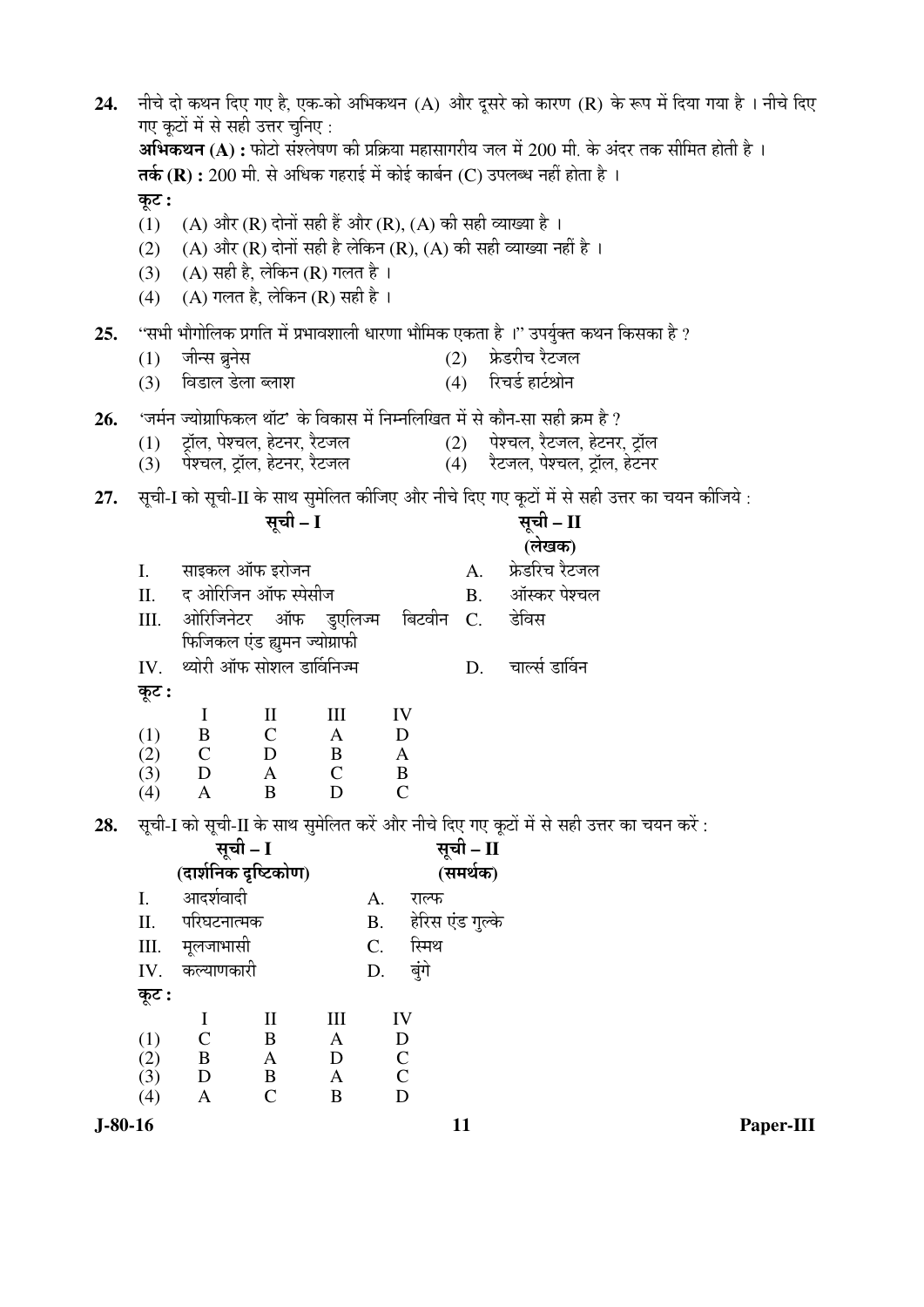**29.** Given below are two statements, one is labelled as Assertion (A) and other labelled as Reason (R).

Select your answer from the codes given below.

- **Assertion (A) :** A major thrust of Quantitative Revolution is to bring law making, model building and theorization in Geography.
- **Reason (R) :** After the Second World War, young Geographers discarded the empirical, descriptive and gazetter type of geography by using mathematical language rather than the language of literature.

 **Codes :** 

- (1) Both (A) and (R) are true and (R) is the correct explanation of (A).
- (2) Both (A) and (R) are true, but (R) is not the correct explanation of (A).
- (3) (A) is true, but  $(R)$  is false.
- (4) (A) is false, but  $(R)$  is true.

**30.** Nomothetic approach in geography emphasizes upon

- (1) Inductive Study (2) Empirical Study
- (3) Ideographic Study (4) Law making Study
- **31.** Which one of the following authors was opposed to the Social Darwinist view and argued in favour of the qualities of cooperativeness and Sociability ?
	- (1) Stoddart (2) Wittfogel
	- (3) Glacken (4) Kropotkin

**32.** Who among to following was the first to measure the circumference of the earth ?

- (1) Plato (2) Strabo
	- (3) Eratosthenes (4) Herodotus
- **33.** Match List-I with List-II and select the correct answer using codes given below.

|        | $List-I$                  |              |             | $List - II$                              |    |  |  |  |
|--------|---------------------------|--------------|-------------|------------------------------------------|----|--|--|--|
|        | (Administrative<br>Units) |              |             | (Numbers as per Census<br>of India 2011) |    |  |  |  |
| I.     | <b>Districts</b>          |              | A.          | 5767                                     |    |  |  |  |
| П.     | Tehsils                   |              | B.          | 28                                       |    |  |  |  |
| III.   | Cities                    |              | $C_{\cdot}$ | 640                                      |    |  |  |  |
|        | IV. States                |              | D.          | 497                                      |    |  |  |  |
| Codes: |                           |              |             |                                          |    |  |  |  |
|        | I                         | $\mathbf{I}$ |             | Ш                                        | IV |  |  |  |
| (1)    | $\mathsf{C}$              | $\mathsf{A}$ |             | B                                        | D  |  |  |  |
| (2)    | $\mathsf{C}$              | A            |             | D                                        | B  |  |  |  |
| (3)    | B                         | C            |             | D                                        | A  |  |  |  |
|        | B                         | А            |             |                                          | C  |  |  |  |
|        |                           |              |             |                                          |    |  |  |  |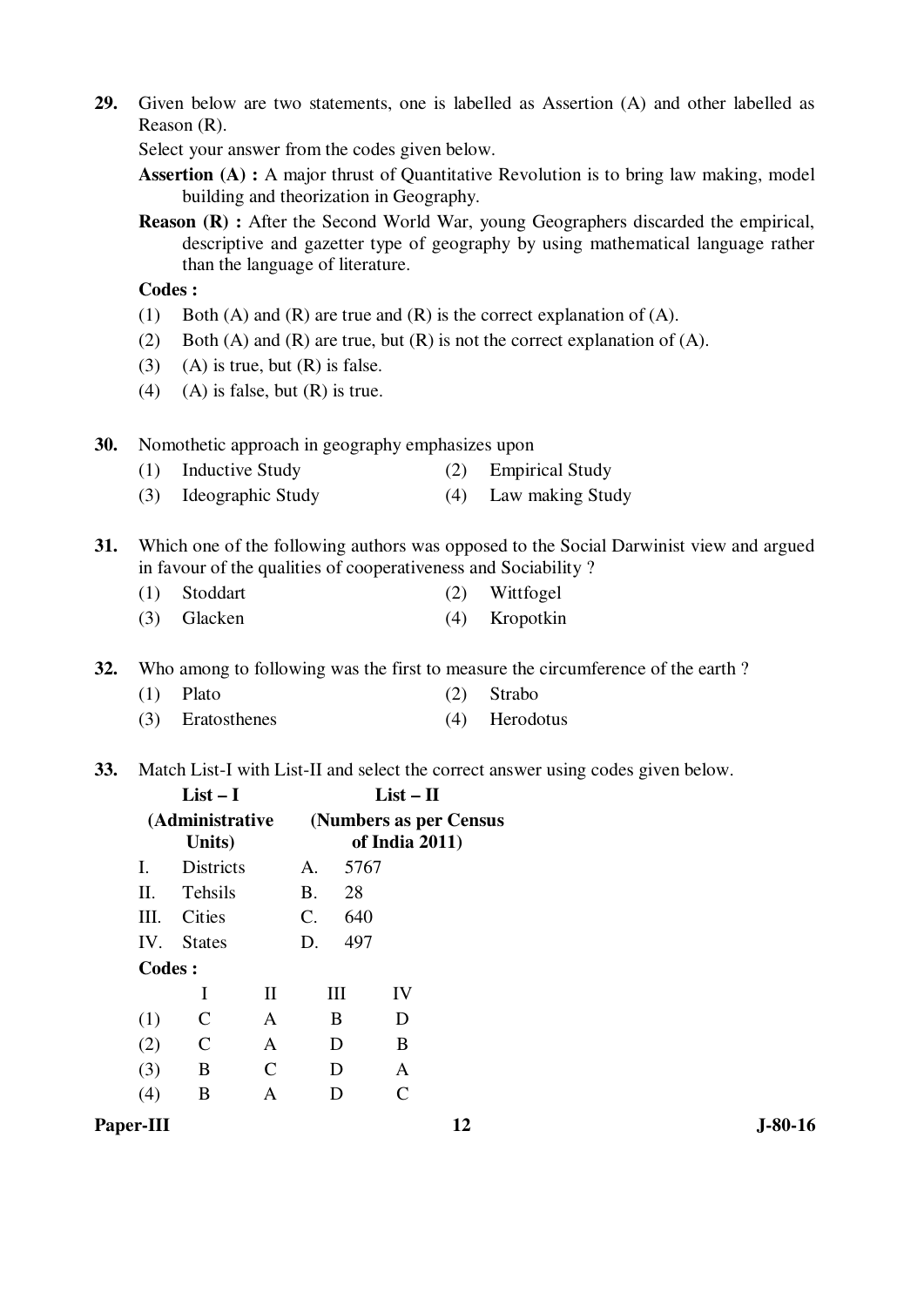| 29. | नीचे दो कथन दिए गए है, एक-को अभिकथन (A) और दूसरे को कारण (R) के रूप में दिया गया है । नीचे दिए                                                |                                                                 |                            |           |        |                         |     |                                                                                                |  |  |  |  |
|-----|-----------------------------------------------------------------------------------------------------------------------------------------------|-----------------------------------------------------------------|----------------------------|-----------|--------|-------------------------|-----|------------------------------------------------------------------------------------------------|--|--|--|--|
|     | गए कूटों में से सही उत्तर चुनिए :                                                                                                             |                                                                 |                            |           |        |                         |     |                                                                                                |  |  |  |  |
|     | अभिकथन (A) : मात्रात्मक क्रांति (क्वांटिटेटिव रिवोल्यूशन) का मुख्य जोर भूगोल में सिद्धान्त बनाने, आदर्श तैयार<br>करने और सैद्धांतिकरण पर है । |                                                                 |                            |           |        |                         |     |                                                                                                |  |  |  |  |
|     | तर्क (R) : द्वितीय विश्वयुद्ध के बाद, युवा भूगोलवेत्ताओं ने साहित्य की भाषा के स्थान पर गणितीय भाषा का प्रयोग                                 |                                                                 |                            |           |        |                         |     |                                                                                                |  |  |  |  |
|     | करते हुए भूगोल के आनुभविक, विवरणात्मक और गजेटियर प्रकार के साथ असंगति दिखायी ।                                                                |                                                                 |                            |           |        |                         |     |                                                                                                |  |  |  |  |
|     | कूट :                                                                                                                                         |                                                                 |                            |           |        |                         |     |                                                                                                |  |  |  |  |
|     | (1)                                                                                                                                           | (A) और (R) दोनों सही हैं और (R), (A) की सही व्याख्या है ।       |                            |           |        |                         |     |                                                                                                |  |  |  |  |
|     | (2)                                                                                                                                           |                                                                 |                            |           |        |                         |     | (A) और (R) दोनों सही है लेकिन (R), (A) की सही व्याख्या नहीं है ।                               |  |  |  |  |
|     | (3)                                                                                                                                           | (A) सही है, लेकिन (R) गलत है।                                   |                            |           |        |                         |     |                                                                                                |  |  |  |  |
|     | (4)                                                                                                                                           | (A) गलत है, लेकिन (R) सही है ।                                  |                            |           |        |                         |     |                                                                                                |  |  |  |  |
| 30. |                                                                                                                                               | भूगोल में नोमोथेटिक दृष्टिकोण           पर जोर देता है ।        |                            |           |        |                         |     |                                                                                                |  |  |  |  |
|     | (1)                                                                                                                                           | आगमनात्मक अध्ययन                                                |                            |           |        |                         | (2) | आनुभविक अध्ययन                                                                                 |  |  |  |  |
|     | (3)                                                                                                                                           | भावलेखात्मक अध्ययन                                              |                            |           |        |                         | (4) | कानून निर्माण अध्ययन                                                                           |  |  |  |  |
| 31. |                                                                                                                                               |                                                                 |                            |           |        |                         |     | निम्नलिखित में से किस लेखक ने डार्विन के सामाजिक दृष्टिकोण का विरोध किया था तथा सहयोगकारिता और |  |  |  |  |
|     |                                                                                                                                               | समाजशीलता के गुणों के पक्ष में वकालत की थी ?                    |                            |           |        |                         |     |                                                                                                |  |  |  |  |
|     | (1)                                                                                                                                           | स्टोडार्ट                                                       |                            |           |        |                         | (2) | विटफोजेल                                                                                       |  |  |  |  |
|     | (3)                                                                                                                                           | ग्लैकेन                                                         |                            |           |        |                         | (4) | क्रोपोटकिन                                                                                     |  |  |  |  |
| 32. |                                                                                                                                               | निम्नलिखित में से किसने पहली बार पृथ्वी की परिधि की माप की थी ? |                            |           |        |                         |     |                                                                                                |  |  |  |  |
|     | (1)                                                                                                                                           | प्लेटो                                                          |                            |           |        |                         | (2) | स्ट्रेबो                                                                                       |  |  |  |  |
|     | (3)                                                                                                                                           | इरेटोस्थनीज                                                     |                            |           |        |                         | (4) | हेरोडोटस                                                                                       |  |  |  |  |
| 33. |                                                                                                                                               |                                                                 |                            |           |        |                         |     | सूची-I को सूची-II के साथ सुमेलित करें और नीचे दिए गए कूटों में से सही उत्तर का चयन करें :      |  |  |  |  |
|     |                                                                                                                                               |                                                                 |                            |           |        | सूची – II               |     |                                                                                                |  |  |  |  |
|     |                                                                                                                                               | सूची – I<br>(प्रशासनिक इकाइयाँ)                                 |                            |           |        | (भारत की 2011 की जनगणना |     |                                                                                                |  |  |  |  |
|     |                                                                                                                                               |                                                                 |                            |           |        | के अनुसार संख्या )      |     |                                                                                                |  |  |  |  |
|     | I.                                                                                                                                            | जिला                                                            |                            | A.        | 5767   |                         |     |                                                                                                |  |  |  |  |
|     | Π.                                                                                                                                            | तहसील                                                           |                            | <b>B.</b> | $28\,$ |                         |     |                                                                                                |  |  |  |  |
|     | III.                                                                                                                                          | शहर                                                             |                            | C.        | 640    |                         |     |                                                                                                |  |  |  |  |
|     | IV.                                                                                                                                           | राज्य                                                           |                            | D.        | 497    |                         |     |                                                                                                |  |  |  |  |
|     | कूट :                                                                                                                                         |                                                                 |                            |           |        |                         |     |                                                                                                |  |  |  |  |
|     |                                                                                                                                               | $\bf{I}$                                                        | $\mathop{\rm II}\nolimits$ |           | III    | IV                      |     |                                                                                                |  |  |  |  |
|     | (1)                                                                                                                                           | $\mathbf C$                                                     | $\mathbf{A}$               |           | B      | D                       |     |                                                                                                |  |  |  |  |
|     | (2)                                                                                                                                           | $\mathbf C$                                                     | $\mathbf{A}$               |           | D      | $\, {\bf B}$            |     |                                                                                                |  |  |  |  |
|     | (3)                                                                                                                                           | $\, {\bf B}$                                                    | $\mathcal{C}$              |           | D      | $\mathbf{A}$            |     |                                                                                                |  |  |  |  |
|     | (4)                                                                                                                                           | $\, {\bf B}$                                                    | $\boldsymbol{A}$           |           | D      | $\mathbf C$             |     |                                                                                                |  |  |  |  |

**J-80-16 13 Paper-III**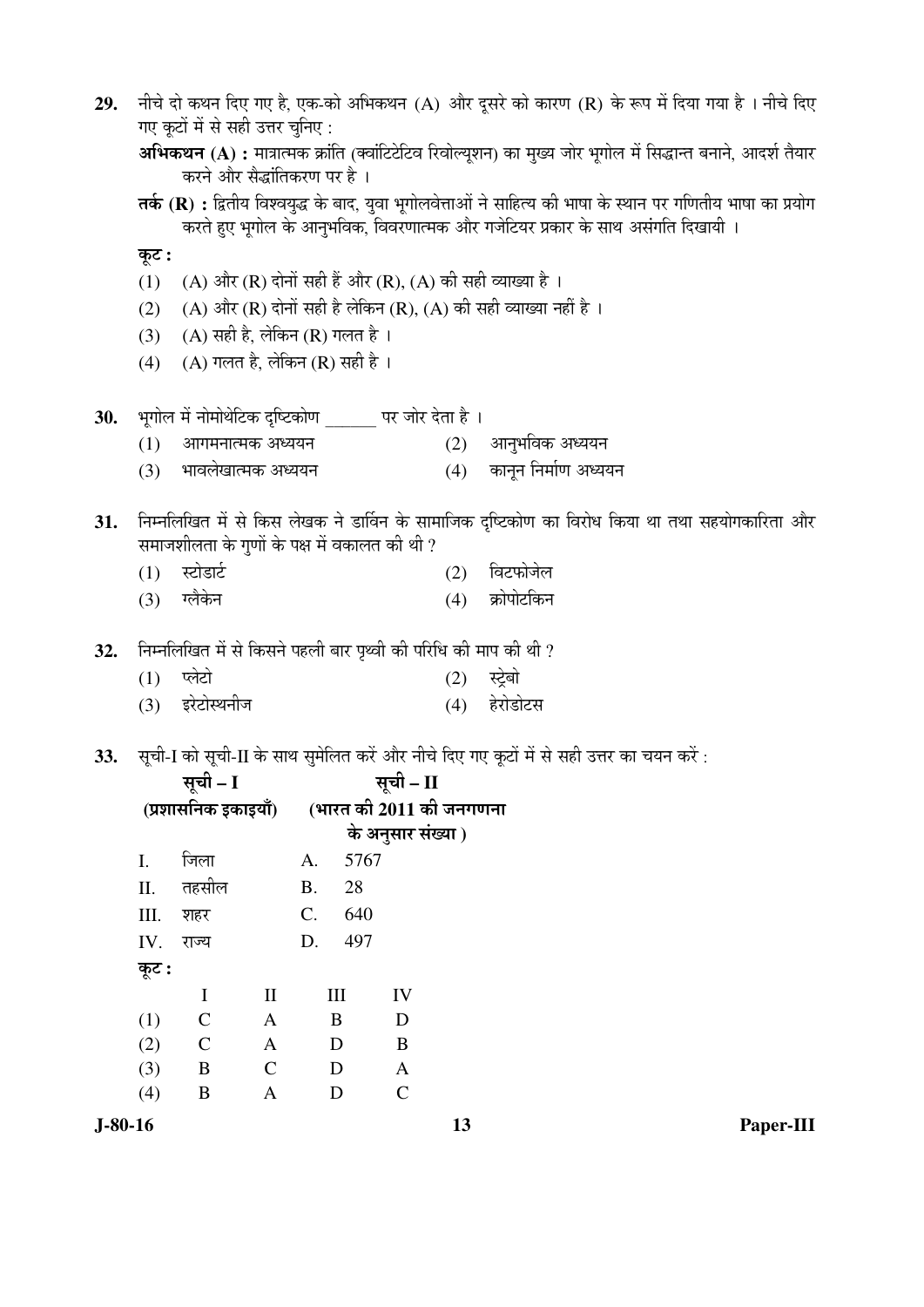**34.** Match List-I with List-II and select the correct answer using codes given below.

|          |                          | $List-I$       |   | $List - II$    |                |
|----------|--------------------------|----------------|---|----------------|----------------|
|          | (Sex Ratio as per Census | of India 2011) |   | (States)       |                |
| L.       | 991                      |                |   | $\mathbf{A}$   | Andhra Pradesh |
| H.       | 996                      |                |   | Β.             | Kerala         |
| III.     | 1084                     |                |   | $\mathbf{C}$ . | Chhattisgarh   |
| $IV_{-}$ | 993                      |                |   | D.             | Tamil Nadu     |
| Codes:   |                          |                |   |                |                |
|          | I                        | H              | Ш |                | IV             |
| (1)      | A                        | B              | C |                | D              |
| (2)      | D                        | $\mathsf{C}$   | A |                | B              |
| (3)      | B                        | A              | D |                | C              |
| 4)       |                          | Ð              | В |                | А              |

**35.** Match List-I with List-II and select the correct answer using codes given below.

|         |    | $List-I$            |                |                       | $List - II$                |
|---------|----|---------------------|----------------|-----------------------|----------------------------|
|         |    | (Zones according to | (Descriptions) |                       |                            |
|         |    | <b>Burgers</b> )    |                |                       |                            |
| Ι.      | 4  |                     |                | A.                    | <b>CBD</b>                 |
| П.      | 2  |                     |                | Β.                    | Zone of Workingmen's homes |
| III.    | 3  |                     |                | $\mathcal{C}_{\cdot}$ | <b>Residential zones</b>   |
| IV.     | -1 |                     |                | D.                    | Zone in Transition         |
| Codes : |    |                     |                |                       |                            |
|         |    | П                   | III            |                       | IV                         |
| (1)     | A  | B                   | D              |                       | C                          |
| (2)     | C  | A                   | B              |                       | D                          |
| (3)     | C  | D                   | B              |                       | A                          |
| (4)     | D  |                     | А              |                       | B                          |
|         |    |                     |                |                       |                            |

**36.** Given below are two statements, one is labelled as Assertion (A) and other labelled as Reason (R).

Select your answer from the codes given below.

**Assertion (A) :** Urbanization is a defining phenomenon of the century and the developing countries are at the focus of this transformation.

**Reason (R)** : The urban shift has happened in the last few decades largely due to rapid mega cities growth in the developing countries.

#### **Codes :**

- (1) Both (A) and (R) are true and (R) is the correct explanation of (A).
- (2) Both (A) and (R) are true, but (R) is not the correct explanation of (A).
- (3) (A) is true, but  $(R)$  is false.
- (4) (A) is false, but  $(R)$  is true.

## **Paper-III** J-80-16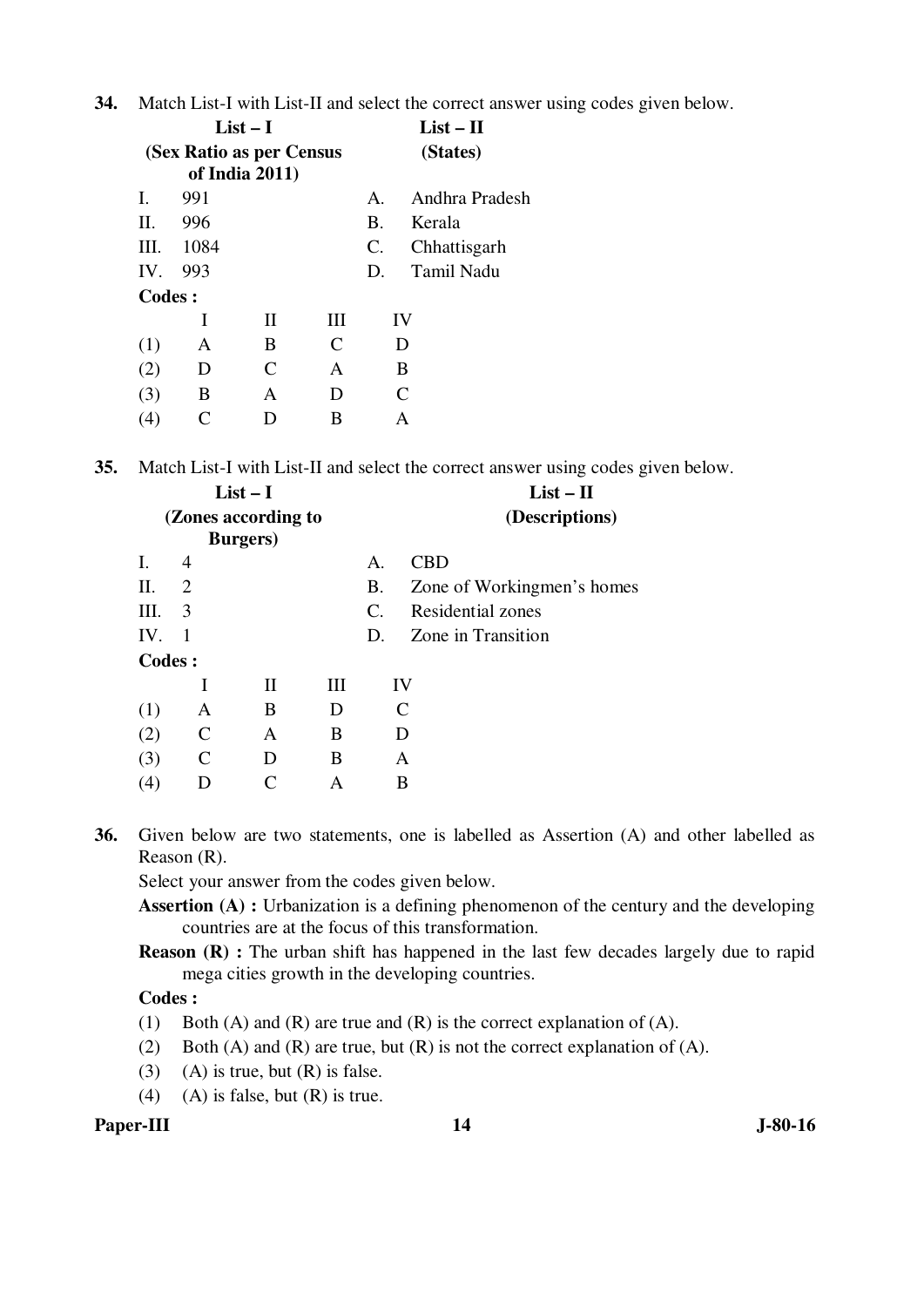34. सची-I को सची-II के साथ समेलित करें और नीचे दिए गए कटों में से सही उत्तर का चयन करें :

|       |      | सूची - I                | सूची – II |                          |
|-------|------|-------------------------|-----------|--------------------------|
|       |      | (भारत की 2011 की जनगणना | (राज्य)   |                          |
|       |      | के अनुसार लिंग अनुपात)  |           |                          |
| I.    | 991  |                         |           | आंध्र प्रदेश<br>A.       |
| II.   | 996  |                         |           | केरल<br><b>B.</b>        |
| III.  | 1084 |                         |           | छत्तीसगढ़<br>$C_{\cdot}$ |
| IV.   | 993  |                         |           | तमिलनाडु<br>D.           |
| कूट : |      |                         |           |                          |
|       | I    | $\mathbf{I}$            | III       | IV                       |
| (1)   | Α    | B                       | C         | D                        |
| (2)   | D    | $\mathsf{C}$            | A         | B                        |
| (3)   | B    | A                       | D         | $\mathsf{C}$             |
| (4)   |      | D                       | B         | Α                        |

35. सूची-I को सूची-II के साथ सुमेलित करें और नीचे दिए गए कूटों में से सही उत्तर का चयन करें :

|       |                | सूची – I                   |                | सूची – II                          |
|-------|----------------|----------------------------|----------------|------------------------------------|
|       |                | (बर्जेस के अनुसार क्षेत्र) |                | (विवरण)                            |
| Ι.    | 4              |                            | $\mathsf{A}$ . | सी बी डी                           |
| П.    | $\overline{2}$ |                            | <b>B.</b>      | वेतन भोगी लोगों के आवास का क्षेत्र |
| III.  | 3              |                            | $C_{\cdot}$    | आवासीय क्षेत्र                     |
| IV.   | $\overline{1}$ |                            | D.             | सांक्रांतिक क्षेत्र                |
| कूट : |                |                            |                |                                    |
|       | I              | $\mathbf{I}$               | Ш              | IV                                 |
| (1)   | $\mathbf{A}$   | B                          | D              | $\mathsf{C}$                       |
| (2)   | $\mathbf C$    | $\mathbf{A}$               | B              | D                                  |
| (3)   | $\mathbf C$    | D                          | B              | A                                  |
| (4)   | D              | $\subset$                  | A              | B                                  |

नीचे दो कथन दिए गए है, एक-को अभिकथन (A) और दूसरे को कारण (R) के रूप में दिया गया है । नीचे दिए 36. गए कटों में से सही उत्तर चुनिए :

अभिकथन (A) : शहरीकरण इस शताब्दी को परिभाषित करने वाली घटना है और विकासशील देशों पर इस परिवर्तन का मुख्य जोर है।

तर्क (R) : अधिकांशत: विकासशील देशों में महानगरों के तीव्र विकास की वजह से पिछले कुछ दशकों में जनसंख्या का रूख शहरों की ओर हुआ है।

कूट :

- (1) (A) और (R) दोनों सही हैं और (R), (A) की सही व्याख्या है ।
- (2) (A) और (R) दोनों सही है लेकिन (R), (A) की सही व्याख्या नहीं है ।
- (3) (A) सही है, लेकिन (R) गलत है।
- (4) (A) गलत है, लेकिन (R) सही है।

 $J-80-16$ 

Paper-III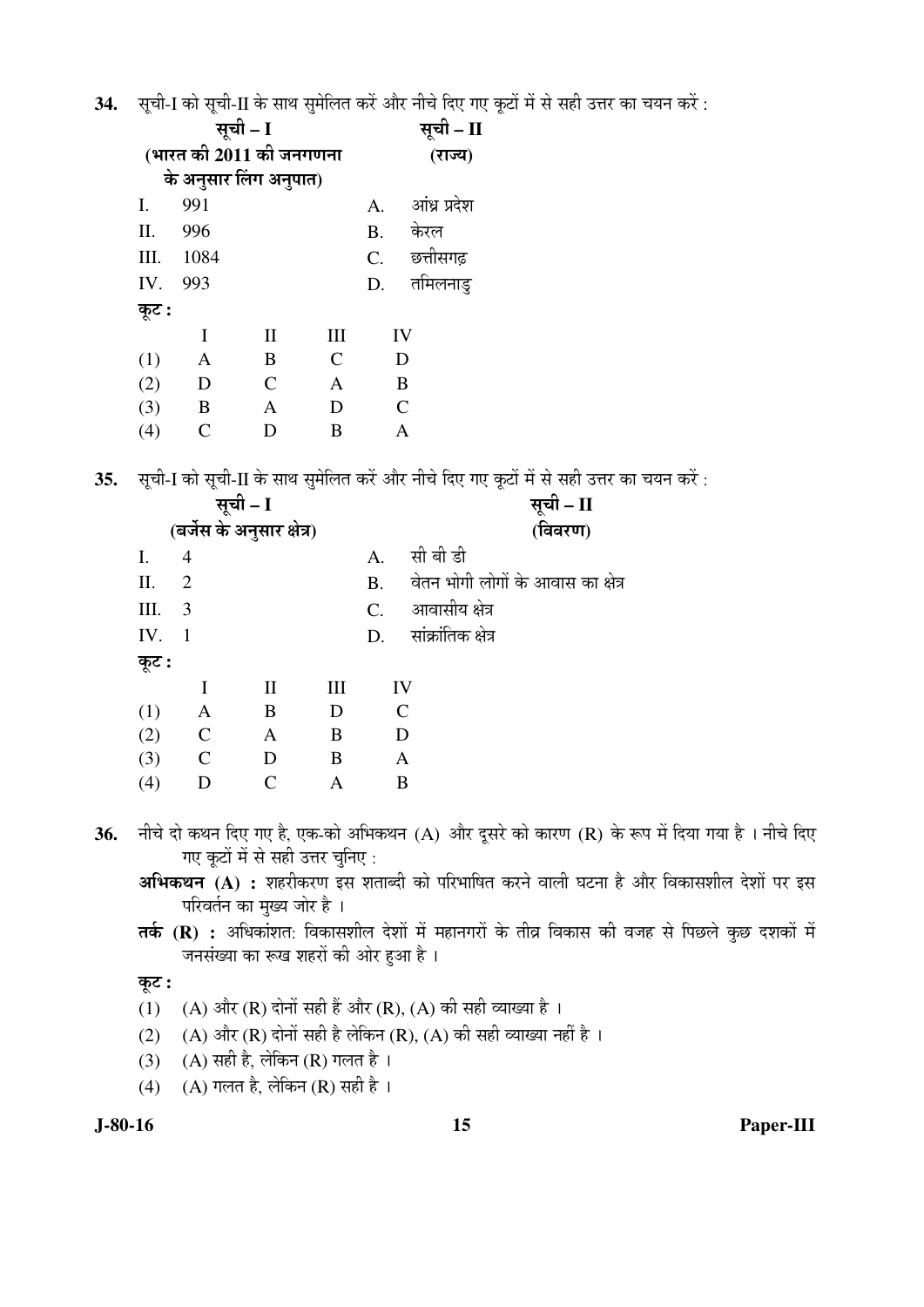- **37.** Which one of the following cities is a permanent settlement characterized by a compact, high-density arrangement of building which lacks any order or plan ?
	-
	- (1) World Cities (2) Pre-Industrial Cities
	- (3) Shenty Towns (4) Cities of Peasants
- **38.** Which one of the following authors stated 'if all the urban settlements in an area are ranked in descending order of population, the population of  $n<sup>th</sup>$  town will be  $1/n<sup>th</sup>$  that of the largest town'.
	- (1) P. Lloyd (2) L. Mumford
	- (3) W. Scott (4) G.K. Zipf
- **39.** Out of the following cities, whose population is less than 10 lakhs as per Census of India 2011 ?
	- (1) Ahmedabad (2) Pune
	- (3) Coimbatore (4) Ambala

**40.** Match List-I with List-II and select the correct answer using codes given below.

|               | $List - I$    |   |    | $List-II$                  |  |  |
|---------------|---------------|---|----|----------------------------|--|--|
|               | (Countries)   |   |    | (Iron Ore Producing Areas) |  |  |
| Ι.            | <b>Brazil</b> |   | A. | Mesabi Range               |  |  |
| П.            | France        |   | В. | Siegarland Valley          |  |  |
| Ш.            | Germany       |   | C. | Lorrain                    |  |  |
| IV.           | USA           |   | D. | Minas Gerais               |  |  |
| <b>Codes:</b> |               |   |    |                            |  |  |
|               |               | Н | Ш  | IV                         |  |  |
| (1)           | А             | B | D  | C                          |  |  |
| (2)           | B             | A |    | D                          |  |  |
| (3)           | D             | C | B  | A                          |  |  |
| (4)           |               |   |    | В                          |  |  |

**41.** Given below are two statements, one is labelled as Assertion (A) and other labelled as Reason (R).

Select your answer from the codes given below.

**Assertion (A) :** Textile industries are mainly localized in proximity to the markets.

**Reason (R) :** Cotton is a pure raw material.

 **Codes :** 

- (1) Both (A) and (R) are true and (R) is the correct explanation of (A).
- (2) Both (A) and (R) are true, but (R) is not the correct explanation of (A).
- (3) (A) is true, but  $(R)$  is false.
- (4) (A) is false, but  $(R)$  is true.

**42.** In order to find out crop-combination regions the algorithm  $[(Dp2 - Dn2) \div N]$  was given by :

- Where  $-D_p$  = Positive Deviation
- $D_n$  = Negative Deviation
	- $N =$  Number of crops under consideration.
	- (1) Doi, A.K. (2) Rafiullah, S.M.
	- (3) Weaver, J.C. (4) Smith, H.L.

Paper-III **16** J-80-16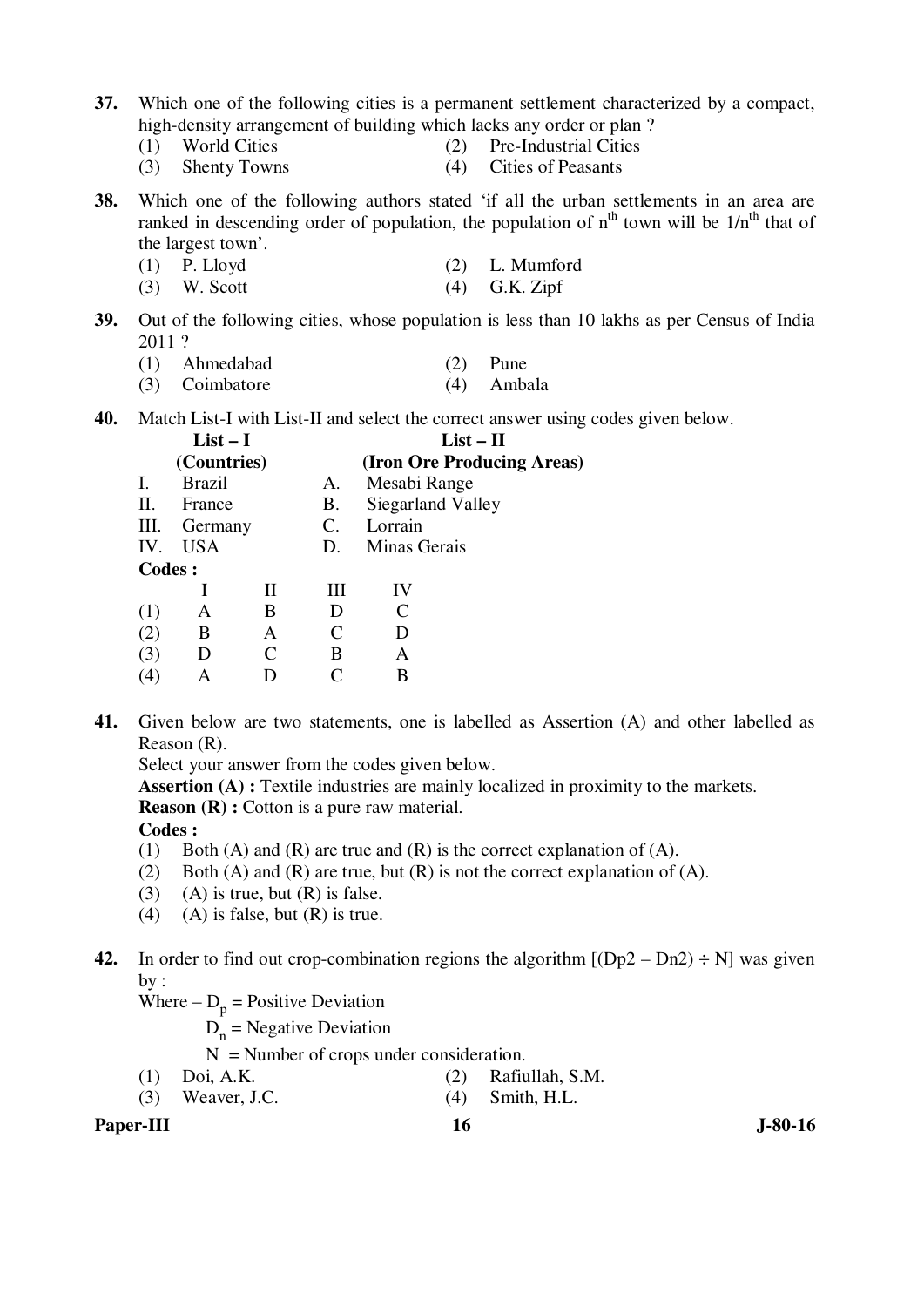| 37. |            |                                               |                          |                             |                                                        |           | निम्नलिखित में से कौन-सा एक शहर प्रकार स्थायी बस्ती है जिसमें बिल्कुल आसपास बने काफी घनत्व वाले भवन         |
|-----|------------|-----------------------------------------------|--------------------------|-----------------------------|--------------------------------------------------------|-----------|-------------------------------------------------------------------------------------------------------------|
|     |            |                                               |                          |                             | होते हैं और जिसके पास कोई क्रम या योजना नहीं होती है ? |           |                                                                                                             |
|     | (1)<br>(3) | वर्ल्ड सिटीज<br>क्षुद्र नगर                   |                          |                             |                                                        |           | (2) प्री-इन्डस्ट्रीयल नगर<br>(4) किसानों का शहर                                                             |
|     |            |                                               |                          |                             |                                                        |           |                                                                                                             |
| 38. |            |                                               |                          |                             |                                                        |           | निम्नलिखित में से किस लेखक ने कहा था कि यदि किसी क्षेत्र में सभी शहरी बस्तियों की जनसंख्या के घटते क्रम में |
|     |            |                                               |                          |                             |                                                        |           | रैंकिंग की जाए तो n <sup>th</sup> कस्बें की जनसंख्या सबसे बड़े कस्बे की जनसंख्या का <mark>+</mark> th होगी  |
|     | (1)        | पी. लायड                                      |                          |                             |                                                        |           | (2) एल. मम्फोर्ड<br>(4) जी. के. जिफ                                                                         |
|     | (3)        | डब्ल्यू. स्कॉट                                |                          |                             |                                                        |           |                                                                                                             |
| 39. |            |                                               |                          |                             |                                                        |           | भारत की 2011 की जनगणना के अनुसार, निम्नलिखित शहरों में से किस शहर की जनसंख्या 10 लाख से कम है ?             |
|     | (1)        | अहमदाबाद                                      |                          |                             |                                                        | (2)       | पुणे                                                                                                        |
|     | (3)        | कोयम्बट्र                                     |                          |                             |                                                        | (4)       | अम्बाला                                                                                                     |
| 40. |            |                                               |                          |                             |                                                        |           | सूची-I को सूची-II से सुमेलित कीजिए और नीचे दिए कूटों से सही उत्तर का चयन करें :                             |
|     |            | सूची - I                                      |                          |                             |                                                        | सूची – II |                                                                                                             |
|     |            | (देश)                                         |                          |                             |                                                        |           | (लौह उत्पादक क्षेत्र)                                                                                       |
|     | I.         | ब्राजील                                       |                          | A.                          | मेसाबी श्रृंखला                                        |           |                                                                                                             |
|     | II.        | फ्रांस                                        |                          | <b>B.</b>                   | साइजरलैंड घाटी                                         |           |                                                                                                             |
|     | III.       | जर्मनी                                        |                          | $C_{\cdot}$                 | लोरैन                                                  |           |                                                                                                             |
|     | IV.        | यू.एस.ए.                                      |                          | D.                          | मिनास गेराइस                                           |           |                                                                                                             |
|     | कूट :      |                                               |                          |                             |                                                        |           |                                                                                                             |
|     |            | $\mathbf I$                                   | $\mathbf{I}$             | III                         | IV                                                     |           |                                                                                                             |
|     | (1)<br>(2) | $\mathbf{A}$<br>B                             | $\bf{B}$<br>$\mathbf{A}$ | $\mathbf D$<br>$\mathsf{C}$ | $\mathbf C$<br>D                                       |           |                                                                                                             |
|     | (3)        | D                                             | $\mathbf C$              | $\bf{B}$                    | $\mathbf{A}$                                           |           |                                                                                                             |
|     | (4)        | $\mathbf{A}$                                  | D                        | $\mathsf{C}$                | $\bf{B}$                                               |           |                                                                                                             |
| 41. |            |                                               |                          |                             |                                                        |           | नीचे दो कथन दिए गए है, एक-को अभिकथन (A) और दूसरे को कारण (R) के रूप में दिया गया है । नीचे दिए              |
|     |            | गए कूटों में से सही उत्तर चुनिए :             |                          |                             |                                                        |           |                                                                                                             |
|     |            |                                               |                          |                             |                                                        |           | <b>अभिकथन (A) :</b> वस्त्र उद्योग मुख्य रूप से बाजार की निकटता में स्थानीकृत होते हैं ।                     |
|     |            | <b>तर्क (R) :</b> कपास विशुद्ध कच्चा माल है । |                          |                             |                                                        |           |                                                                                                             |
|     | कूट :      |                                               |                          |                             |                                                        |           |                                                                                                             |
|     | (1)        |                                               |                          |                             |                                                        |           | (A) और (R) दोनों सही हैं और (R), (A) की सही व्याख्या है ।                                                   |
|     | (2)        |                                               |                          |                             |                                                        |           | (A) और (R) दोनों सही हैं, परंतु (R), (A) की सही व्याख्या नहीं है ।                                          |

- (3) (A) सही है, परंतु (R) गलत है ।
	- $(4)$   $(A)$  गलत है, परंतु (R) सही है।

 $42.$  फसल संयोजन क्षेत्रों का पता लगाने के क्रम में कलन विधि  $[ (Dp2 - Dn2) \div N]$  दिया गया था :

- जहाँ  $D_p = \overline{v}$ सकारात्मक विचलन
- $\overline{\mathbf{D}_\mathbf{n}}$  = नकारात्मक विचलन
	- $N = \hat{a}$ विचाराधीन फसलों की संख्या $\hat{a}$ डोई, ए.के.

- 
- (1) ›üÖê‡Ô, ‹.Ûêú. (2) ¸ü±úß ˆ»»ÖÖÆü, ‹ÃÖ.‹´Ö.  $(3)$  वीबर, जे.सी.  $(4)$  स्मीथ, एच.एल.

**J-80-16 17 Paper-III**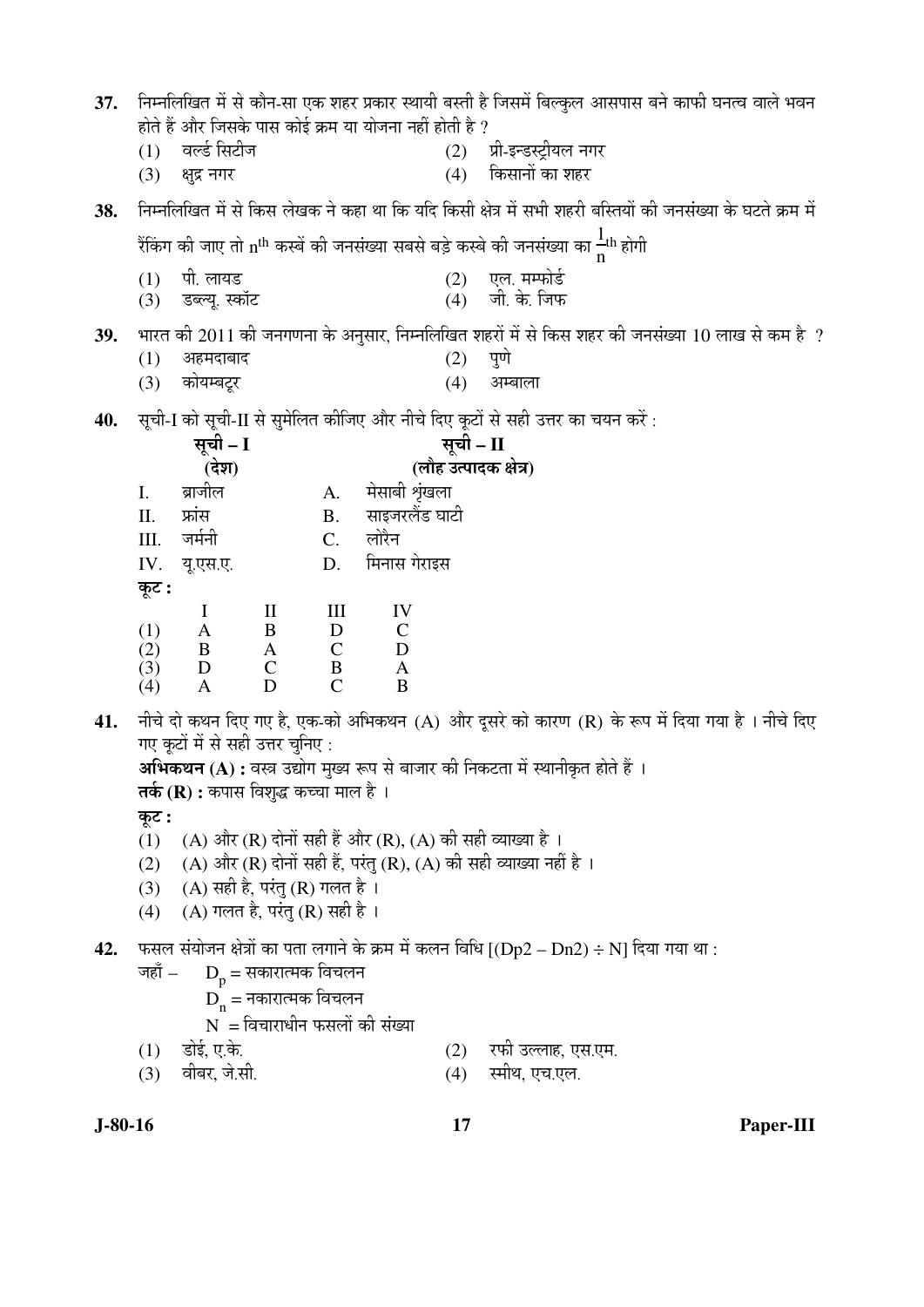- **43.** In which year the paper "Major Agricultural Regions of the Earth" was written by Derwent Whittlesey ?
- (1) 1916 (2) 1926 (3) 1936 (4) 1946

**44.** Which one of the following codes is correct to explain the 'profit maximum output' when ratio of marginal revenue with marginal cost (∆R/∆C) of a plant ?

- **Codes :**
- (1) equals zero (2) is less than 1.0
- (3) equals  $1.0$  (4) is higher than  $1.0$
- **45.** Cost curve expresses the relationship between cost of production and volume of output. In the average cost curve as given in the diagram, which one of the following codes is correct to show the limit of 'economics of Scale' of a plant ?



**46.** Which one of the following is least-cost route between two major centres A and B ?

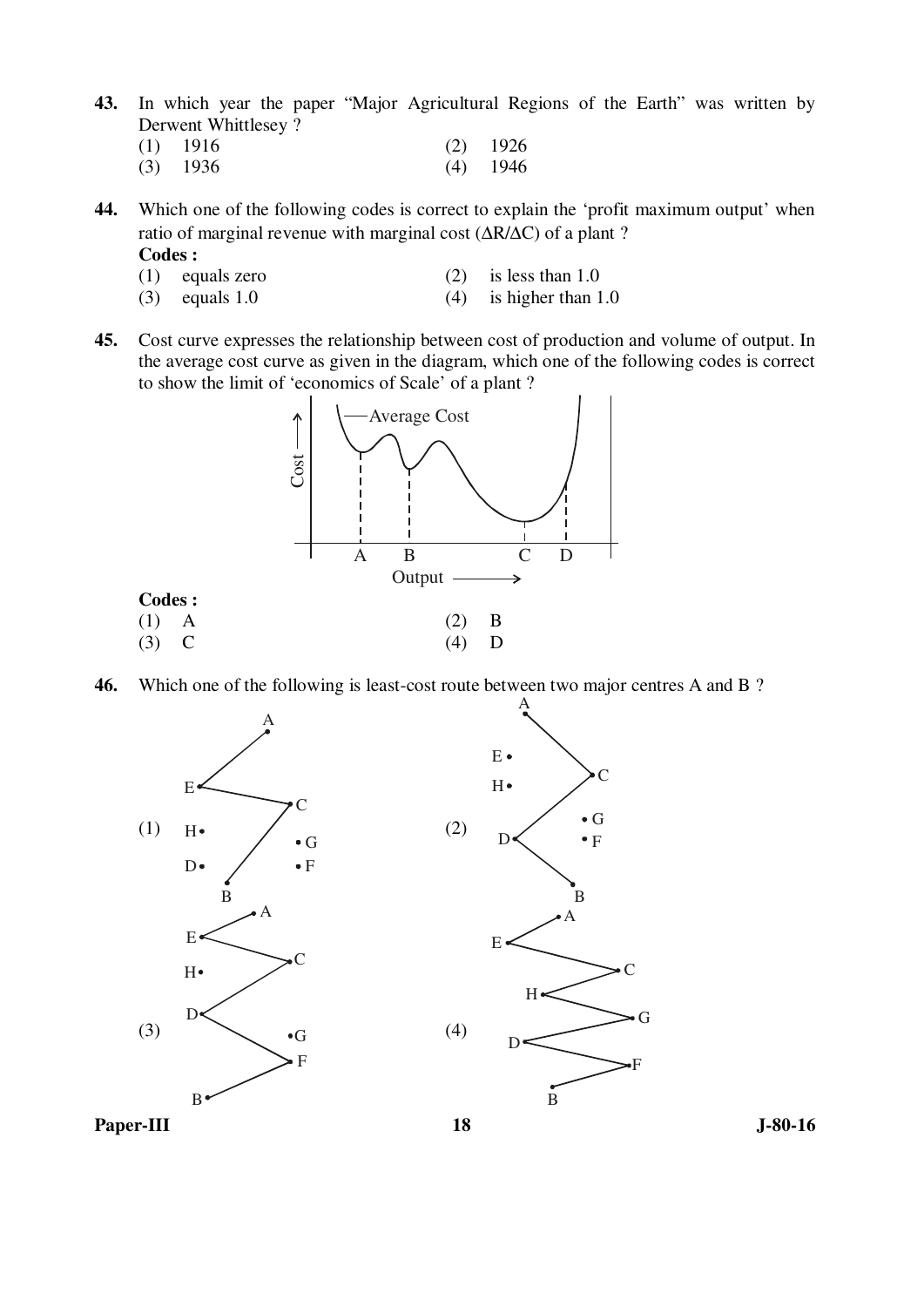- 43. Sरवेन्ट ह्विटल्सी द्वारा निम्न में से किस वर्ष में "मेजर एग्रीकल्चरल रिजन्स ऑफ दी अर्थ" पेपर लिखा गया था –
- (1) 1916 (2) 1926 (3) 1936 (4) 1946
- 44. निम्नलिखित कूटों में से कौन-सा सही है जो तब 'अधिकतम लाभ वाला उत्पादन' को व्याख्यायित करता है जब তিূसी संयंत्र की सीमांत लागत के साथ सीमांत राजस्व का अनुपात (ΔR/ΔC) हो ?
	- कूट :
	- $(1)$  शुन्य के बराबर (2)  $1.0$  से कम
	- $(3)$  1.0 के बराबर  $(4)$  1.0 से अधिक
- 45. लागत वक्र उत्पादन लागत और उत्पादन की मात्रा के बीच संबंध को अभिव्यक्त करता है । नीचे दिए गए आरेख में दर्शाए गए औसत लागत वक्र के अनुसार, किसी संयंत्र के 'इकॉनामिक्स ऑफ स्केल' की सीमा को दर्शानेवाला कूट निम्नलिखित में से कौन-सा है ?



46. Fiम्नलिखित A और B दो प्रमुख केन्द्रों के बीच कौन-सा सबसे सस्ता रास्ता है ?

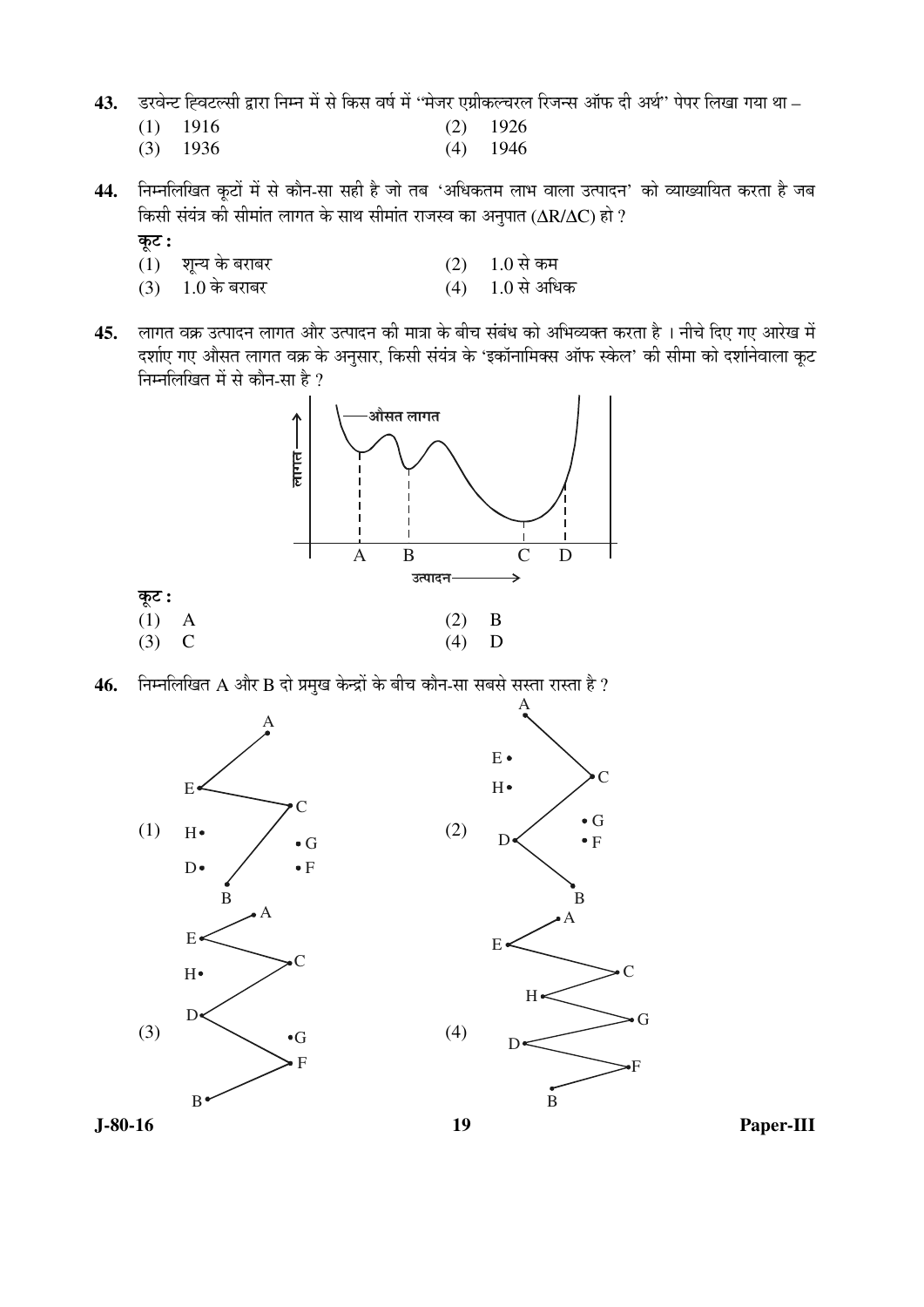- **47.** Which one of the following statements is a valid generalization about Latin America ?
	- (1) Most of the Latin Americans live in isolated farm villages.
	- (2) The majority of the governments are communist.
	- (3) Most of the Latin American are descendants of immigrants from Africa.
	- (4) Latin America is a region of racial and cultural diversity.
- **48.** Who is author of the book "Geography and Politics in a World Divided" ?
	- (1) John Agnew and Luca Muscerva
	- (2) Alexander Nikolaievich Prokofiev de Seversky
	- (3) Geoffrey Parker
	- (4) Saul Bernard Cohen
- **49.** Which of the following does not belong to the Draviation family languages ?
	- (1) Brahmi (2) Kannada
	- (3) Sinhali (4) Malayalam
- **50.** Which among the following was responsible for the radical transformation of the Spirit and Purpose of Geography ?
	- (1) Post modernism (2) Humanism
	- (3) Quantification (4) Structuralism
- **51.** Which one of the following codes is correctly representing the territorial water limits of India ?

#### **Codes :**

| $(1)$ 100 miles | $(2)$ 150 miles |
|-----------------|-----------------|
| $(3)$ 200 miles | $(4)$ 300 miles |

**52.** Match List-I with List-II and select the correct answer using codes given below.

|               |   |                                                                      |                                             | $List - II$       |
|---------------|---|----------------------------------------------------------------------|---------------------------------------------|-------------------|
|               |   |                                                                      |                                             | (Main States)     |
|               |   |                                                                      | А.                                          | West Bengal       |
|               |   |                                                                      | B.                                          | Sikkim            |
|               |   |                                                                      | $C_{\cdot}$                                 | Tamil Nadu        |
|               |   |                                                                      | D.                                          | Jammu and Kashmir |
| <b>Codes:</b> |   |                                                                      |                                             |                   |
| I             | Н | HН                                                                   |                                             | IV                |
| B             | D | A                                                                    |                                             |                   |
| D             |   | B                                                                    |                                             | A                 |
| C             | A | D                                                                    |                                             | B                 |
| А             | В |                                                                      |                                             |                   |
|               |   | $List-I$<br>after Risely)<br>Indo-Aryans<br>Dravidians<br>Mongoloids | (Human Races of India<br>Mongolo-Dravidians |                   |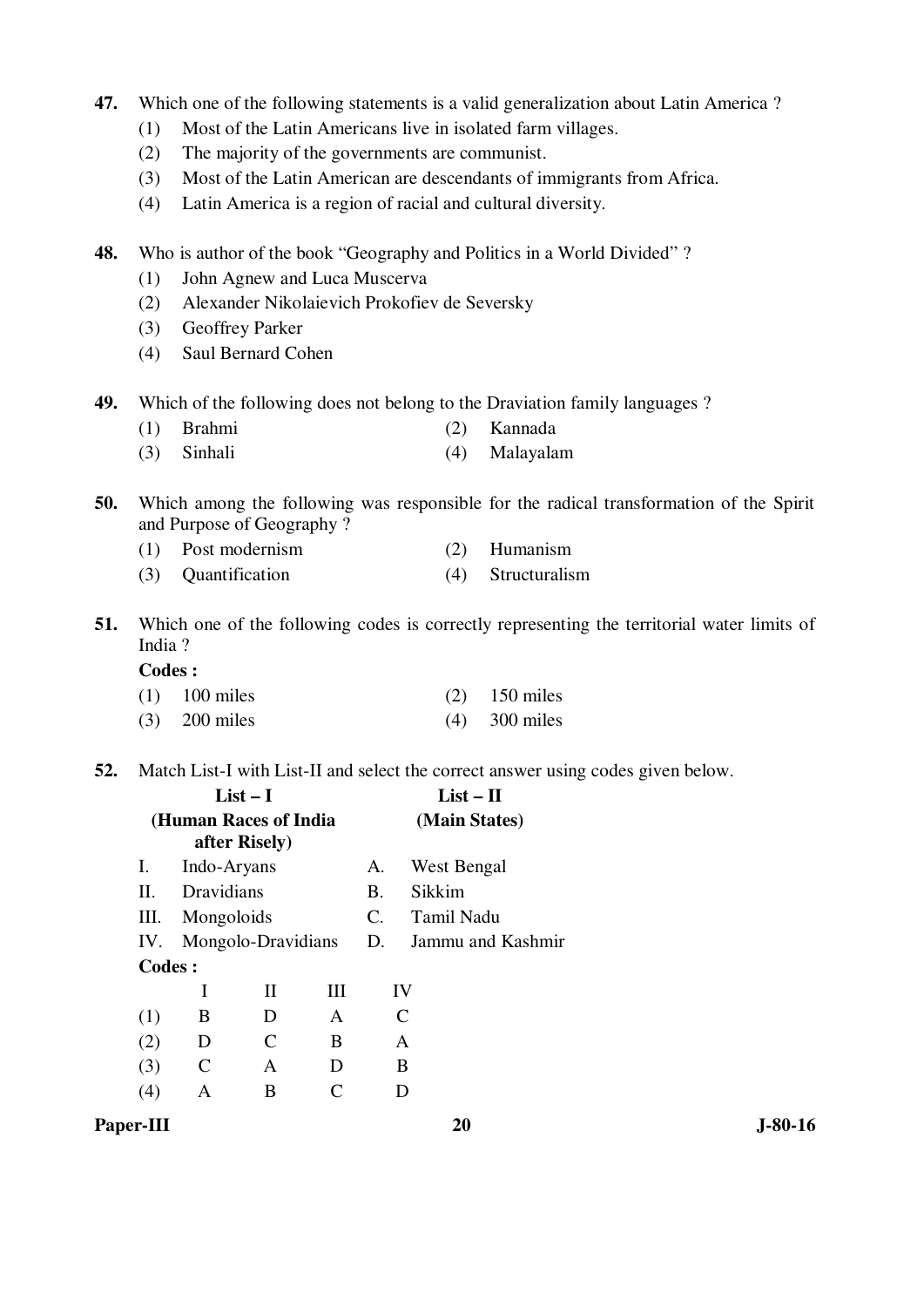| 47.       |       | लैटिन अमेरिका के बारे में विधि मान्य साधारणीकरण क्या है ?   |               |                                  |                                                          |     |                                                                                               |           |
|-----------|-------|-------------------------------------------------------------|---------------|----------------------------------|----------------------------------------------------------|-----|-----------------------------------------------------------------------------------------------|-----------|
|           | (1)   |                                                             |               |                                  | अधिकांश लैटिन अमेरिकन पृथक् फार्म ग्रामों में रहते हैं । |     |                                                                                               |           |
|           | (2)   |                                                             |               | अधिकांश सरकारें कम्यूनिस्ट हैं । |                                                          |     |                                                                                               |           |
|           | (3)   | अधिकांश लैटिन अमेरिकी अफ्रीका से आप्रवासियों की संतति हैं । |               |                                  |                                                          |     |                                                                                               |           |
|           | (4)   |                                                             |               |                                  |                                                          |     | लैटिन अमेरिका विविध मानव प्रजातियों तथा संस्कृतियों का क्षेत्र है।                            |           |
| 48.       |       |                                                             |               |                                  |                                                          |     | ग्रंथ 'ज्योग्राफी एण्ड पालिटिक्स इन ए वर्ल्ड डिवाइडेड' के लेखक कौन हैं ?                      |           |
|           | (1)   | जॉन एग्न्यू और लूका मस्करा                                  |               |                                  |                                                          |     |                                                                                               |           |
|           | (2)   |                                                             |               |                                  | अलेक्जान्डर निकोलाइविच प्रोकोफिव द सेवेरस्की             |     |                                                                                               |           |
|           | (3)   | ज्यॉफ्री पार्कर                                             |               |                                  |                                                          |     |                                                                                               |           |
|           | (4)   | साल बर्नार्ड कोहेन                                          |               |                                  |                                                          |     |                                                                                               |           |
| 49.       |       | निम्नलिखित में से कौन द्रविड़ भाषा परिवार का नहीं है ?      |               |                                  |                                                          |     |                                                                                               |           |
|           | (1)   | ब्राह्मी                                                    |               |                                  |                                                          | (2) | कन्नड़                                                                                        |           |
|           | (3)   | सिंहाली                                                     |               |                                  |                                                          | (4) | मलयालम                                                                                        |           |
| 50.       |       |                                                             |               |                                  |                                                          |     | निम्नलिखित में से कौन भूगोल के अभिप्राय और उद्देश्य के मूलभूत परिवर्तन के लिये जिम्मेदार था ? |           |
|           | (1)   | उत्तर आधुनिकतावाद                                           |               |                                  |                                                          | (2) | मानवतावाद                                                                                     |           |
|           | (3)   | परिमाणन                                                     |               |                                  |                                                          | (4) | संरचनावाद                                                                                     |           |
| 51.       |       |                                                             |               |                                  |                                                          |     | निम्नलिखित में से कौन-सा कूट भारत में प्रादेशिक जल सीमाओं को सही निरूपित करता है ?            |           |
|           | कूट : |                                                             |               |                                  |                                                          |     |                                                                                               |           |
|           | (1)   | $100$ मील                                                   |               |                                  |                                                          | (2) | $150$ मील                                                                                     |           |
|           | (3)   | $200$ मील                                                   |               |                                  |                                                          | (4) | 300 मील                                                                                       |           |
|           |       |                                                             |               |                                  |                                                          |     |                                                                                               |           |
| 52.       |       |                                                             |               |                                  |                                                          |     | सूची-I को सूची-II से सुमेलित कीजिए और नीचे दिये गये कूटों से सही उत्तर का चयन कीजिये :        |           |
|           |       |                                                             | सूची - I      |                                  |                                                          |     | सूची – II                                                                                     |           |
|           |       | (रीजले के बाद भारत की मानव प्रजाति)                         |               |                                  |                                                          |     | (मुख्य राज्य)                                                                                 |           |
|           | I.    | भारतीय आर्य                                                 |               |                                  | A.                                                       |     | पश्चिम बंगाल                                                                                  |           |
|           | II.   | द्रविड़                                                     |               |                                  | <b>B.</b>                                                |     | सिक्किम                                                                                       |           |
|           | III.  | मंगोलकल्प                                                   |               |                                  | C.                                                       |     | तमिलनाडु                                                                                      |           |
|           | IV.   | मंगोल द्रविड़                                               |               |                                  | D.                                                       |     | जम्मू और कश्मीर                                                                               |           |
|           | कूट : |                                                             |               |                                  |                                                          |     |                                                                                               |           |
|           |       | $\mathbf I$                                                 | $\mathbf{I}$  | III                              | IV                                                       |     |                                                                                               |           |
|           | (1)   | B                                                           | $\mathbf D$   | $\mathbf{A}$                     | $\mathcal{C}$                                            |     |                                                                                               |           |
|           | (2)   | D                                                           | $\mathcal{C}$ | $\bf{B}$                         | A                                                        |     |                                                                                               |           |
|           | (3)   | $\mathbf C$                                                 | $\mathbf{A}$  | $\mathbf D$                      | $\bf{B}$                                                 |     |                                                                                               |           |
|           | (4)   | A                                                           | $\bf{B}$      | $\mathsf{C}$                     | D                                                        |     |                                                                                               |           |
| $J-80-16$ |       |                                                             |               |                                  |                                                          | 21  |                                                                                               | Paper-III |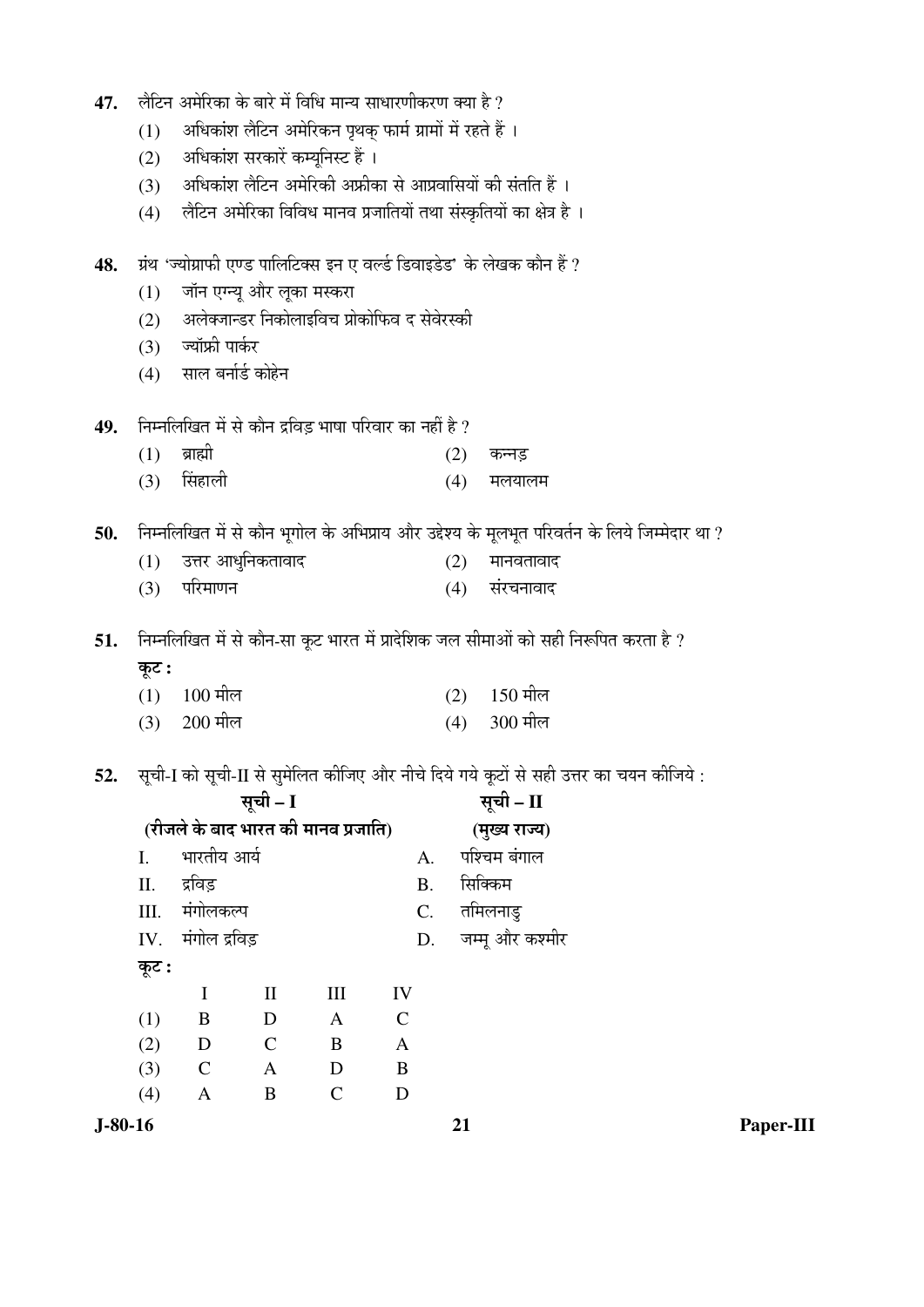**53.** Match List-I with List-II and select the correct answer using codes given below.

|         |           | $List-I$                |   |    |    | $List - II$                                     |
|---------|-----------|-------------------------|---|----|----|-------------------------------------------------|
|         |           | (Books)                 |   |    |    | (Authors)                                       |
| Ι.      |           | Nature of Geography     |   |    | А. | D. Harvey                                       |
| П.      |           | The Urban Quality       |   |    | В. | P. Hagget                                       |
| Ш.      |           | Social justice and city |   |    | C. | R. Hartshorne                                   |
|         |           |                         |   |    |    | IV. Locational analysis in Human D. M. Castelen |
|         | Geography |                         |   |    |    |                                                 |
| Codes : |           |                         |   |    |    |                                                 |
|         |           |                         | Ш | IV |    |                                                 |
| (1)     | A         | $\mathbf{D}$            | B | C  |    |                                                 |
|         | В         |                         |   | А  |    |                                                 |

**54.** Match List-I with List-II and select the correct answer using codes given below.

|         | $List-I$       |   | $List - II$  |                             |                        |  |  |  |
|---------|----------------|---|--------------|-----------------------------|------------------------|--|--|--|
|         | (Region/Areas) |   |              |                             | (Main Religious Group) |  |  |  |
| L       | Amritsar       |   | $\mathbf{A}$ |                             | <b>Muslims</b>         |  |  |  |
| Н.      | Laddakh        |   | B.           |                             | <b>Buddhist</b>        |  |  |  |
|         | III. Maldives  |   |              |                             | C. Christians          |  |  |  |
|         | IV. Nagaland   |   | D.           | Sikhs                       |                        |  |  |  |
| Codes : |                |   |              |                             |                        |  |  |  |
|         |                | Н |              | Ш                           | IV                     |  |  |  |
| (1)     | В              | D |              | $\mathcal{C}_{\mathcal{C}}$ | A                      |  |  |  |
| 2)      | D              | B |              | A                           | $\mathsf{C}$           |  |  |  |
| 3)      | C              | A |              | В                           |                        |  |  |  |
|         |                |   |              |                             | В                      |  |  |  |

 (3) C B A C (4) D C A B

**55.** Which one of the following authors defined three phases of city development, i.e., the preindustrial phase, industrial phase and metropolitan phase ?

- (1) K.C. Zachariah (2) E.E. Lampard
- (3) H.H. Golden (4) P.M. Houser
- **56.** Which one of the measures of Central tendencies do you consider appropriate for determination of threshold population of Central functions ?
- (1) Range (2) Mean (3) Mode (4) Median
	-
- **57.** Which one of the following statements refers to concept of Sustainable Development ?
	- (1) Increasing per capita income so as people's basic needs and requirements are reasonably fulfilled.
	- (2) Considering reduction in proportion of conventional energy resources that contribute to environmental pollution.
	- (3) Bettering people's health and education opportunities, giving everyone the chances to participate in public life, helping to ensure a clean environment, promoting intergradation equity.
	- (4) Adopting technology that does not impair the quality of environment.

Paper-III 322 J-80-16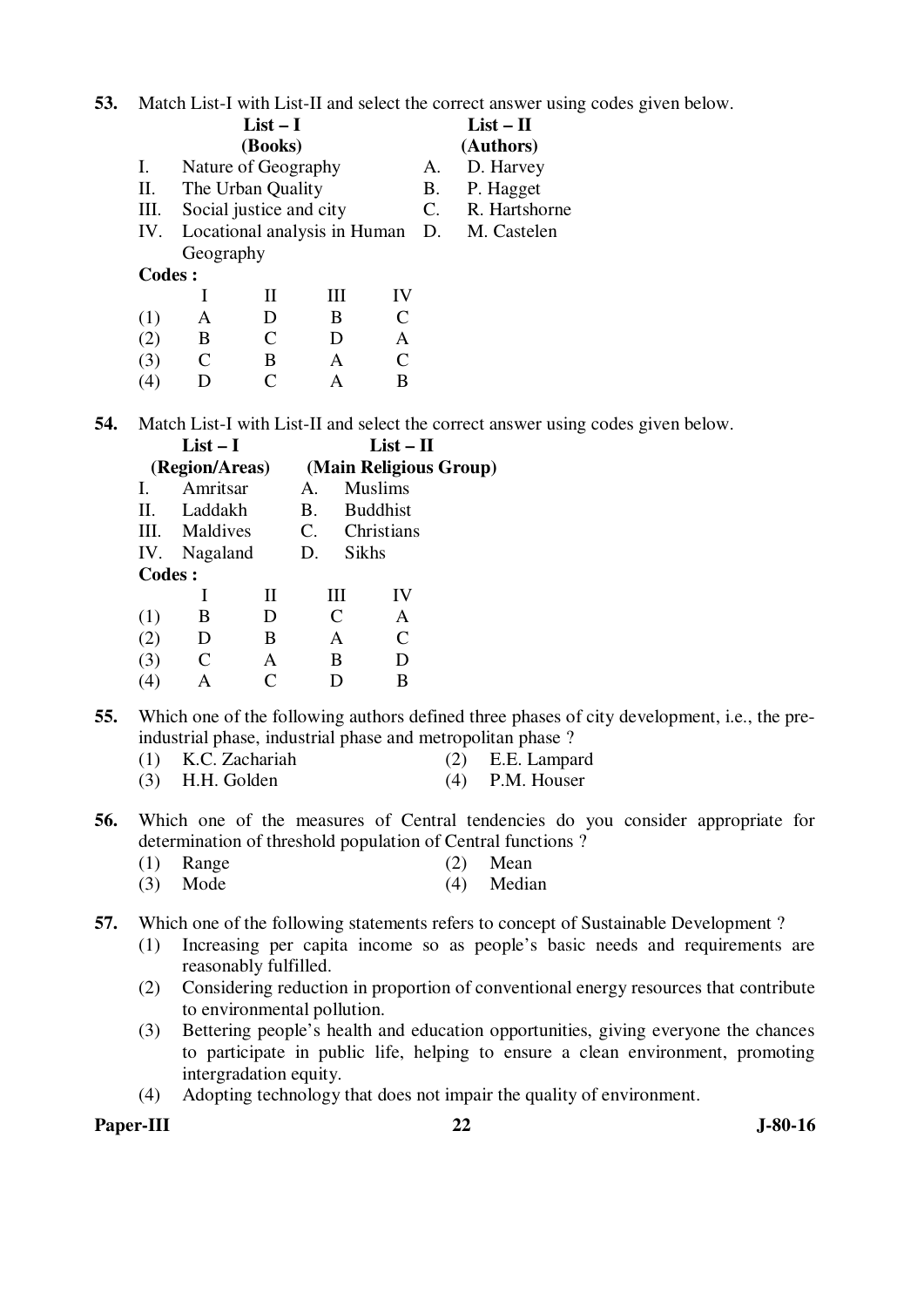53. सची-I को सची-II से समेलित कीजिए और नीचे दिये गये कटों से सही उत्तर का चयन कीजिये :

|       |             | सूची – I                        |              |                | सूची – II     |
|-------|-------------|---------------------------------|--------------|----------------|---------------|
|       |             | (ग्रंथ)                         |              |                | (लेखक)        |
| I.    |             | नेचर ऑफ जिऑग्राफी               |              | A.             | डी. हार्वे    |
| II.   |             | द अर्बन क्वालिटि                |              | <b>B.</b>      | पी. हगेट      |
| III.  |             | सोशल जस्टिस एण्ड सिटी           |              | $C_{\cdot}$    | आर. हर्थशोर्न |
| IV.   |             | मानव भूगोल में स्थानिक विश्लेषण |              | D.             | एम. कैसलन     |
| कूट : |             |                                 |              |                |               |
|       | T           | $\mathbf{I}$                    | Ш            | IV             |               |
| (1)   | A           | D                               | B            | $\mathcal{C}$  |               |
| (2)   | B           | $\mathsf{C}$                    | D            | $\overline{A}$ |               |
| (3)   | $\mathbf C$ | B                               | $\mathbf{A}$ | $\mathcal{C}$  |               |
| (4)   | D           | $\mathsf{C}$                    | Α            | B              |               |
|       |             |                                 |              |                |               |

54. सूची-I को सूची-II के साथ सुमेलित करें और नीचे दिए गए कूटों में से सही उत्तर का चयन करें:

|       | सूची – I      | सूची – II            |               |                |  |  |  |  |
|-------|---------------|----------------------|---------------|----------------|--|--|--|--|
|       | (क्षेत्र)     | (मुख्य धार्मिक समूह) |               |                |  |  |  |  |
| I.    | अमृतसर        | A.                   | मुसलमान       |                |  |  |  |  |
| Π.    | लद्दाख        | <b>B.</b>            | बौद्ध         |                |  |  |  |  |
| III.  | मालदीव        | C.                   | ईसाई          |                |  |  |  |  |
| IV.   | नागालैंड      | D.                   | सिख           |                |  |  |  |  |
| कूट : |               |                      |               |                |  |  |  |  |
|       | Ι             | $\mathbf{I}$         | III           | IV             |  |  |  |  |
| (1)   | B             | D                    | $\mathcal{C}$ | A              |  |  |  |  |
| (2)   | D             | B                    | $\mathbf{A}$  | $\overline{C}$ |  |  |  |  |
| (3)   | $\mathcal{C}$ | A                    | B             | D              |  |  |  |  |
| (4)   | A             | $\overline{C}$       | D             | B              |  |  |  |  |
|       |               |                      |               |                |  |  |  |  |

- निम्नलिखित में से किस एक लेखक ने नगर विकास के तीन चरणों अर्थात् पूर्व-औद्योगिक चरण, औद्योगिक चरण 55. और महानगरीय चरण को परिभाषित किया है ?
	- के.सी. जकारिया  $(2)$  ई.ई. लैम्पर्ड  $(1)$
	- (3) एच.एच. गोल्डेन (4) पी.एम. हाउसर
- निम्नलिखित में से केन्द्रीय प्रवृत्ति के किस उपाय को केन्द्रीय कार्य के रूप में जनसंख्या के प्रभावसीमा के निर्धारण 56. हेत् आप उपयुक्त समझते हैं ?
	- $(1)$ अन्तर  $(2)$ माध्य
	- $(3)$ बहुलक  $(4)$ मध्यम
- निम्नलिखित में से किस कथन से सतत विकास की संकल्पना का संकेत मिलता है : 57.
	- प्रति व्यक्ति आय में वृद्धि करना ताकि लोगों की मूलभूत आवश्यकताएं और जरूरतें समुचित रूप से पूरी हों ।  $(1)$
	- परम्परागत ऊर्जा स्रोतों के अनुपात में कटौती पर विचार करना जो पर्यावरण प्रदुषण बढ़ाता है ।  $(2)$
	- लोगों को बेहतर स्वास्थ्य और शिक्षा का अवसर देना, सार्वजनिक जीवन में भागीदारी के लिए सभी को  $(3)$ अवसर देना, स्वच्छ पर्यावरण सुनिश्चित करने में मदद करना, अंतवर्गीकरण इक्विटी को प्रोत्साहित करना ।
	- ऐसी प्रौद्योगिकी अपनाना जो पर्यावरण की गुणवत्ता को दुषित नहीं करती है ।  $(4)$

 $J-80-16$ 

### Paper-III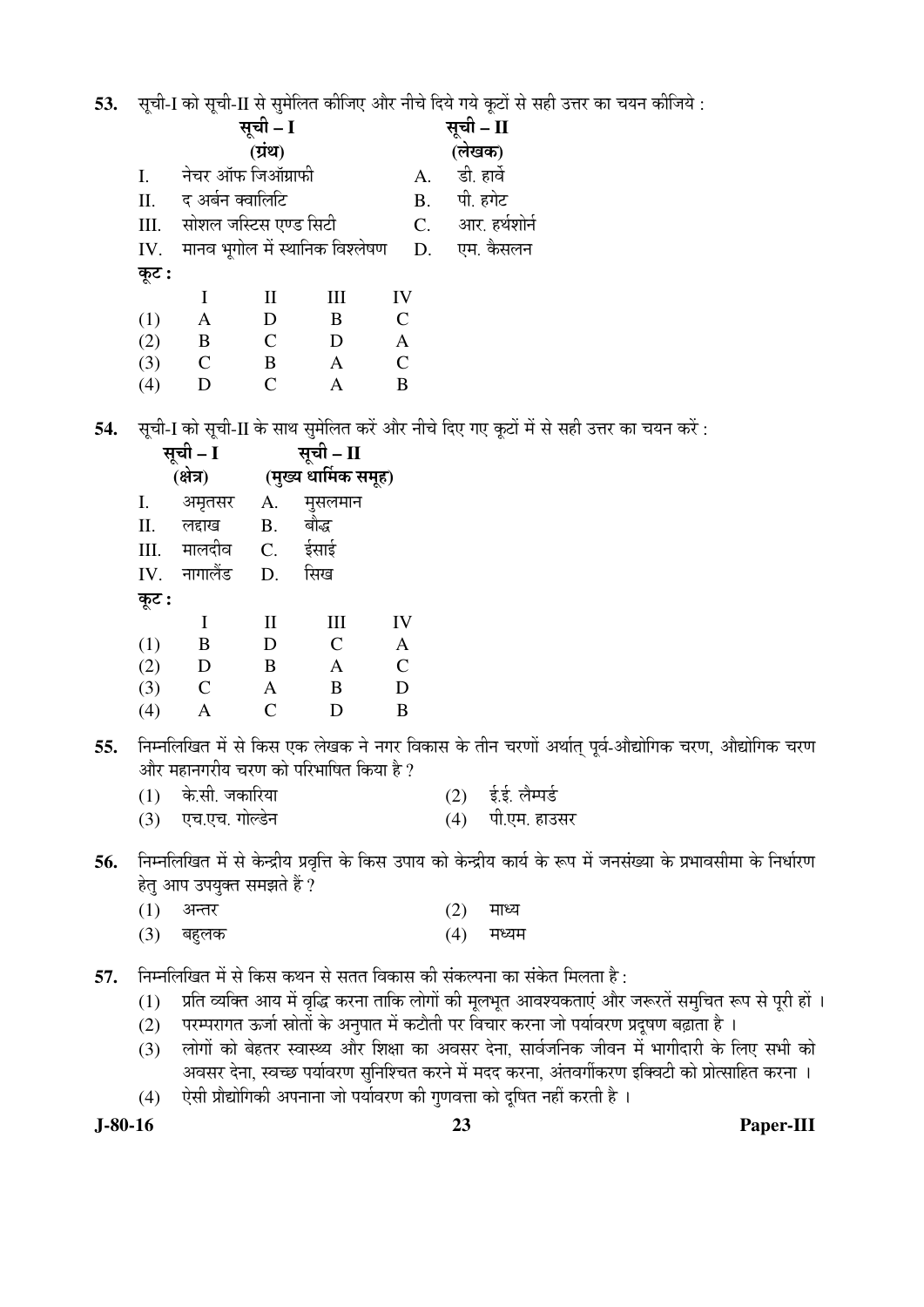- **58.** Who proceeded to delineation of meso regions by giving attention to the phrase "core of economic-growth-multipurpose projects, cities, industrial centres, etc., which radiate their production impulses to their surrounding areas ?"
	-
	- (1) L.S. Bhat (2) V.L.S. Prakasha Rao
	- (3) P. Sen Gupta (4) V. Nath
- **59.** Given below are two statements, one is labelled as Assertion (A) and other labelled as Reason (R).

Select your answer from the codes given below.

**Assertion** (A) : In the core periphery model, the core region dominates whilst the periphery is dependent.

**Reason (R)**: This dependence is structured mainly through relation of exchange and production between core and periphery.

 **Codes :** 

- (1) Both (A) and (R) are true and (R) is the correct explanation of (A).
- (2) Both (A) and (R) are true, but (R) is not the correct explanation of (A).
- (3) (A) is true, but  $(R)$  is false.
- (4) (A) is false, but  $(R)$  is true.

**60.** Match List-I with List-II and select the correct answer using codes given below.

|         | $List-I$            |                            | $List - II$ |                 |              |
|---------|---------------------|----------------------------|-------------|-----------------|--------------|
|         |                     | (Hierarchy of Growth Foci) |             | (Level)         |              |
| L       | <b>Growth Poles</b> |                            |             | A.              | Regional     |
| Н.      |                     | <b>Service Centres</b>     |             | <b>B.</b>       | Sub-Regional |
| HI.     |                     | <b>Growth Centres</b>      |             | $\mathcal{C}$ . | National     |
|         | IV. Growth Points   |                            |             | D.              | Level        |
| Codes : |                     |                            |             |                 |              |
|         |                     | Н                          | Ш           | IV              |              |
| (1)     | B                   | A                          | C           | D               |              |
| (2)     | D                   | B                          | A           | C               |              |
| (3)     | A                   | C                          | I)          | B               |              |
|         |                     |                            |             | в               |              |
|         |                     |                            |             |                 |              |

**61.** Match List-I with List-II and select the correct answer using codes given below.

|         |   | $List-I$                     |                                  | $List - II$  |           |                     |  |
|---------|---|------------------------------|----------------------------------|--------------|-----------|---------------------|--|
|         |   | (Model)                      |                                  | (Profounder) |           |                     |  |
| Ι.      |   | Economic Landscape           |                                  |              | A.        | W.W. Rostow         |  |
| П.      |   | <b>Agricultural Location</b> |                                  |              | <b>B.</b> | <b>August Losch</b> |  |
| Ш.      |   | <b>Agricultural Systems</b>  |                                  |              | C.        | Whittellesey        |  |
| IV.     |   |                              | <b>Stages of Economic Growth</b> |              | D.        | Von Thuren          |  |
| Codes : |   |                              |                                  |              |           |                     |  |
|         |   | Н                            | Ш                                | IV           |           |                     |  |
| (1)     | B | D                            | A                                |              |           |                     |  |
| (2)     | D | B                            | C                                | A            |           |                     |  |
| (3)     | B | D                            | C                                | A            |           |                     |  |
| (4)     |   |                              | B                                | A            |           |                     |  |
|         |   |                              |                                  |              |           |                     |  |

Paper-III 3-80-16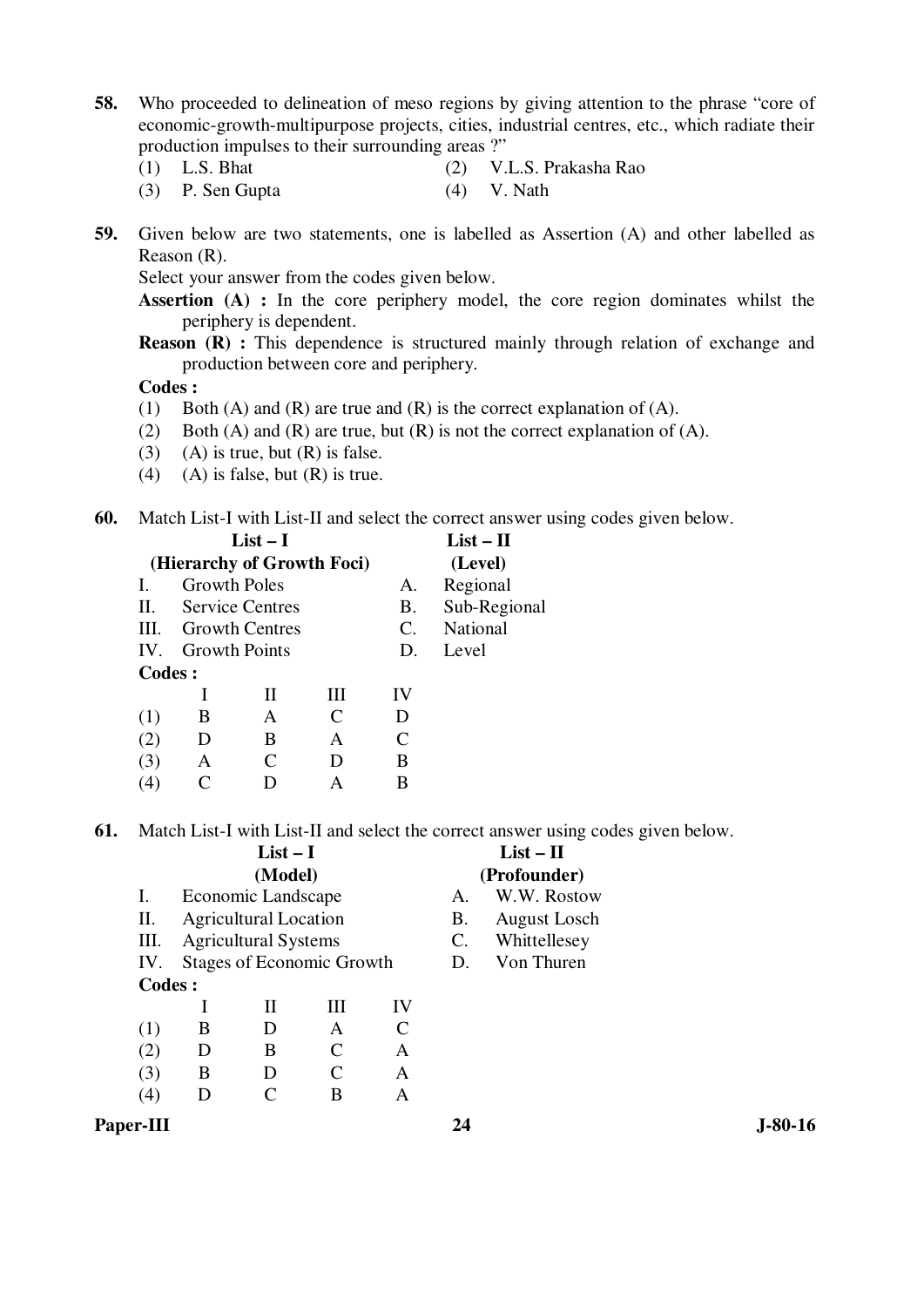- निम्नलिखित में से किसने ''आर्थिक-विकास-बह-उद्देशीय परियोजनाएँ, नगरों, औद्योगिक केन्द्रों आदि का केन्द्र, जो 58. अपने उत्पादन आवेग को अपने आस-पास के क्षेत्रों में प्रसारित करता है", इस मुहावरे पर ध्यान देकर मध्य क्षेत्रों का वर्णन किया है  $\gamma$ 
	- (1) एल.एस. भट

(2) वी.एल.एस.प्रकाशा राव

 $(3)$  पी. सेन गुप्ता

वी. नाथ  $(4)$ 

 $\mathbf{H}$ 

नीचे दो कथन दिए गए है, उनमें से एक अभिकथन (A) है और दूसरा कारण (R) है, नीचे दिए कूटों से सही उत्तर 59. का चयन करें :

अभिकथन (A) : केन्द्रीय परिधि मॉडल में, केन्द्रीय क्षेत्र हावी रहता है, जबकि परिधि आश्रित रहता है । तर्क (R) : यह निर्भरता मुख्य रूप से विनिमय के संबंध और केन्द्र तथा परिधि के बीच उत्पादन से संरचित है । कुट :

- (1) (A) और (R) दोनों सही हैं और (R), (A) की सही व्याख्या है ।
- (2) (A) और (R) दोनों सही हैं, परंतु (R), (A) की सही व्याख्या नहीं है ।
- (3) (A) सही है, परंतु (R) गलत है।
- (4) (A) गलत है, परंतु (R) सही है।
- 60. सृची-I को सृची-II के साथ सुमेलित करें और नीचे दिए गए कुटों में से सही उत्तर का चयन करें :

| ິ     | ີ                              | सूची – I      |                |               | ິ            |
|-------|--------------------------------|---------------|----------------|---------------|--------------|
|       |                                |               | सूची - I       |               |              |
|       | (विकास केन्द्रों का पदानुक्रम) |               |                | (स्तर)        |              |
| Ι.    | विकास ध्रुव                    |               |                | А.            | क्षेत्रीय    |
| II.   | सेवा केन्द्र                   |               |                | <b>B.</b>     | उप-क्षेत्रीय |
| III.  | विकास केन्द्र                  |               |                | C.            | राष्ट्रीय    |
| IV.   | विकास बिन्दु                   |               |                | D.            | स्थानीय      |
| कूट : |                                |               |                |               |              |
|       | I                              | $\rm II$      | Ш              | IV            |              |
| (1)   | B                              | A             | $\overline{C}$ | D             |              |
| (2)   | D                              | B             | A              | $\mathcal{C}$ |              |
| (3)   | A                              | $\mathcal{C}$ | D              | B             |              |
| (4)   | $\mathcal{C}$                  | D             |                | B             |              |

61. सूची-I को सूची-II के साथ सुमेलित करें और नीचे दिए गए कूटों में से सही उत्तर का चयन करें :

|       |                 | सूची – I<br>(मॉडल)  |                |           | सूची – II<br>(प्रतिपादक)  |
|-------|-----------------|---------------------|----------------|-----------|---------------------------|
|       |                 |                     |                |           |                           |
| I.    | आर्थिक भूदृश्य  |                     |                | A.        | डब्ल्यू. डब्ल्यू. रोस्टॉव |
|       | II. कृषि स्थापन |                     |                | <b>B.</b> | ऑगस्ट लाश                 |
| III.  | कृषि प्रणाली    |                     |                | C.        | ह्वीटलेसी                 |
| IV.   |                 | आर्थिक विकास के चरण |                | D.        | वॉन थुनेन                 |
| कूट : |                 |                     |                |           |                           |
|       |                 | П                   | Ш              |           | IV                        |
| (1)   | B               | D                   | A              |           | $\mathsf{C}$              |
| (2)   | D               | B                   | $\mathsf{C}$   |           | A                         |
| (3)   | B               | D                   | $\overline{C}$ |           | Α                         |
| (4)   | D               | C                   | B              |           |                           |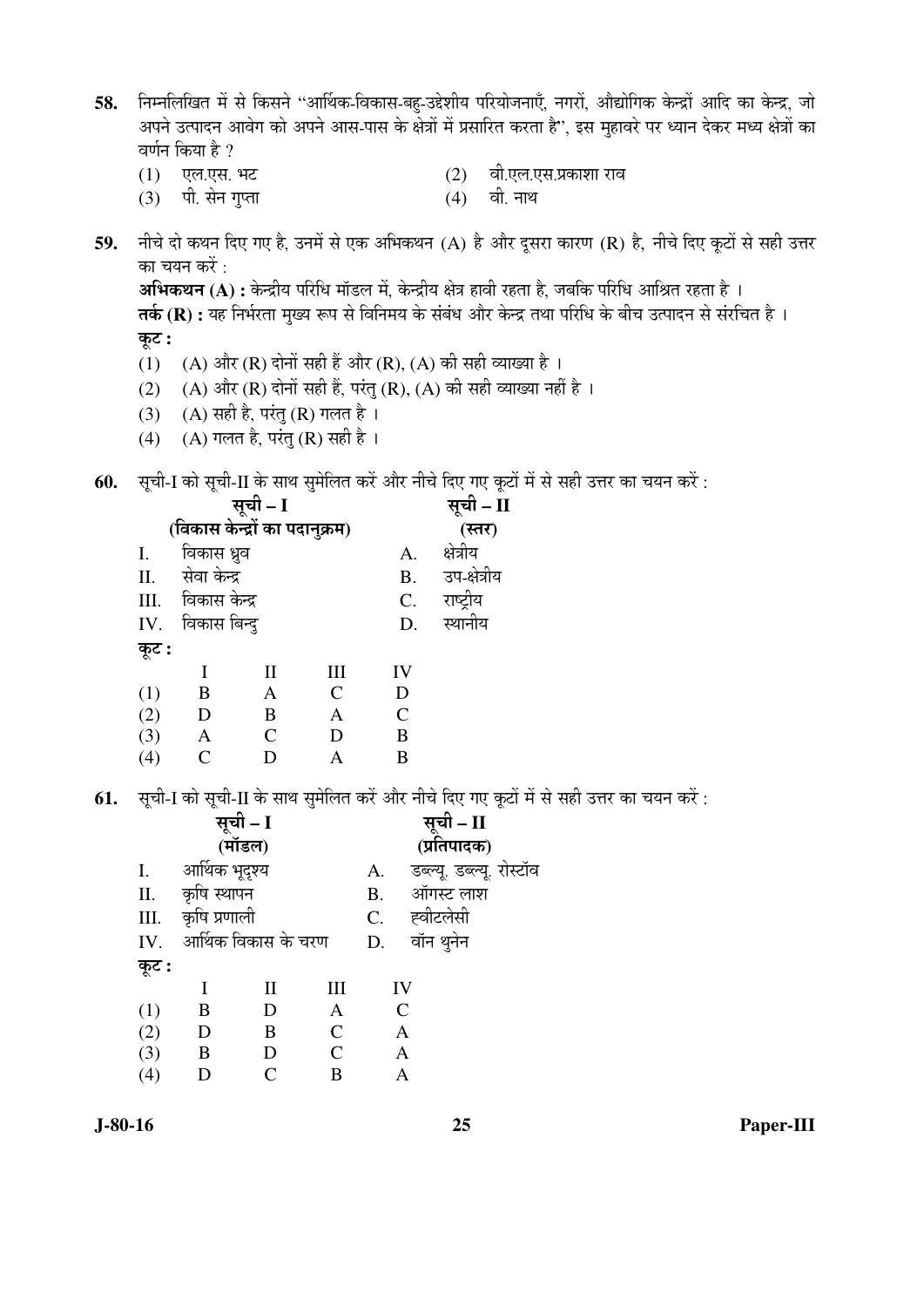| 62. |           |                                            |              |               |                      | Which one of the following is the largest shipbuilding with in India?                      |           |
|-----|-----------|--------------------------------------------|--------------|---------------|----------------------|--------------------------------------------------------------------------------------------|-----------|
|     | (1)       | Cochin Shipyard                            |              |               | (2)                  | Hindustan Shipyard                                                                         |           |
|     | (3)       | Goa Shipyard                               |              |               | (4)                  | Garden Reach Shipyard                                                                      |           |
| 63. |           | agricultural efficiency to a great extent? |              |               |                      | In which one of the following years, Kisan Call Centres were established to promote        |           |
|     | (1)       | 2000                                       |              |               | (2)                  | 2002                                                                                       |           |
|     | (3)       | 2004                                       |              |               | (4)                  | 2006                                                                                       |           |
| 64. |           |                                            |              |               |                      | Which of the following mountain ranges does not emerge from the Pamir Knot?                |           |
|     | (1)       | Hindu Kush                                 |              |               | (2)                  | Zagros                                                                                     |           |
|     | (3)       | Tienshan                                   |              |               | (4)                  | Kunlun                                                                                     |           |
| 65. |           |                                            |              |               |                      | Vertisols (Kan har soils) of Chhattisgarh in respect of depth are considered to be         |           |
|     | (1)       | Shallow                                    |              |               | (2)                  | Medium                                                                                     |           |
|     | (3)       | Medium to deep                             |              |               | (4)                  | Deep                                                                                       |           |
| 66. |           |                                            |              |               |                      | The rank of Chhattisgarh in Indian states in terms of percentage of their forests cover is |           |
|     | (1)       | First                                      |              |               | (2)                  | Second                                                                                     |           |
|     | (3)       | Third                                      |              |               | (4)                  | Fourth                                                                                     |           |
| 67. |           |                                            |              |               |                      | Match List-I with List-II and select the correct answer using codes given below.           |           |
|     |           | $List-I$                                   |              |               | $List - II$          |                                                                                            |           |
|     |           | (Soils)                                    |              |               | (States)             |                                                                                            |           |
|     | I.        | Alluvial                                   |              | A.            | Rajasthan            |                                                                                            |           |
|     | Π.        | <b>Black Soil (Regur)</b>                  |              | <b>B.</b>     | <b>Utter Pradesh</b> |                                                                                            |           |
|     | III.      | Desert                                     |              | C.            | Maharashtra          |                                                                                            |           |
|     | IV.       | Red                                        |              | D.            | Meghalaya            |                                                                                            |           |
|     | Codes:    |                                            |              |               |                      |                                                                                            |           |
|     |           | $\mathbf I$                                | $\mathbf{I}$ | $\rm III$     | IV                   |                                                                                            |           |
|     | (1)       | $\mathbf{A}$                               | $\bf{B}$     | D             | $\mathbf C$          |                                                                                            |           |
|     | (2)       | $\, {\bf B}$                               | $\mathbf C$  | D             | $\mathbf{A}$         |                                                                                            |           |
|     | (3)       | $\, {\bf B}$                               | $\mathsf{C}$ | $\mathbf{A}$  | $\mathbf D$          |                                                                                            |           |
|     | (4)       | $\mathbf D$                                | $\, {\bf B}$ | $\mathcal{C}$ | $\mathbf{A}$         |                                                                                            |           |
|     | Paper-III |                                            |              |               | 26                   |                                                                                            | $J-80-16$ |
|     |           |                                            |              |               |                      |                                                                                            |           |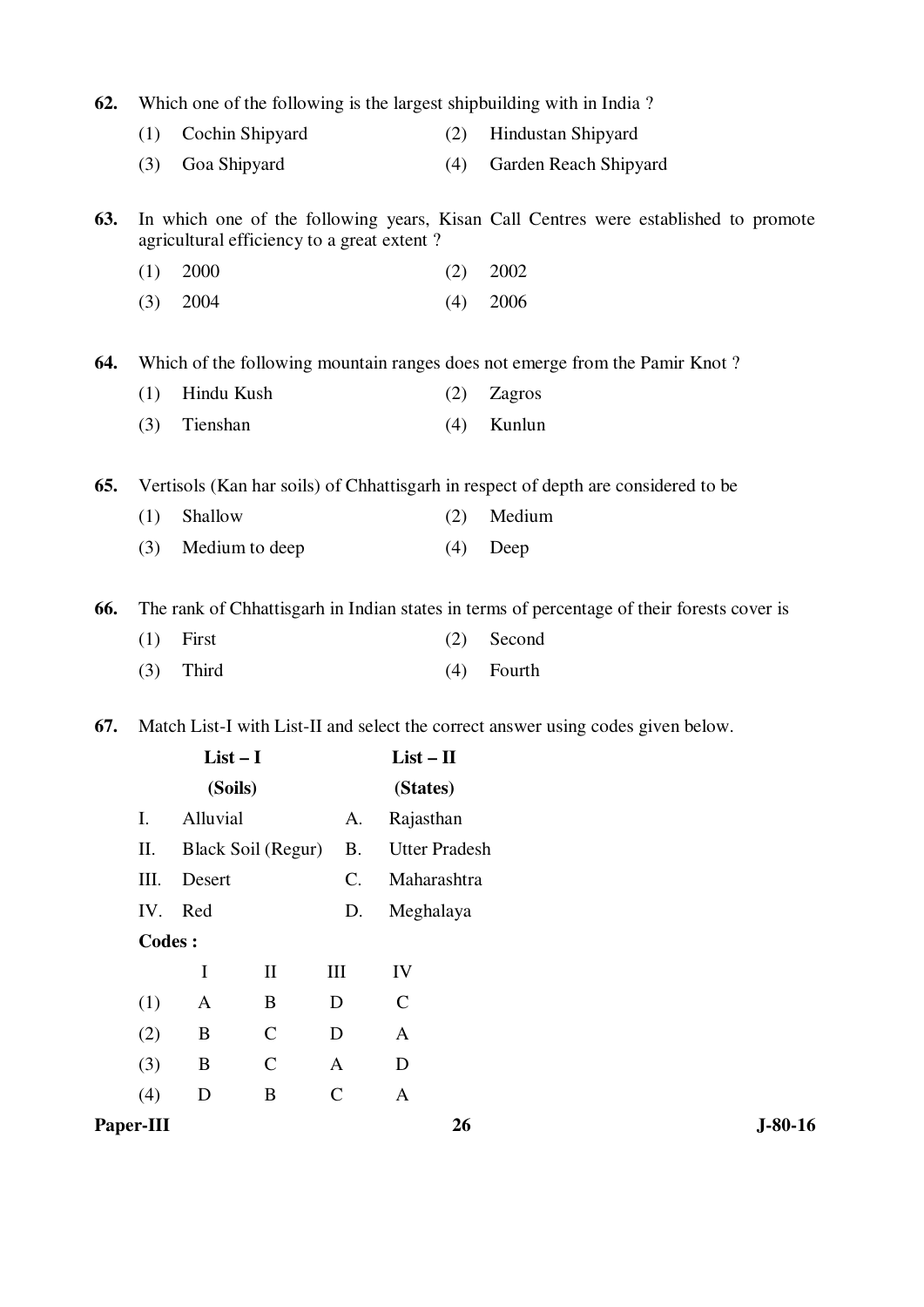| 62.       |         | निम्नलिखित में से कौन भारत में सबसे बड़ी पोत निर्माण इकाई है ? |                                 |              |               |     |                                                                                                          |
|-----------|---------|----------------------------------------------------------------|---------------------------------|--------------|---------------|-----|----------------------------------------------------------------------------------------------------------|
|           | (1)     | कोचीन पोत प्रांगण                                              |                                 |              |               | (2) | हिंदुस्तान पोत प्रांगण                                                                                   |
|           | (3)     | गोआ पोत प्रांगण                                                |                                 |              |               |     | (4) गार्डन रीच पोत प्रांगण                                                                               |
| 63.       | गई थी ? |                                                                |                                 |              |               |     | निम्नलिखित में से किस वर्ष किसान कॉल सेंटरों की स्थापना काफी हद तक कृषि दक्षता को बढ़ावा देने के लिये की |
|           | (1)     | 2000                                                           |                                 |              |               | (2) | 2002                                                                                                     |
|           | (3)     | 2004                                                           |                                 |              |               | (4) | 2006                                                                                                     |
| 64.       |         |                                                                |                                 |              |               |     | निम्नलिखित में से कौन-सी पर्वतश्रेणी पामीर के पठार से उद्गमित नहीं होती है ?                             |
|           | (1)     | हिन्दु कुश                                                     |                                 |              |               | (2) | ज़ैग्रास                                                                                                 |
|           | (3)     | टियानशान                                                       |                                 |              |               | (4) | कुनलुन                                                                                                   |
| 65.       |         |                                                                |                                 |              |               |     | छत्तीसगढ़ की वर्टिसोल (कन्हर मिट्टी) गहराई के संदर्भ में ________ मानी जाती है ।                         |
|           | (1)     | छिछली                                                          |                                 |              |               | (2) | मध्यम                                                                                                    |
|           |         | (3) मध्यम से गहरी                                              |                                 |              |               | (4) | गहरी                                                                                                     |
| 66.       |         |                                                                |                                 |              |               |     | वनाच्छादन की प्रतिशतता की दृष्टि से भारत के राज्यों में छत्तीसगढ़ का स्थान ________ है ।                 |
|           | (1)     | पहला                                                           |                                 |              |               | (2) | दूसरा                                                                                                    |
|           | (3)     | तीसरा                                                          |                                 |              |               | (4) | चौथा                                                                                                     |
|           |         |                                                                |                                 |              |               |     |                                                                                                          |
| 67.       |         |                                                                |                                 |              |               |     | सूची-I को सूची-II के साथ सुमेलित करें और नीचे दिए गए कूटों में से सही उत्तर का चयन करें :                |
|           |         | सूची – I                                                       |                                 |              | सूची – II     |     |                                                                                                          |
|           |         | (मृदा)                                                         |                                 |              | (राज्य)       |     |                                                                                                          |
|           | I.      | दोमट                                                           |                                 | A.           | राजस्थान      |     |                                                                                                          |
|           | Π.      | काली मिट्टी (रेगर)                                             |                                 | <b>B.</b>    | उत्तर प्रदेश  |     |                                                                                                          |
|           | III.    | मरुस्थली                                                       |                                 | C.           | महाराष्ट्र    |     |                                                                                                          |
|           | IV.     | लाल                                                            |                                 | D.           | मेघालय        |     |                                                                                                          |
|           | कूट :   |                                                                |                                 |              |               |     |                                                                                                          |
|           |         | $\mathbf I$                                                    | $\mathop{\mathrm{II}}\nolimits$ | $\rm III$    | IV            |     |                                                                                                          |
|           | (1)     | $\mathbf{A}$                                                   | B                               | $\mathbf D$  | $\mathcal{C}$ |     |                                                                                                          |
|           | (2)     | $\bf{B}$                                                       | $\mathbf C$                     | $\mathbf D$  | $\mathbf{A}$  |     |                                                                                                          |
|           | (3)     | $\bf{B}$                                                       | $\mathcal{C}$                   | $\mathbf{A}$ | $\mathbf D$   |     |                                                                                                          |
|           | (4)     | $\mathbf D$                                                    | $\, {\bf B}$                    | $\mathbf C$  | $\mathbf{A}$  |     |                                                                                                          |
| $J-80-16$ |         |                                                                |                                 |              |               | 27  | Paper-III                                                                                                |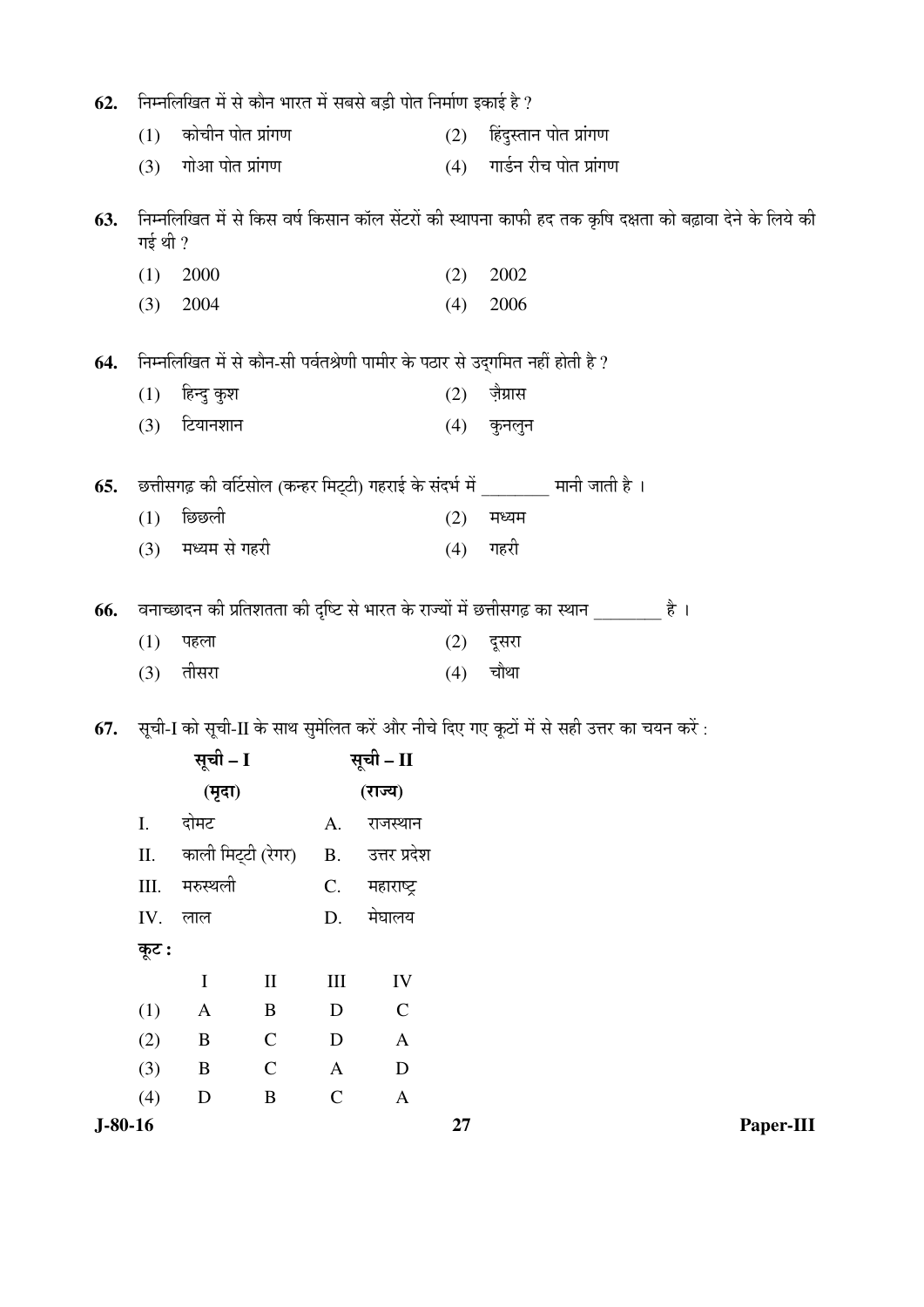**68.** Match List-I with List-II and select the correct answer using codes given below.

|          | $List-I$           |   | List $-$ H    |              |  |  |
|----------|--------------------|---|---------------|--------------|--|--|
|          | (Rivers)           |   | (Tributaries) |              |  |  |
| Ι.       | Krishna            |   | $\mathbf{A}$  | Chambal      |  |  |
| Π.       | <b>Bramhaputra</b> |   | <b>B.</b>     | Indravathi   |  |  |
| III.     | Godavari           |   | C.            | Tista        |  |  |
| $IV_{-}$ | Yamuna             |   | D.            | <b>Bhima</b> |  |  |
| Codes:   |                    |   |               |              |  |  |
|          | T                  | H | Ш             | IV           |  |  |
| (1)      | D                  | C | B             | A            |  |  |
| (2)      | C                  | D | B             | A            |  |  |
| (3)      | D                  | C | A             | B            |  |  |
| 4)       |                    |   | C             | B            |  |  |

**69.** Match List-I with List-II and select the correct answer using codes given below.

|               |   | $List-I$                      |                             | $List - II$             |    |              |
|---------------|---|-------------------------------|-----------------------------|-------------------------|----|--------------|
|               |   | (GIS Application Requirement) |                             | (GIS Software Packages) |    |              |
| L.            |   | Data automation               |                             |                         | А. | <b>UTM</b>   |
| Н.            |   | Data conversion               |                             |                         | B. | <b>TIFF</b>  |
| III.          |   | Raster data format            |                             |                         | C. | Dangles      |
| IV.           |   | Projection system             |                             |                         | D. | <b>TIGER</b> |
| <b>Codes:</b> |   |                               |                             |                         |    |              |
|               | I | H                             | Ш                           | IV                      |    |              |
| (1)           |   | D                             | B                           | A                       |    |              |
| (2)           | D | C                             | A                           | B                       |    |              |
| (3)           | A | B                             | $\mathcal{C}_{\mathcal{C}}$ | D                       |    |              |
| (4)           | В | A                             |                             |                         |    |              |

**70.** Match List-I with List-II and select the correct answer using codes given below.

| (Resolution Property of Sat. Sensor) |
|--------------------------------------|
|                                      |
| Spectral                             |
| Spatial                              |
| Radiometric                          |
| Temporal                             |
|                                      |
|                                      |
|                                      |
|                                      |
|                                      |
|                                      |
|                                      |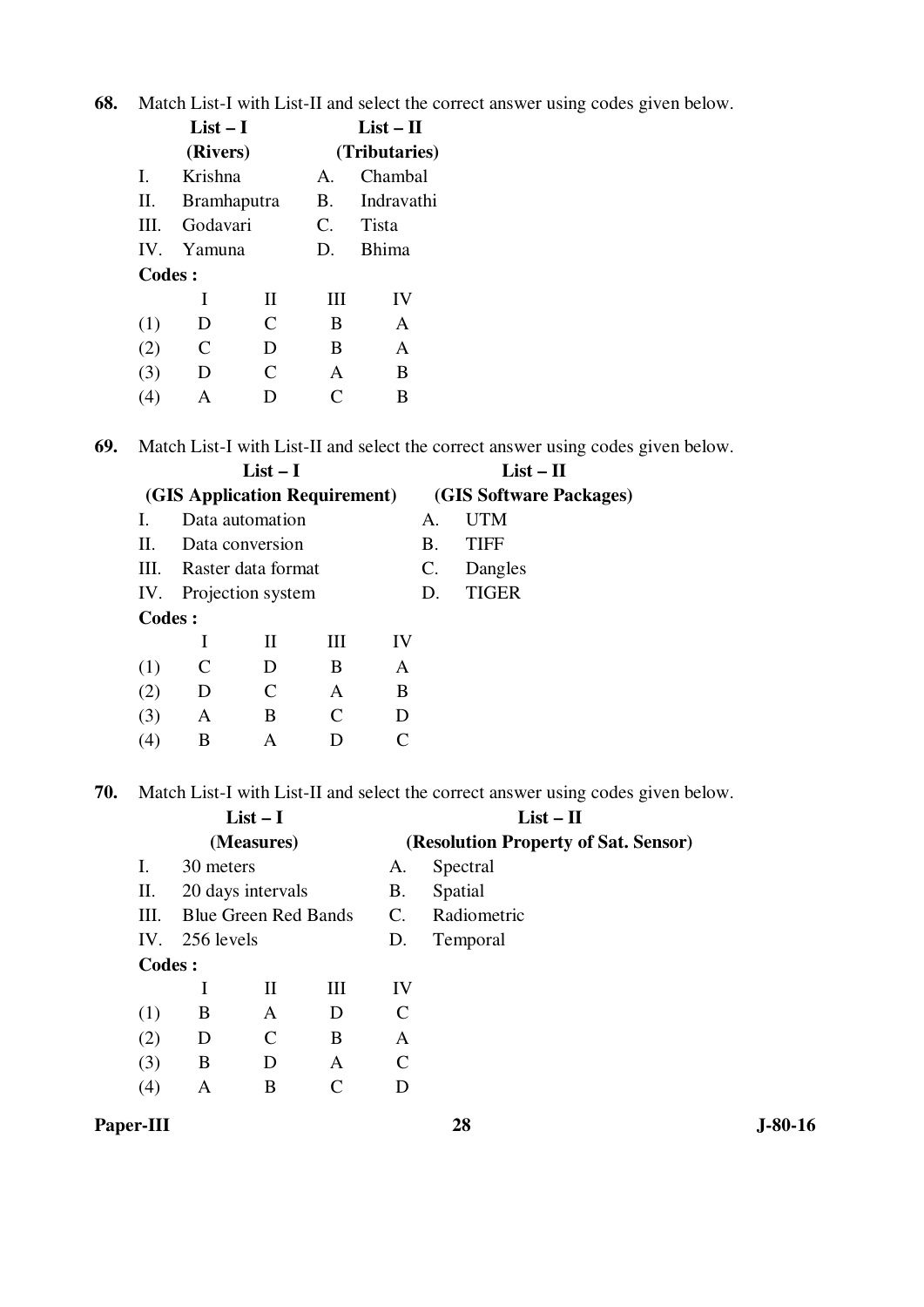68. सूची-I को सूची-II से सुमेलित कीजिए और नीचे दिये गये कूटों से सही उत्तर का चयन कीजिये :

|       | सूची – I      |                | सूची – II      |              |
|-------|---------------|----------------|----------------|--------------|
|       | (नदियाँ)      |                | (सहायक नदियाँ) |              |
| I.    | कृष्णा        | А.             | चम्बल          |              |
| II.   | ब्रह्मपुत्र   | B.             | इन्द्रावती     |              |
|       | III. गोदावरी  |                | C. तीस्ता      |              |
| IV.   | यमृना         | D.             | भीमा           |              |
| कूट : |               |                |                |              |
|       | I             | $\mathbf{I}$   | Ш              | IV           |
| (1)   | D             | $\overline{C}$ | B              | $\mathbf{A}$ |
| (2)   | $\mathcal{C}$ | D              | B              | A            |
| (3)   | D             | $\overline{C}$ | A              | B            |
| (4)   | A             | D              | $\mathcal{C}$  | B            |

69. सूची-I को सूची-II से सुमेलित कीजिए और नीचे दिये गये कूटों से सही उत्तर का चयन कीजिये :

|       |                        | सूची – I                           |              |                               | सूची – II |                   |
|-------|------------------------|------------------------------------|--------------|-------------------------------|-----------|-------------------|
|       |                        | (जी. आई. एस. अनुप्रयोग आवश्यकताएँ) |              | (जी. आई. एस. साफ्टवेअर पैकेज) |           |                   |
| Ι.    |                        | आंकड़ा स्वचालन                     |              |                               | A.        | यू टी एम          |
|       |                        | II. आंकड़ा रूपांतरण                |              |                               |           | B. टी आई एफ एफ    |
|       |                        | III. रास्टर आंकड़ा प्ररूप          |              |                               |           | C. झूले (डैन्गलस) |
|       | $IV.$ प्रक्षेप प्रणाली |                                    |              |                               |           | D. टी आई जी ई आर  |
| कूट : |                        |                                    |              |                               |           |                   |
|       | I                      | $\rm II$                           | III          | IV                            |           |                   |
| (1)   | $\mathcal{C}$          | D                                  | B            | A                             |           |                   |
| (2)   | D                      | $\mathcal{C}$                      | $\mathbf{A}$ | B                             |           |                   |
| (3)   | $\mathbf{A}$           | B                                  | C            | D                             |           |                   |
| (4)   | B                      | Α                                  |              |                               |           |                   |

70. सूची-I को सूची-II से सुमेलित कीजिए और नीचे दिये गये कूटों से सही उत्तर का चयन कीजिये :

| सूची – I     |                                                                                                                                                                   |   |                             | सूची – II                            |             |
|--------------|-------------------------------------------------------------------------------------------------------------------------------------------------------------------|---|-----------------------------|--------------------------------------|-------------|
|              | (TTTT)<br>30 मीटर<br>20 दिनों का अंतराल<br>नीला, हरा, लाल बैण्ड<br>III<br>$\rm II$<br>B<br>$\mathbf{A}$<br>D<br>B<br>$\mathcal{C}$<br>D<br>B<br>D<br>$\mathbf{A}$ |   |                             | (सेटेलाइट सेंसर की रिजोलूशन विशेषता) |             |
| I.           |                                                                                                                                                                   |   |                             | A.                                   | स्पेक्ट्रल  |
| II.          |                                                                                                                                                                   |   |                             | <b>B.</b>                            | स्थानिक     |
| III.         |                                                                                                                                                                   |   |                             | $C_{\cdot}$                          | विकिरणमितिक |
| IV. 256 लेवल |                                                                                                                                                                   |   |                             | D.                                   | टेम्पोरेल   |
| कूट :        |                                                                                                                                                                   |   |                             |                                      |             |
|              |                                                                                                                                                                   |   |                             | IV                                   |             |
| (1)          |                                                                                                                                                                   |   |                             | $\mathcal{C}$                        |             |
| (2)          |                                                                                                                                                                   |   |                             | A                                    |             |
| (3)          |                                                                                                                                                                   |   |                             | $\mathcal{C}$                        |             |
| (4)          | A                                                                                                                                                                 | B | $\mathcal{C}_{\mathcal{C}}$ | D                                    |             |
|              |                                                                                                                                                                   |   |                             |                                      |             |

 $J-80-16$ 

Paper-III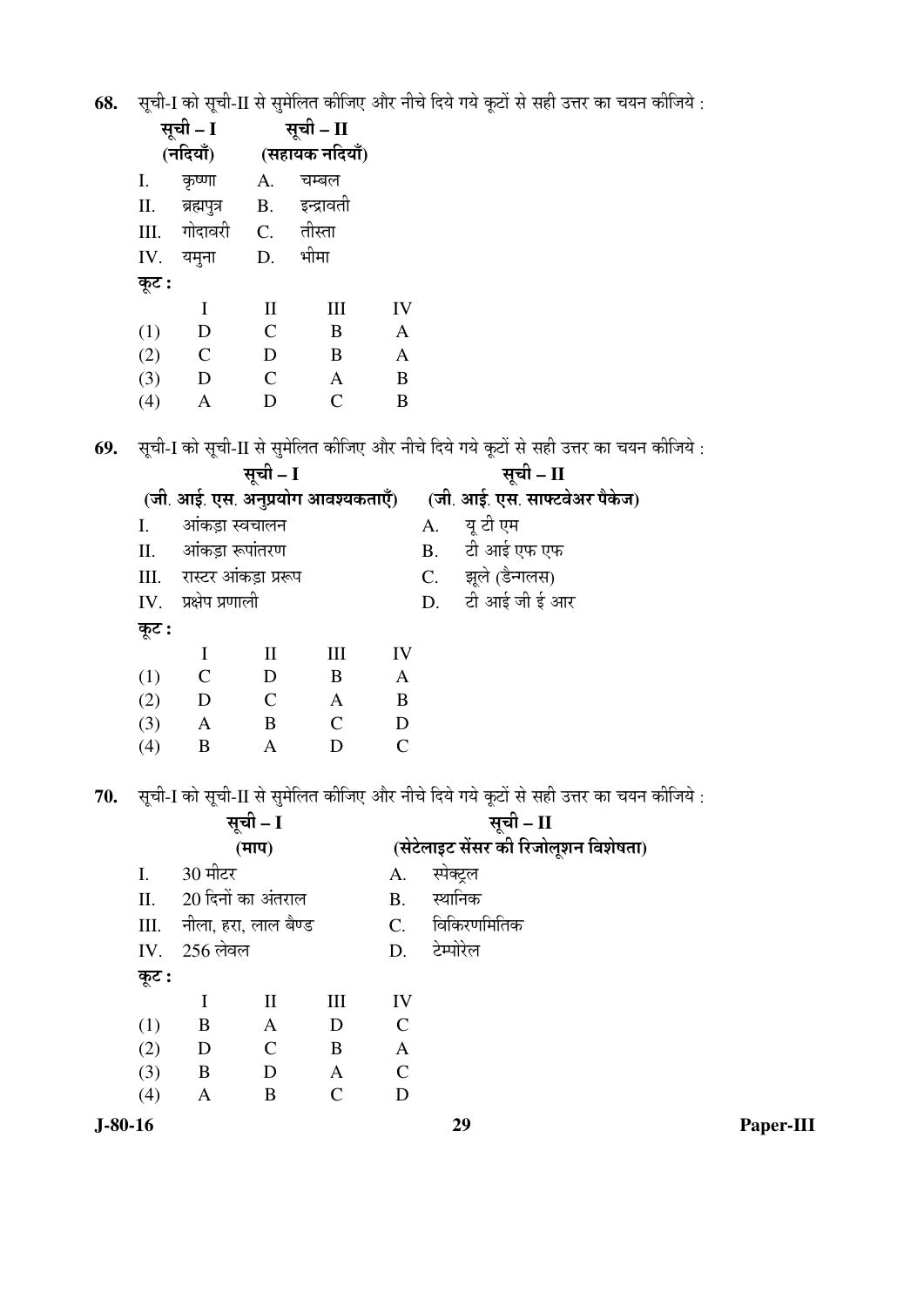- **71.** From a contour map if a gradient of 1 in 30 was calculated between any two points, it would be equivalent to a slope of
- (1)  $1^{\circ}$  (2)  $2^{\circ}$ 
	- (3)  $3^{\circ}$  (4)  $4^{\circ}$
- **72.** In order to discriminate the late sown and early sown wheat fields as an aerial photograph taken in the month of December, which of the following elements of image interpretation would be most useful ?
	- (1) Tone (2) Texture
	- (3) Shadow (4) Shape
- **73.** Given below are two statements, one is labelled as Assertion (A) and other labelled as Reason (R).

Select your answer from the codes given below.

- **Assertion (A) :** The number of units drawn at random from each stratum need not be same.
- **Reason (R) :** When an equal number of sampling units are drawn from each stratam of population, it is called disproportional stratified sampling.

 **Codes :** 

- (1) Both (A) and (R) are true and (R) is the correct explanation of (A).
- (2) Both (A) and (R) are true, but (R) is not the correct explanation of (A).
- (3) (A) is true, but  $(R)$  is false.
- (4) (A) is false, but  $(R)$  is true.
- **74.** Given below are two statements, one is labelled as Assertion (A) and other labelled as Reason (R).

Select your answer from the codes given below.

Assertion (A) : The scale of map expressed as Representative fraction is suitable for Universal application.

**Reason (R) :** There is no mention of the unit of measurement in the R.F.

 **Codes :** 

- (1) Both (A) and (R) are true and (R) is the correct explanation of (A).
- (2) Both (A) and (R) are true, but (R) is not the correct explanation of (A).
- $(3)$  (A) is true, but  $(R)$  is false.
- (4) (A) is false, but  $(R)$  is true.

**75.** The module of Arc/Info used for slope map from contours is called

- (1) Arc edit (2) Arc plot
- (3) Arc tin (4) Arc explorer

**Paper-III** 30 J-80-16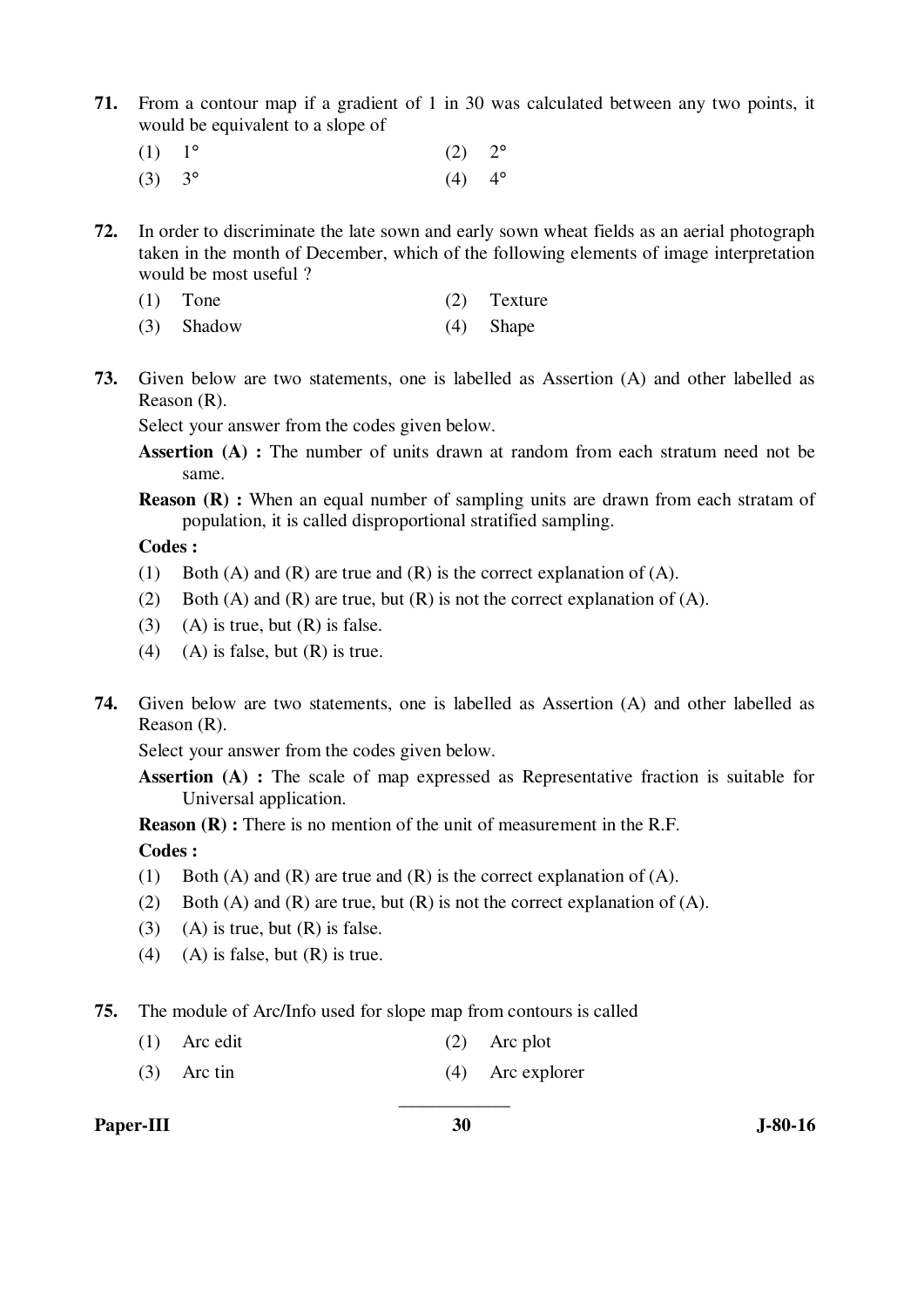- $71.$  किसी समोच्च रेखी मानचित्र से 30 में 1 की प्रवणता का परिकलन किन्हीं दो बिंदुओं के बीच है, यह किस ढ़ाल के समतुल्य है
- (1)  $1^{\circ}$  (2)  $2^{\circ}$ (3)  $3^{\circ}$  (4)  $4^{\circ}$ 
	-
- 72. यह अंतर जानने के लिए किस खेत में गेहूँ की बुआई बाद में हुई थी और किसमें पहले, दिसंबर के महीने में वायव फोटो ली जाती है । इसके लिए निम्नलिखित में से किसका छायाचित्र - निर्वचन सर्वाधिक उपयोगी होगा ?
- $(1)$  रंगत (2) गठन
- (3) छाया (4) आकार
- 73. नीचे दो कथन दिए गए है, एक-को अभिकथन (A) और दूसरे को कारण (R) के रूप में दिया गया है । नीचे दिए गए कूटों में से सही उत्तर चुनिए :

**अभिकथन (A) :** प्रत्येक स्तर से यादच्छिक रूप से लिए गए इकाइयों की संख्या का समान होना आवश्यक नहीं है ।

**तर्क (R) :** जब जनसंख्या के प्रत्येक स्तर से समान संख्या में प्रतिदर्श इकाई ली जाती है तो उसे असमानुपातिक स्तरित प्रतिदर्श लेना कहा जाता है ।

 $\overline{q}$ ः

- (1) (A) और (R) दोनों सही हैं और (R), (A) की सही व्याख्या है ।
- (2) (A) और (R) दोनों सही हैं, परंतु (R), (A) की सही व्याख्या नहीं है ।
- (3) (A) सही है, लेकिन (R) गलत है।
- (4) (A) गलत है, लेकिन (R) सही है ।
- 74. नीचे दो कथन दिए गए है, एक-को अभिकथन (A) और दुसरे को कारण (R) के रूप में दिया गया है । नीचे दिए गए कूटों में से सही उत्तर चुनिए :

**अभिकथन (A) :** निरूपक भिन्न के रूप में व्यक्त मानचित्र का स्केल सार्वभौम अनुप्रयोग के लिए उपयुक्त है । **तर्क (R) :** आर.एफ. (निरूपक भिन्न) में माप की इकाई का कोई उल्लेख नहीं होता है ।

कट:

- (1) (A) और (R) दोनों सही हैं और (R), (A) की सही व्याख्या है ।
- (2) (A) और (R) दोनों सही हैं, परंतु (R), (A) की सही व्याख्या नहीं है ।
- (3) (A) सही है, परंतु (R) गलत है।
- (4) (A) गलत है, परंतु (R) सही है।

 $75.$  समोच्च रेखा से ढ़ाल मानचित्र के लिए उपयोग किया जाने वाला आर्क/इन्फो मोड्युल कहलाता है –

- (1) †ÖÛÔú ‹×›ü™ü (2) †ÖÛÔú ¯»ÖÖ™ü
- (3) †ÖÛÔú ×™ü®Ö (4) †ÖÛÔú ‹ŒÃÖ¯»ÖÖê¸ü¸ü

\_\_\_\_\_\_\_\_\_\_\_\_

**J-80-16 31 Paper-III**